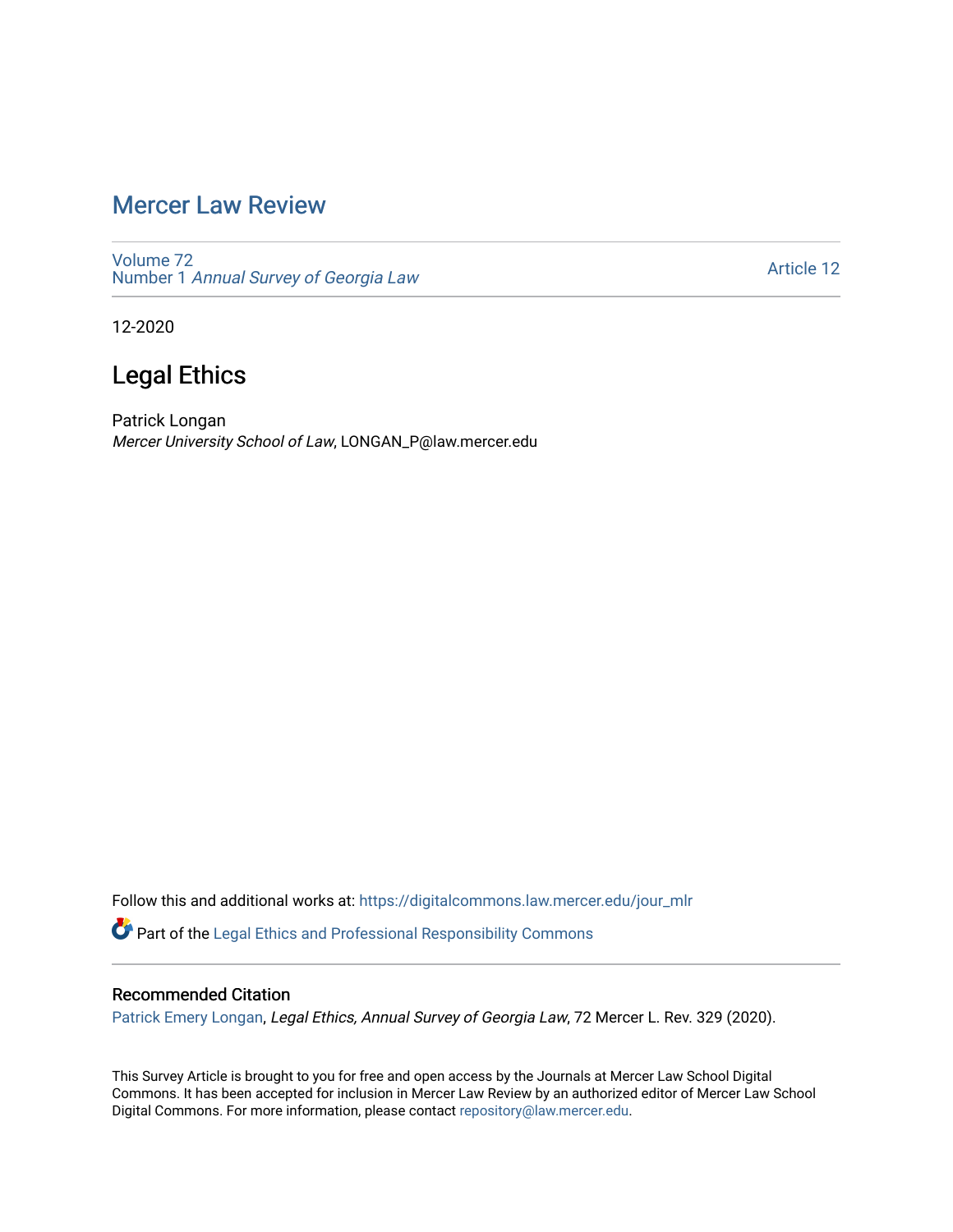# **Legal Ethics**

## **by Patrick Emery Longan[\\*](#page-1-0)**

## I. INTRODUCTION

This Survey covers the period from June [1](#page-1-1), 2019, to May 31, 2020.<sup>1</sup> The Article discusses developments with respect to attorney discipline, ineffective assistance of counsel, bar admission, disqualification of counsel, judicial conduct, malpractice and other civil claims, contempt, several miscellaneous cases, formal advisory opinions (State Bar of Georgia and the American Bar Association), and amendments to the Georgia Rules of Professional Conduct.

## II. LAWYER DISCIPLINE

## *A. Disbarments[2](#page-1-2)*

### **1. Trust Account and Other Financial Issues**

The Georgia Supreme Court disbarred six attorneys during the Survey period for misconduct that primarily related to their trust accounts or other financial issues.

Two of the cases involved voluntary surrenders of the lawyers' licenses. The supreme court accepted the voluntary surrender of Matthew A. Dickason's license in response to numerous grievances relating to his failure to account for funds that he received as a fiduciary in connection with real estate closings.[3](#page-1-3) Sarah M. Wayman voluntarily surrendered her license after admitting that, although she received

<sup>3</sup> *In re* Dickason, 308 Ga. 411, 841 S.E.2d 728, 729 (2020).



<span id="page-1-0"></span><sup>\*</sup> William Augustus Bootle Chair in Ethics and Professionalism in the Practice of Law. Washington University (A.B., 1979); University of Sussex (M.A., 1980); University of Chicago (J.D., 1983). Member, State Bars of Georgia and Texas.

<span id="page-1-1"></span><sup>&</sup>lt;sup>1</sup> For an analysis of Georgia legal ethics during the June 1, 2018 to May 31, 2019 survey period, *see* Patrick Emery Longan, *Legal Ethics, Annual Survey of Georgia Law,* 71 MERCER L. REV. 157 (2019).

<span id="page-1-3"></span><span id="page-1-2"></span><sup>2</sup> Lawyers in Georgia can submit petitions for voluntary discipline. GA. RULES OF PROF'L CONDUCT R. 4-227 (2020). The acceptance of a petition for voluntary discipline of disbarment (sometimes described as a voluntary surrender of the lawyer's license) is tantamount to disbarment by the court and is treated as such in this Article.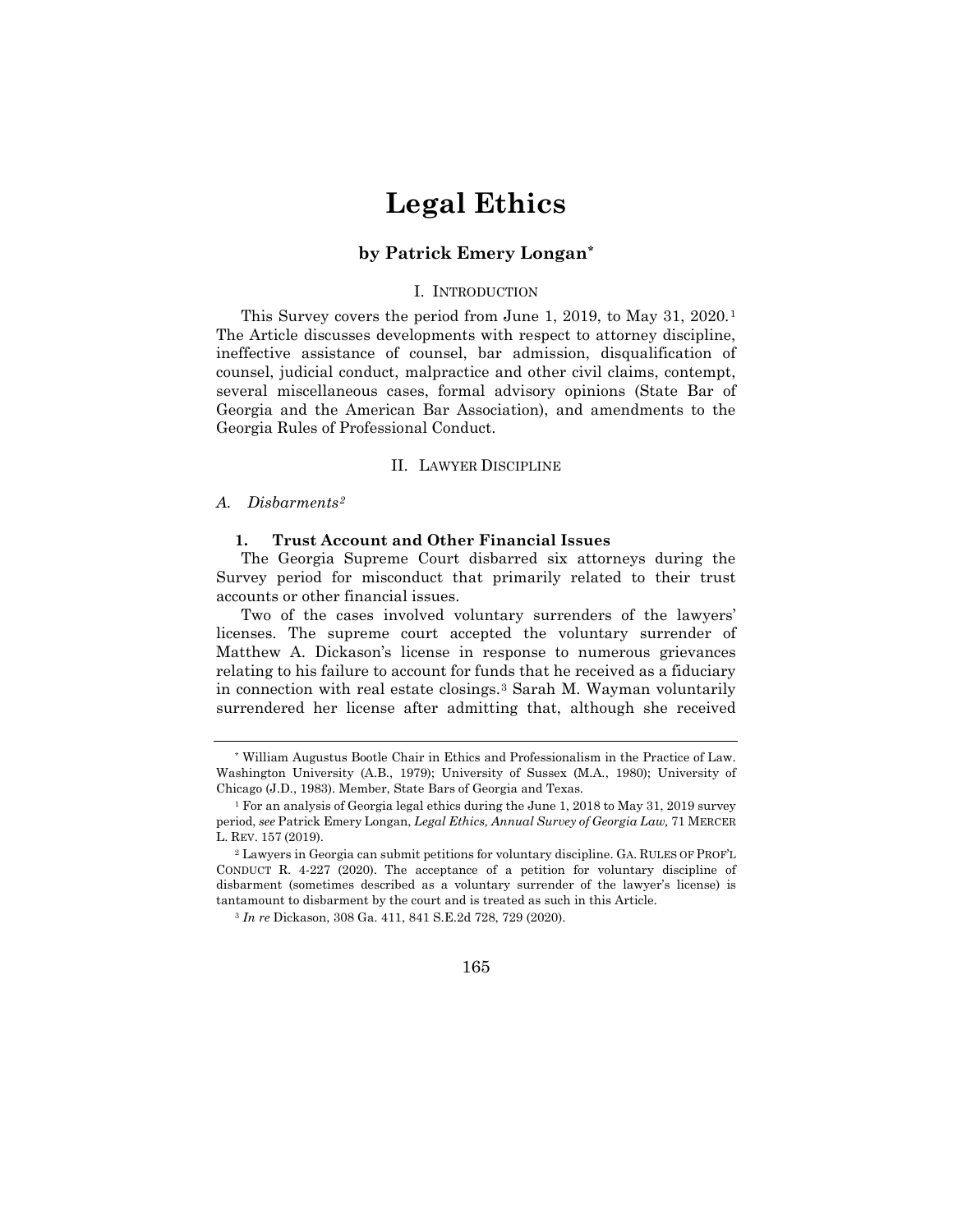\$75,000 in funds that should have been distributed to her client and certain third parties, she did not distribute those funds to the appropriate parties and could account for only \$5,000 of the funds.[4](#page-2-0)

The supreme court disbarred Andrew D. Taylor as a matter of reciprocal discipline after he was disbarred in Nevada.<sup>[5](#page-2-1)</sup> Mr. Taylor lost his Nevada license because he misappropriated more than one million dollars of client funds, commingled client funds with his, and opened numerous law firms and trust accounts in an attempt to mislead the bar. Mr. Taylor had also entered into litigation-advance loan agreements on behalf of clients without their knowledge, used the proceeds for his own expenses, failed to repay the loans, failed to cooperate with the disciplinary authorities, and made false statements during the disciplinary process.<sup>[6](#page-2-2)</sup>

Carla Burton Gaines was disbarred after she failed to distribute over \$337,000 she held in trust and instead commingled the funds with her own and converted them to her own use.[7](#page-2-3) Ms. Gaines falsely told the company that was to receive the funds that she had wired them, and the company sued her and obtained a default judgment against her. In a postjudgment deposition, Ms. Gaines testified falsely that she had transferred \$280,000 of the funds to a third-party in error, and thereafter she failed to respond to discovery requests, even when she was ordered to do so. The court held her in contempt, and Ms. Gaines told the court that she would comply with the court's orders. When she did not, the trial court ordered her to be incarcerated until she complied. Ms. Gaines did not respond to the State Bar's complaint and was held in default.<sup>[8](#page-2-4)</sup> In aggravation, the special master found that Ms. Gaines had a prior disciplinary history, had a dishonest or selfish motive, committed multiple offenses, engaged in bad-faith obstruction of the disciplinary process, had substantial experience in the practice of law, and was indifferent to making restitution.[9](#page-2-5)

The supreme court disbarred Alexander E. Kahn for violating multiple Rules of conduct in connection with his representation of one client.[10](#page-2-6) Mr. Kahn defaulted in the disciplinary process and therefore admitted that he induced the client to invest \$300,000 in an LLC that Mr. Kahn had formed, and that in connection with that investment Mr.

<span id="page-2-0"></span><sup>4</sup> *In re* Wayman, 307 Ga. 586, 586–87, 837 S.E.2d 261 (2019).

<span id="page-2-1"></span><sup>5</sup> *In re* Taylor, 308 Ga. 490, 841 S.E.2d 661 (2020).

<span id="page-2-2"></span><sup>6</sup> *Id.* at 491, 841 S.E.2d 661 (2020).

<span id="page-2-3"></span><sup>7</sup> *In re* Gaines, 307 Ga. 459, 836 S.E.2d 82, 83 (2019).

<sup>8</sup> *Id.* at 459–60, 836 S.E.2d at 83.

<span id="page-2-6"></span><span id="page-2-5"></span><span id="page-2-4"></span><sup>9</sup> *Id.* at 460, 836 S.E.2d at 84.

<sup>10</sup> *In re* Kahn, 306 Ga. 189, 829 S.E.2d 344 (2019).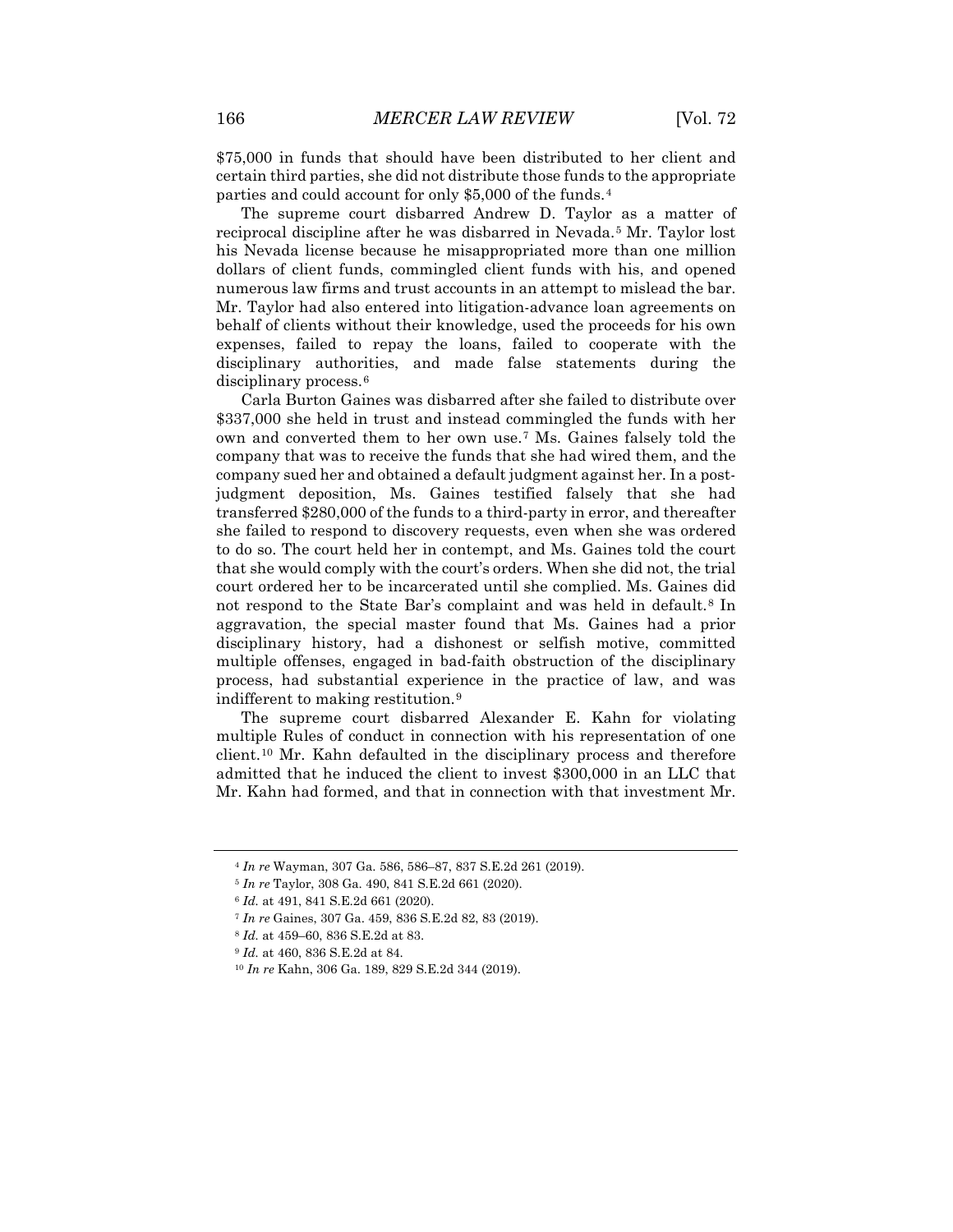Kahn failed to comply with the requirements of Rule  $1.8(a)^{11}$  $1.8(a)^{11}$  $1.8(a)^{11}$  (business transactions with clients). Mr. Kahn did not provide documentation of the client's supposed investment in the LLC and did not upon request return the client's money. Mr. Kahn also failed: (1) to provide the client with copies of tax returns that he supposedly was preparing; (2) to provide documentation about his representation of the client with respect to a tax penalty that had been assessed; (3) to file a tax return that he had prepared and the client had signed; and (4) to prepare a will that he promised to prepare for the client.[12](#page-3-1)

The supreme court disbarred Clarence A. Sydnor, IV after he settled a client's claim, forged the client's name on the insurance company's check, deposited the money into his operating account, failed to inform the client about the funds, and failed to deliver the money to the client.<sup>[13](#page-3-2)</sup> Mr. Sydnor failed to respond to numerous inquiries from the client about the status of the settlement.[14](#page-3-3) The supreme court noted that Mr. Sydnor acted with a dishonest or selfish motive.[15](#page-3-4)

## **2. Client Abandonment and Lack of Communication**

The supreme court disbarred eight attorneys for misconduct that included client abandonment and failure to communicate.

The supreme court disbarred Christopher John Thompson because he abandoned a client and did not respond to the state bar's formal complaint.[16](#page-3-5) Mr. Thompson had been hired to represent a client in a personal injury case and, although he filed the complaint, he thereafter took no action in the matter. The case was eventually dismissed.[17](#page-3-6) The supreme court noted the absence of mitigating circumstances and disbarred Mr. Thompson.[18](#page-3-7)

The supreme court disbarred Johnnie Mae Graham.[19](#page-3-8) Ms. Graham defaulted and thereby admitted that she had undertaken to represent a client in a claim related to a car accident but (after filing the complaint) abandoned the matter, failed to communicate with the client, did not return the client's file, and did not respond to the state bar's requests for information regarding the matter. The client's case was dismissed because Ms. Graham did not appear at a hearing. The court found that

<span id="page-3-0"></span><sup>&</sup>lt;sup>11</sup> GA. RULES OF PROF'L CONDUCT R.  $1.8(a)$  (2020).

<span id="page-3-2"></span><span id="page-3-1"></span><sup>12</sup> *Id.* at 189–90, 829 S.E.2d at 345.

<sup>13</sup> *In re* Sydnor, 306 Ga. 383, 830 S.E.2d 732, 733 (2019).

<span id="page-3-3"></span><sup>14</sup> *Id.* at 384, 830 S.E.2d at 733.

<span id="page-3-4"></span><sup>15</sup> *Id.*, 830 S.E.2d at 734.

<span id="page-3-5"></span><sup>16</sup> *In re* Thompson, 306 Ga. 618, 832 S.E.2d 334 (2019).

<span id="page-3-6"></span><sup>17</sup> *Id.* at 618, 832 S.E.2d at 334.

<span id="page-3-7"></span><sup>18</sup> *Id.* at 619, 832 S.E.2d at 335.

<span id="page-3-8"></span><sup>19</sup> *In re* Graham, 306 Ga. 380, 829 S.E.2d 67, 68 (2019).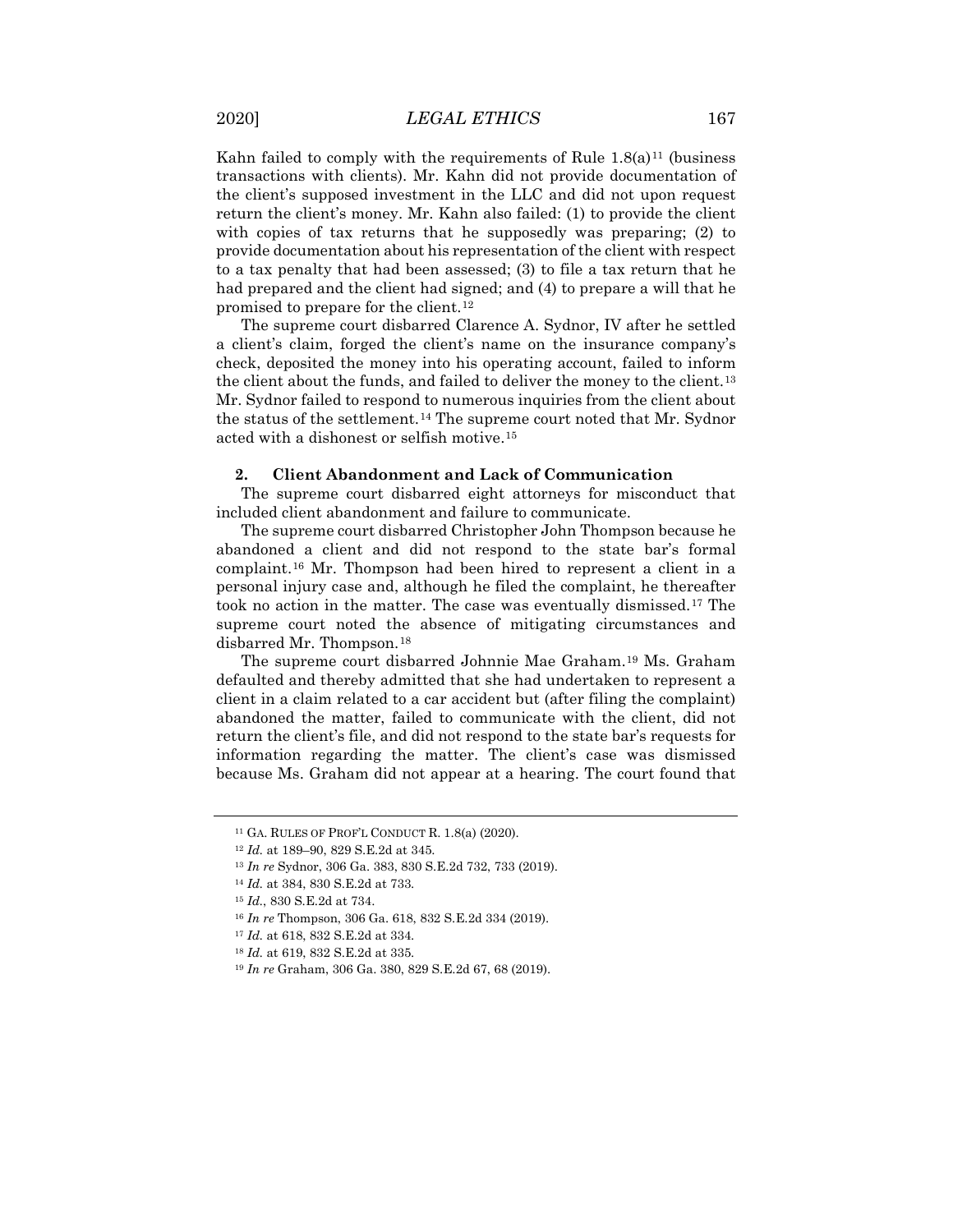there were two aggravating factors, substantial experience in the practice of law and previous disciplinary history.[20](#page-4-0)

The supreme court disbarred Lesley Annis,<sup>[21](#page-4-1)</sup> who accepted fees to represent two clients in bankruptcy matters but then abandoned the clients and stopped communicating with them.[22](#page-4-2) Ms. Annis defaulted in the disciplinary process.[23](#page-4-3)

Jeffrey L. Sakas was disbarred<sup>[24](#page-4-4)</sup> after he defaulted in connection with three formal complaints that raised six different disciplinary matters. Mr. Sakas had been disciplined twice before in recent years, once by public reprimand and once by suspension. Many of the new matters involved Mr. Sakas representing clients while he was under that suspension. In two other matters, Mr. Sakas did not do the agreed-upon work, did not respond to the clients' inquiries, and refused to return the clients' retainers.[25](#page-4-5) In another matter, Mr. Sakas followed the same pattern and ended up in fee arbitration with his former clients, where he initially made numerous false statements about the work he allegedly performed.[26](#page-4-6) Mr. Sakas agreed to represent another client who was being evicted by the client's mortgage lender. Mr. Sakas filed an appeal of the eviction order but, after Mr. Sakas did not respond to a dispositive motion filed by the lender, the court granted summary judgment to the lender and issued a writ of possession. Mr. Sakas also had advised his client not to comply with the court's order to make the client's mortgage payments to the court registry.Mr. Sakas made another attempt, in a separate suit, to stop the eviction, but again he failed to respond to a motion to dismiss, and the case was dismissed. Mr. Sakas then refused to return the client's file.[27](#page-4-7)

The special master found numerous grounds for finding that the presumptive sanction under the ABA Standards for Imposing Lawyer Sanctions was disbarment. The special master found no mitigating circumstances and found in aggravation that Mr. Sakas acted with a dishonest or selfish motive, engaged in a pattern of misconduct, committed numerous violations of the Rules, showed bad faith obstruction of the disciplinary process, refused to acknowledge the wrongful nature of his conduct, and had substantial experience in the

<span id="page-4-6"></span><sup>26</sup> *Id.* at 504–05, 831 S.E.2d at 735.

<span id="page-4-0"></span><sup>20</sup> *Id.* at 380, 829 S.E.2d at 68.

<span id="page-4-1"></span><sup>21</sup>*In re* Annis, 306 Ga. 187, 188, 829 S.E.2d 346, 348 (2019).

<span id="page-4-2"></span><sup>22</sup> *Id.* at 187–88, 829 S.E.2d at 347–48.

<span id="page-4-3"></span><sup>23</sup> *Id.* at 187, 829 S.E.2d at 347.

<span id="page-4-4"></span><sup>24</sup> *In re* Sakas, 306 Ga. 504, 507, 831 S.E.2d 734, 736 (2019).

<span id="page-4-5"></span><sup>25</sup> *Id.* at 504–05, 831 S.E.2d at 735.

<span id="page-4-7"></span><sup>27</sup> *Id.* at 506, 831 S.E.2d at 735–36.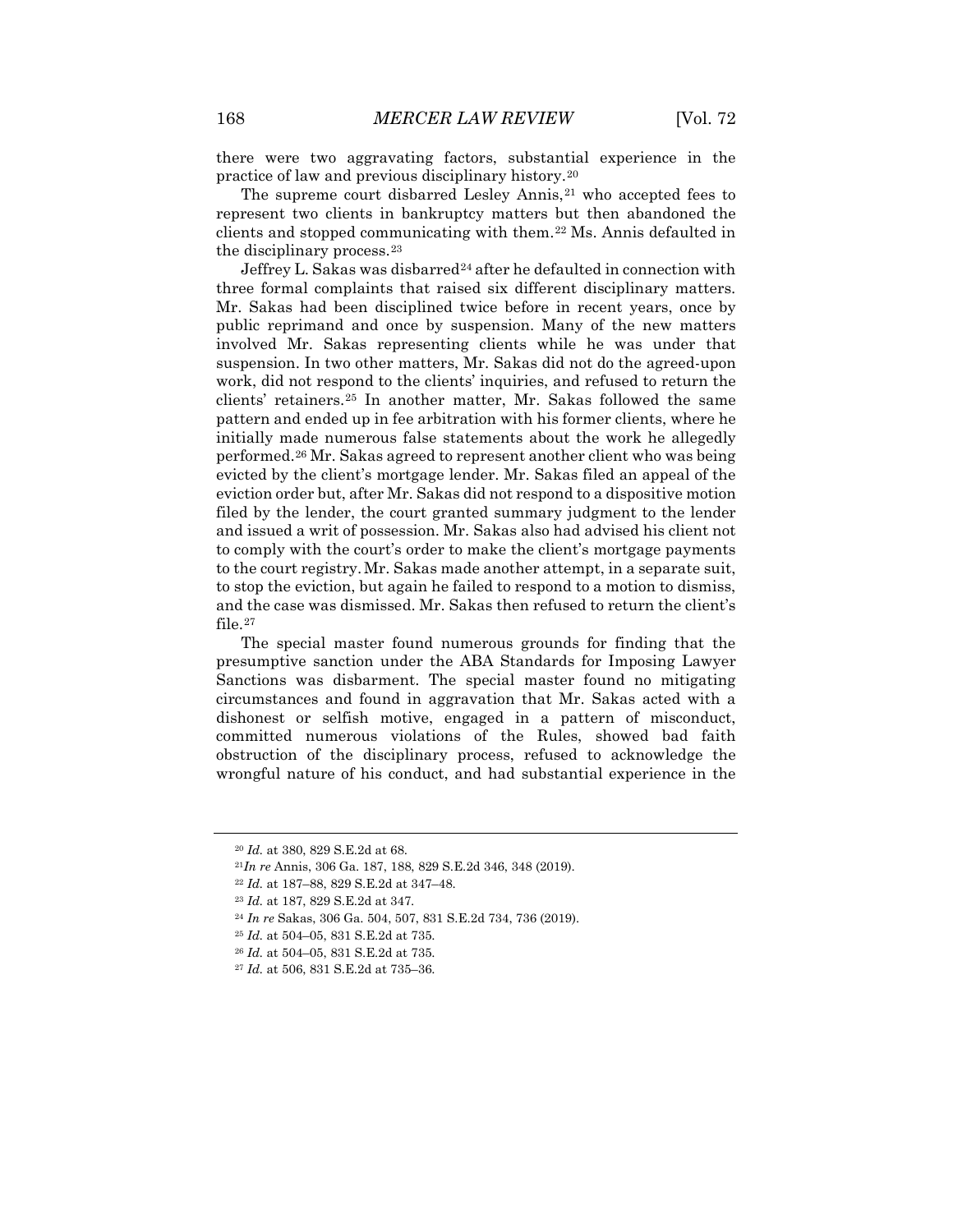practice of law.[28](#page-5-0) The supreme court accepted the special master's recommendation to disbar Mr. Sakas.[29](#page-5-1)

An attorney accepted a retainer in excess of \$29,000 to handle a divorce case. The monthly invoices sent by the attorney totaled \$12,866 as of September 2014. When the case was resolved approximately a year later, the parties agreed to have the trial court decide the issue of attorney's fees. However, the lawyer did not file a fee petition, respond to the spouse's fee petition, attend the hearing on fees, respond to numerous requests for information from her client, or refund the difference between her earned fees and the retainer. The lawyer moved to Maine without leaving any forwarding information and failed to respond to the state bar's notice of discipline.<sup>[30](#page-5-2)</sup> Finding violations of Rules  $1.2(a)$ ,  $31$   $1.3$ ,  $32$ 1.4,<sup>[33](#page-5-5)</sup> 1.5,<sup>[34](#page-5-6)</sup> 1.15(I),<sup>[35](#page-5-7)</sup> 1.15(II),<sup>[36](#page-5-8)</sup> 1.16(d),<sup>[37](#page-5-9)</sup> and 3.2,<sup>[38](#page-5-10)</sup> the supreme court disbarred her.[39](#page-5-11) The court noted as aggravating factors that the lawyer committed multiple offenses, had a dishonest or selfish motive, had substantial experience in the practice of law, and showed indifference to making restitution.[40](#page-5-12)

The supreme court disbarred Julianne W. Holliday after she defaulted with respect to three grievances.<sup>[41](#page-5-13)</sup> In the first, she represented a client with respect to several traffic matters but failed to make a timely filing to prevent the suspension of the client's license and then falsely told the client that she had done so. After his license was suspended, the client attempted unsuccessfully and repeatedly to reach Ms. Holliday until she sent him an incorrect message on social media that he could get his license back by attending DUI school. The client fired Ms. Holliday, but she did not return his fee despite promising to do so. There was also evidence that during this time Ms. Holliday was not authorized to represent private clients, because she was serving as a public defender.<sup>[42](#page-5-14)</sup>

<span id="page-5-0"></span><sup>28</sup> *Id.* at 506–07, 831 S.E.2d at 736.

<span id="page-5-2"></span><span id="page-5-1"></span><sup>29</sup> *Id.* at 507, 831 S.E.2d at 736.

<sup>30</sup> *In re* Noriega-Allen, 308 Ga. 398, 398, 841 S.E.2d 1, 1.

<span id="page-5-3"></span><sup>31</sup> GA. RULES OF PROF'L CONDUCT R. 1.2(a) (2020).

<span id="page-5-4"></span><sup>32</sup> GA. RULES OF PROF'L CONDUCT R. 1.3 (2020).

<span id="page-5-5"></span><sup>33</sup> GA. RULES OF PROF'L CONDUCT R. 1.4 (2020).

<span id="page-5-6"></span><sup>34</sup> GA. RULES OF PROF'L CONDUCT R. 1.5 (2020).

<span id="page-5-8"></span><span id="page-5-7"></span><sup>35</sup> GA. RULES OF PROF'L CONDUCT R. 1.15(I) (2020).

<sup>36</sup> GA. RULES OF PROF'L CONDUCT R. 1.15 (II) (2020).

<span id="page-5-10"></span><span id="page-5-9"></span><sup>37</sup> GA. RULES OF PROF'L CONDUCT R. 1.16 (d) (2020).

<sup>38</sup> GA. RULES OF PROF'L CONDUCT R. 3.2 (2020).

<span id="page-5-11"></span><sup>39</sup> *Noriega-Allen*, 308 Ga. at 398–99, 841 S.E.2d at 1.

<span id="page-5-12"></span><sup>40</sup> *Id.* at 399, 841 S.E.2d at 1-2.

<span id="page-5-13"></span><sup>41</sup> *In re* Holliday, 308 Ga. 216, 216, 839 S.E.2d 518, 520 (2020).

<span id="page-5-14"></span><sup>42</sup> *Id.* at 216–17, 839 S.E.2d at 520.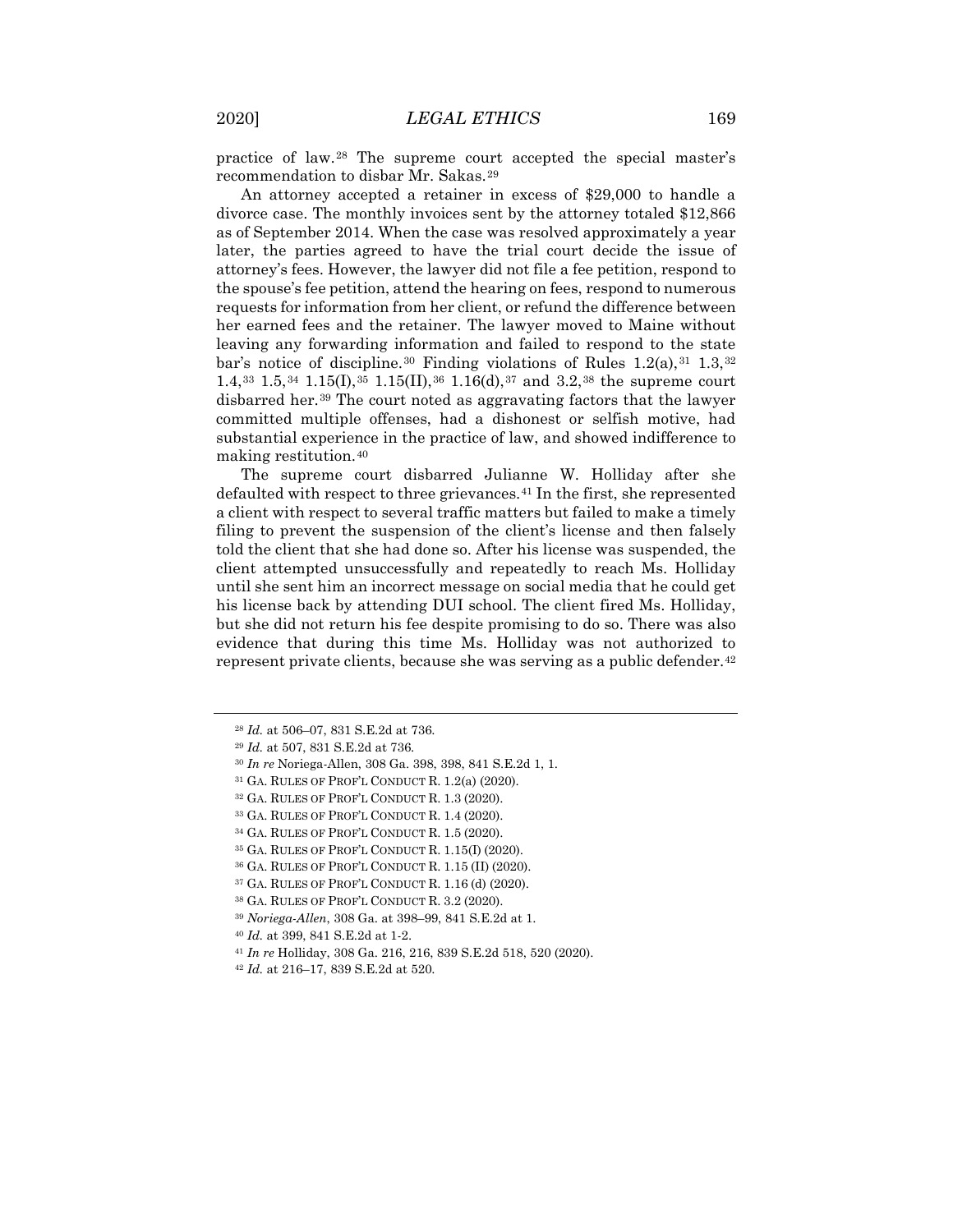In the second matter, Ms. Holliday agreed to file a habeas corpus petition for a client. When she had failed to do so as a deadline approached, the client was forced to file the petition *pro se*. Ms. Holliday thereafter could not be reached and did not communicate further with the client or the client's family.[43](#page-6-0)

In the third matter, Ms. Holliday represented a client in a divorce action and failed to include in the proposed divorce decree modifications relating to a quitclaim deed as requested by her client. Initially, after falsely telling the client that she did not know what had happened, Ms. Holliday agreed to correct her error but never did so. She ignored the client's efforts to communicate with her for three months and then, in response to a request from the client for a refund, paid back only a portion of the money on the pretense that the rest would cover additional work, which was never done. Ms. Holliday refunded the rest of the fee only upon submission of the grievance but failed to return the client's file and relocated her office without notifying the client.<sup>[44](#page-6-1)</sup>

On the basis of these three grievances, and in light of the aggravating factors of Ms. Holliday's default, her substantial experience in the practice of law, her dishonesty, and her abandonment of clients, the supreme court disbarred her.<sup>[45](#page-6-2)</sup>

The supreme court disbarred Scott D. Bennett after he filed an insufficient response to a notice of discipline and thereby defaulted in connection with a grievance filed against him.[46](#page-6-3) By defaulting, Mr. Bennett admitted that he represented a client in a dispute that the parties settled for payment by Mr. Bennett's client of \$8,000. The client sent Mr. Bennett the money to be disbursed to the other party upon execution of the settlement documents. Mr. Bennett then abandoned the matter. He did not respond to opposing counsel or his client, and he did not send the \$8,000 payment. The opposing party filed a motion to enforce the settlement, and Mr. Bennett did not attend the hearing. When the court contacted him, Mr. Bennett said the client did not oppose the order, and the trial court ordered Mr. Bennett's client to pay the \$8,000 plus \$2,500 in attorney's fees. Mr. Bennett did not inform his client of the order, with the result that the court entered judgment against the client for \$10,500. Mr. Bennett did not inform the client or respond to the client's inquiries, and Mr. Bennet did not return the \$8,000.[47](#page-6-4) The supreme court disbarred Mr. Bennett, noting in aggravation that he had a dishonest or selfish motive, that he did not

<span id="page-6-1"></span><span id="page-6-0"></span><sup>43</sup> *Id.* at 217, 839 S.E.2d at 520.

<sup>44</sup> *Id.* at 217–18, 839 S.E.2d at 520–21.

<span id="page-6-2"></span><sup>45</sup> *Id.* at 218, 839 S.E.2d at 521.

<span id="page-6-3"></span><sup>46</sup> *In re* Bennett, 307 Ga. 679, 837 S.E.2d 298 (2019).

<span id="page-6-4"></span><sup>47</sup> *Id.* at 679, 837 S.E.2d at 299.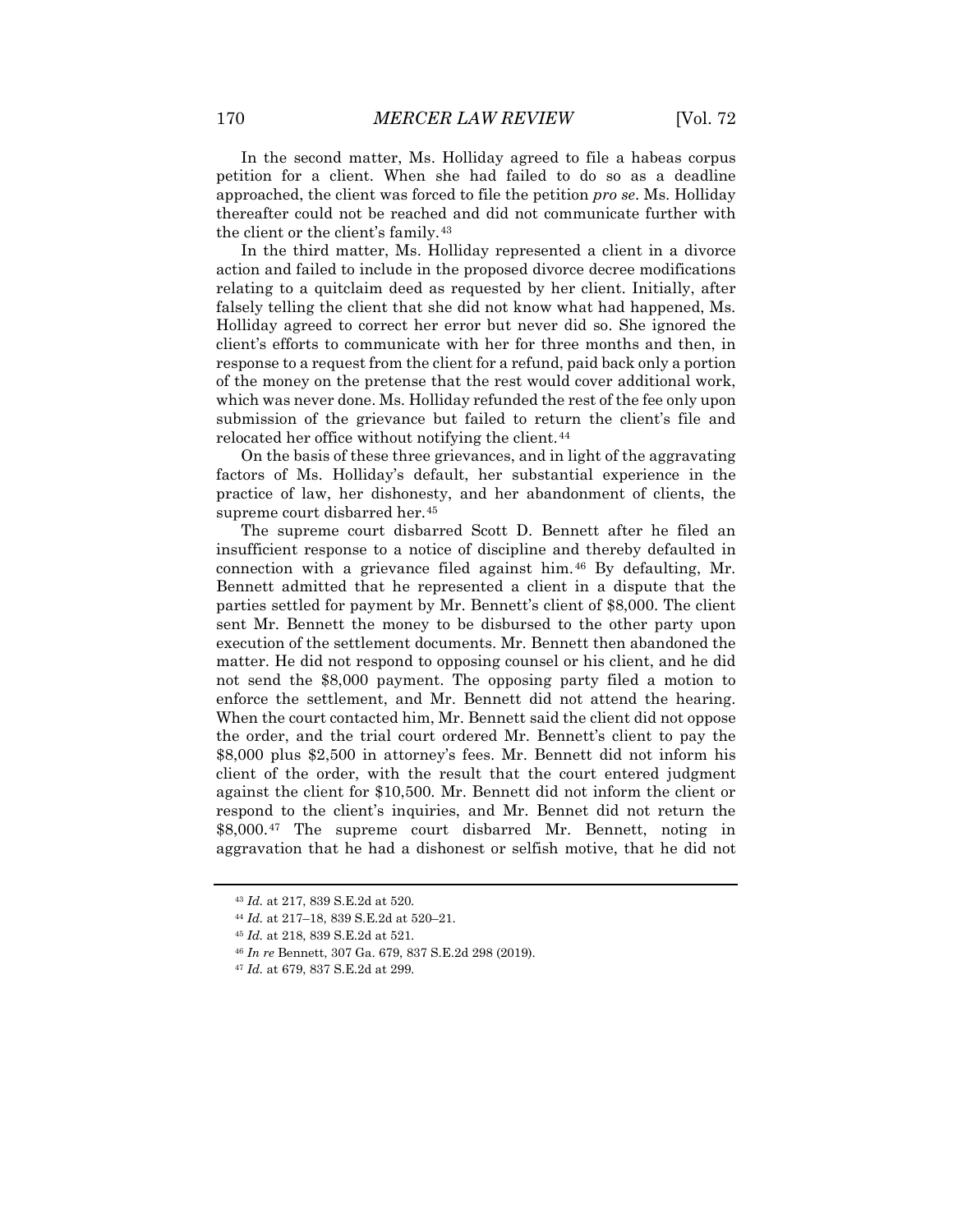respond properly to the notice of discipline, and that he had substantial experience in the practice of law.[48](#page-7-0)

Jared Michael Arrington was disbarred after he failed to use \$972.50 in funds he collected as part of the closing of a residential real estate transaction to purchase a title insurance policy.[49](#page-7-1) Mr. Arrington failed to respond to requests by the lender for information about the policy over a two-year period, after which the lender filed a grievance. Mr. Arrington responded that due to personal issues he had closed his practice and that he thought that his assistant had taken care of all outstanding issues regarding title policies. He discovered that this was not the case and promised to send the policy and proof of payment, but he never did so.[50](#page-7-2) The supreme court found that this conduct constituted violations of Rule 1.3, 1.4, and 1.15.[51](#page-7-3) In aggravation, the State Bar noted that Mr. Arrington had acted willfully, dishonestly and with a selfish motive and that he had substantial experience in the practice of law, was indifferent to making restitution, engaged in multiple violations of the Rules, had taken advantage of a vulnerable victim, and intentionally failed to comply with the disciplinary process.[52](#page-7-4)

### **3. Criminal Activity**

Three Georgia lawyers lost their licenses during the Survey period as a result of criminal conduct.

Marc Celello voluntarily surrendered his license to practice law after pleading guilty in federal court to conspiracy to commit securities fraud.[53](#page-7-5) Richard P. Colbert voluntarily surrendered his license after he pled guilty in federal court in Florida to thirteen felony charges.<sup>[54](#page-7-6)</sup> Natasha Simone White did the same after pleading guilty in federal court to the felony of corruptly obstructing a civil forfeiture case.[55](#page-7-7)

#### **4. Miscellaneous Disbarments**

The supreme court disbarred five lawyers for misconduct that cannot easily be classified into the usual categories of financial impropriety, client abandonment, and criminal conduct.

<span id="page-7-0"></span>Charles Edward Taylor defaulted in connection with a formal complaint by the State Bar, and as a result he admitted to numerous

<sup>48</sup> *Id.* at 680, 837 S.E.2d at 299.

<sup>49</sup> *In re* Arrington, 308 Ga. 486, 488, 841 S.E.2d 663, 665 (2020).

<span id="page-7-1"></span><sup>50</sup> *Id.* at 487, 841 S.E.2d at 665.

<span id="page-7-4"></span><span id="page-7-3"></span><span id="page-7-2"></span><sup>51</sup> *Id.* 

<sup>52</sup> *Id.* 

<span id="page-7-5"></span><sup>53</sup> *In re* Celello, 308 Ga. 339, 840 S.E.2d 349 (2020).

<span id="page-7-6"></span><sup>54</sup> *In re* Colbert, 307 Ga. 675, 837 S.E.2d 761 (2020).

<span id="page-7-7"></span><sup>55</sup> *In re* White, 307 Ga. 461, 836 S.E.2d 82 (2019).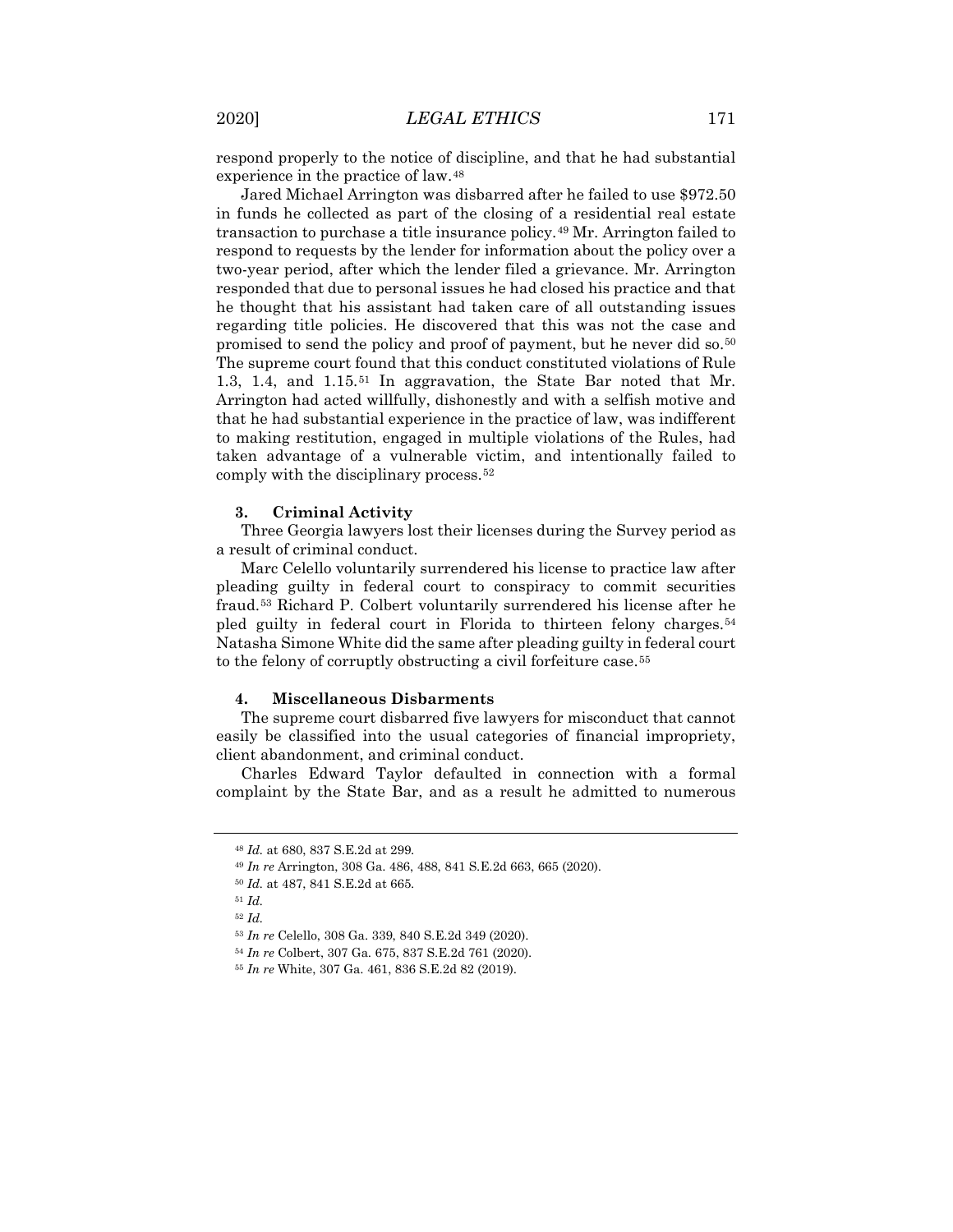violations of the Georgia Rules of Professional Conduct.[56](#page-8-0) Mr. Taylor cooperated with a non-lawyer who set up an entity named C. Taylor Law Firm, LLC to advertise and provide "mortgage loan modification services."[57](#page-8-1) This entity was separate from Mr. Taylor's regular law practice, and Mr. Taylor did not supervise the activities of his non-lawyer associate and allowed payments to the LLC to go directly to the associate rather than to a trust account.<sup>[58](#page-8-2)</sup>

Mr. Taylor accepted referrals from the non-lawyer associate.<sup>[59](#page-8-3)</sup> In two cases, Mr. Taylor obtained payments from clients, ostensibly for the filing fees for bankruptcy cases that would at least delay foreclosure on their homes.<sup>[60](#page-8-4)</sup> Mr. Taylor filed "skeletal" bankruptcy petitions for both clients but kept some of the funds for the filing fee for himself as compensation and then falsely represented to the bankruptcy court that he had received no compensation from the clients (he did this twice in one client's case). As a result of the failure to pay the entire filing fee, the bankruptcy cases for both clients were dismissed.[61](#page-8-5) In one of the cases, Mr. Taylor filed a second bankruptcy petition but, because the entire filing fee had not been paid, the client's home was sold in foreclosure. Mr. Taylor eventually stopped communicating with the client about why the filing fee had not been paid with the funds supplied by the client.<sup>[62](#page-8-6)</sup> In the other case, Mr. Taylor failed to appear at a meeting of creditors. After the case was dismissed for failure to pay the filing fee, the client hired new counsel and obtained a fee arbitration award against Mr. Taylor.<sup>[63](#page-8-7)</sup>

Mr. Taylor violated at least eight different Rules, for several of which the maximum penalty is disbarment. The only mitigating factor was his lack of a prior disciplinary history, but there were numerous aggravating factors, including a dishonest or selfish motive, a pattern of misconduct, multiple violations of the Rules, failure to cooperate in the disciplinary process, substantial experience in the practice of law, and indifference to making restitution.<sup>[64](#page-8-8)</sup> The supreme court accepted the special master's recommendation and disbarred Mr. Taylor.[65](#page-8-9)

<span id="page-8-0"></span><sup>56</sup> *In re* Taylor, 306 Ga. 622, 832 S.E.2d 328, 329 (2019).

<span id="page-8-1"></span><sup>57</sup> *Id.* at 622–23, 832 S.E.2d at 329.

<span id="page-8-3"></span><span id="page-8-2"></span><sup>58</sup> *Id.* at 623, 832 S.E.2d at 329–30.

<sup>59</sup> *Id.*, 832 S.E.2d at 330.

<sup>60</sup> *Id.* at 623–24, 832 S.E.2d at 330–31.

<span id="page-8-6"></span><span id="page-8-5"></span><span id="page-8-4"></span><sup>61</sup> *Id*. at 623–25, 832 S.E.2d at 330–31.

<sup>62</sup> *Id.* at 624, 832 S.E.2d at 330.

<span id="page-8-7"></span><sup>63</sup> *Id.* at 625, 832 S.E.2d at 331.

<span id="page-8-8"></span><sup>64</sup> *Id.* at 625–26, 832 S.E.2d at 331.

<span id="page-8-9"></span><sup>65</sup> *Id.* at 626, 832 S.E.2d at 331–32.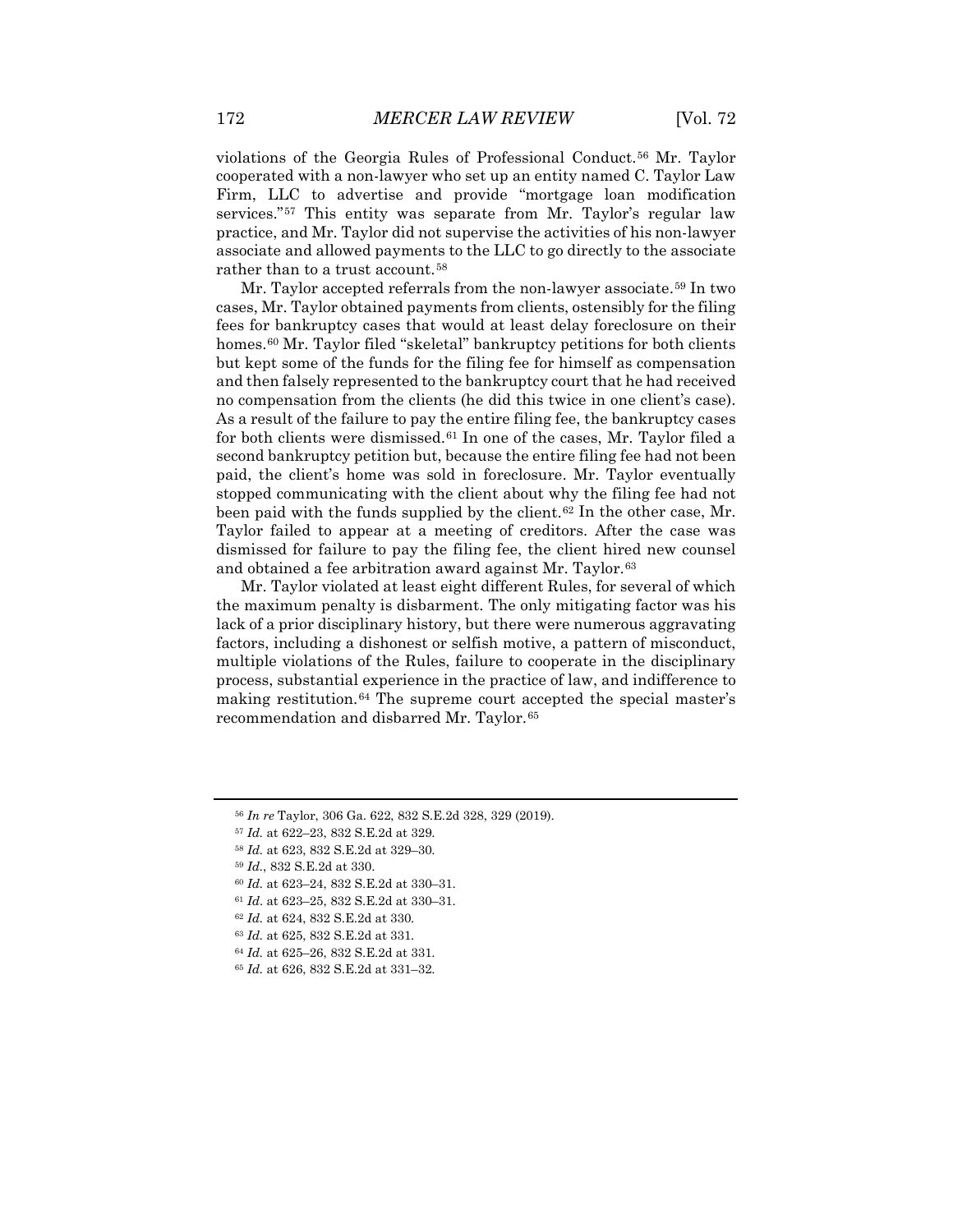The supreme court disbarred Sherri Jefferson.<sup>[66](#page-9-0)</sup> The formal complaint against Ms. Jefferson alleged that she violated Rules 3.3,[67](#page-9-1)  $4.2,$ <sup>[68](#page-9-2)</sup> 8.1,<sup>[69](#page-9-3)</sup> and 8.4,<sup>[70](#page-9-4)</sup> and when Ms. Jefferson did not submit timely responses in discovery, the special master held a hearing on the State Bar's motion for sanctions.[71](#page-9-5) Ms. Jefferson invoked the Fifth Amendment<sup>[72](#page-9-6)</sup> when she appeared at the hearing. The special master struck her answer and deemed the allegations of the complaint to be admitted.[73](#page-9-7) The special master found that the presumptive sanction was disbarment and noted the following aggravating factors in aggravation and mitigation:

The special master also found the following aggravating factors, including: the existence of prior discipline, specifically, Jefferson's receipt of an Investigative Panel Reprimand in two cases in 2006; a selfish and dishonest motive, as Jefferson made misrepresentations to multiple tribunals with the intent to deceive and communicated with the other woman with the intent to intimidate her and otherwise affect the outcome of the relevant proceedings; a pattern of misconduct and the existence of multiple violations; bad faith obstruction of, and the submission of false statements in, the disciplinary proceedings; and the refusal to acknowledge the wrongful nature of her conduct. The only factor in mitigation recognized by the special master was the remoteness in time of Jefferson's prior disciplinary violations, and the special master excluded those prior violations from consideration in recommending sanctions.[74](#page-9-8)

The special master recommended disbarment, and the review board approved.[75](#page-9-9) The supreme court rejected Ms. Jefferson's claim that she was entitled to a jury trial and agreed that disbarment was the appropriate sanction.[76](#page-9-10)

Melvin T. Johnson failed to respond to discovery requests in connection with five disciplinary matters. Without a hearing, the special master found that he had intentionally or consciously failed to respond

<sup>75</sup> *Id.* at 55, 834 S.E.2d at 77.

<span id="page-9-4"></span><span id="page-9-3"></span><span id="page-9-2"></span><span id="page-9-1"></span><span id="page-9-0"></span><sup>66</sup> *In re* Jefferson, 307 Ga. 50, 56, 834 S.E.2d 73, 77 (2019). The Author served as special master in this case.

<sup>67</sup> GA. RULES OF PROF'L CONDUCT R. 3.3 (2020).

<sup>68</sup> GA. RULES OF PROF'L CONDUCT R. 4.2 (2020).

<sup>69</sup> GA. RULES OF PROF'L CONDUCT R. 8.1 (2020).

<sup>70</sup> GA. RULES OF PROF'L CONDUCT R. 8.4 (2020).

<sup>71</sup> *Jefferson*, 307 Ga. at 51, 834 S.E.2d at 74.

<span id="page-9-6"></span><span id="page-9-5"></span><sup>72</sup> U.S. CONST. amend. V.

<span id="page-9-7"></span><sup>73</sup> *Jefferson*, 307 Ga. at 51, 834 S.E.2d at 74.

<span id="page-9-8"></span><sup>74</sup> *Id.* at 53, 834 S.E.2d at 75.

<span id="page-9-10"></span><span id="page-9-9"></span><sup>76</sup> *Id.* at 54, 834 S.E.2d at 76.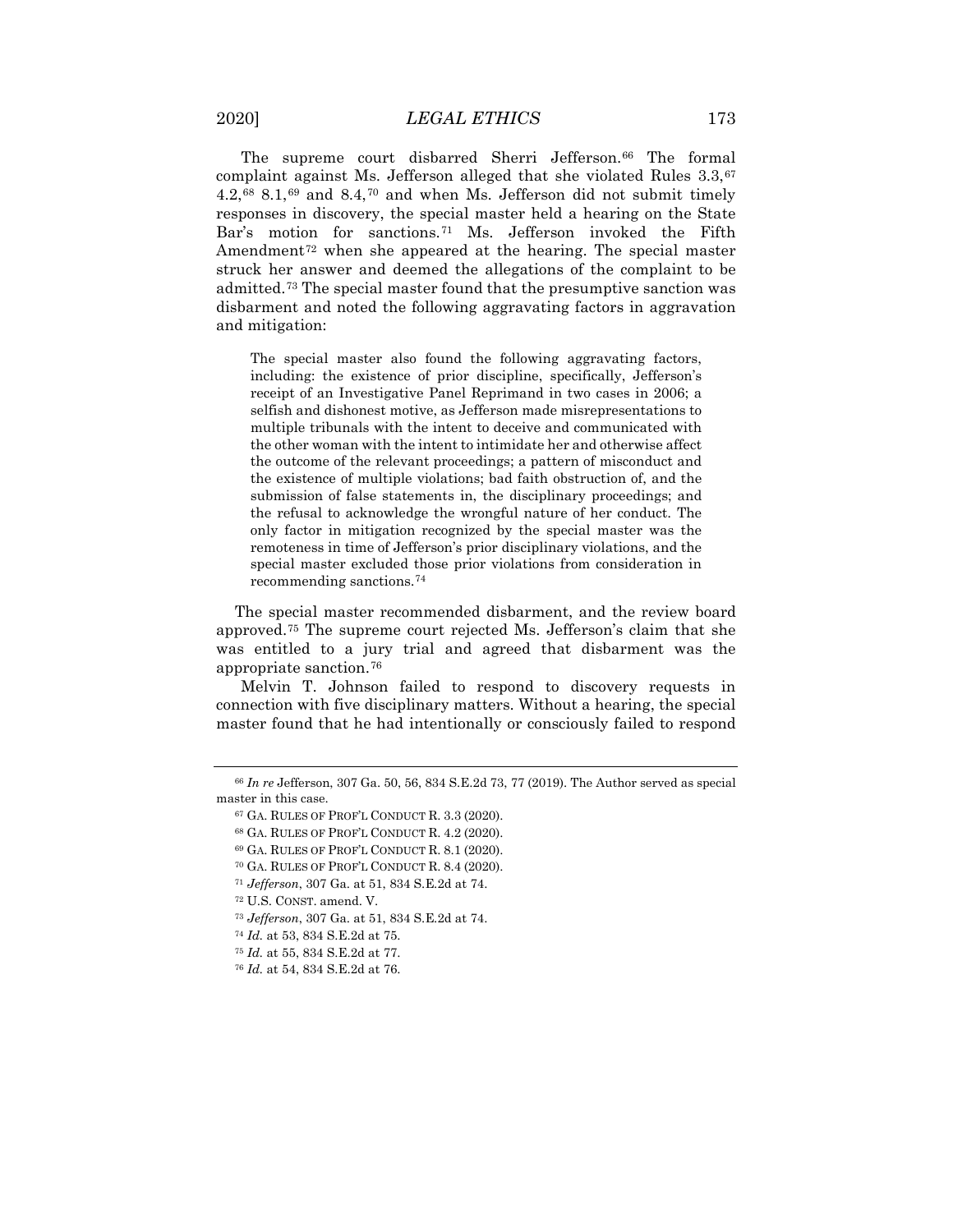to discovery and on that basis struck his pleadings and entered defaults against him.[77](#page-10-0) The supreme court held that there was no abuse of the special master's discretion in making this determination.[78](#page-10-1) The five matters included the following actions that constituted violations of the Rules of Professional Conduct.[79](#page-10-2)

In one matter, Mr. Johnson failed to attend hearings and, upon being contacted by the judge's secretary about one absence, did not disclose that he was under interim suspension at the time.<sup>[80](#page-10-3)</sup> In another, Mr. Johnson represented an executor and took possession of over \$340,000 but did not deposit it into a trust account, gave misleading information about the funds to the client, did not disburse the funds when requested, and eventually returned the funds with a cashier's check that was not written on his trust account.[81](#page-10-4) The third matter involved improper solicitation of a client who had been in an automobile accident. Mr. Johnson performed work for her while he was suspended without disclosing the suspension but also failed to respond to the client's requests for information and failed to appear in court on her behalf.<sup>[82](#page-10-5)</sup> In the fourth matter, Mr. Johnson represented clients in Alabama, where he is not licensed to practice. He forged an Alabama attorney's name on the complaint and later forged his clients' names on a certificate of service for notice of dismissal of the case and falsely informed the clients that the case was progressing well. Mr. Johnson was indicted in Alabama for possession of a forged instrument and lied to the state bar of Georgia when he said that the Alabama lawyer had given him authority to file the case.<sup>[83](#page-10-6)</sup> Finally, in the fifth matter Mr. Johnson represented a divorce client while he was under suspension and did not inform the client of the suspension and otherwise failed to communicate adequately with the client.[84](#page-10-7)

The supreme court noted the following factors in aggravation: dishonest or selfish motive; pattern of misconduct and multiple offenses; refusal to acknowledge the wrongful nature of his actions; intentional failure to comply with the Rules regarding disciplinary matters; vulnerability of his victims; substantial experience in the practice of law;

<span id="page-10-0"></span><sup>77</sup> *In re* Johnson, 308 Ga. 233, 234–35 838 S.E.2d 755, 756–57 (2020).

<span id="page-10-1"></span><sup>78</sup> *Id.* at 235, 838 S.E.2d at 757.

<span id="page-10-3"></span><span id="page-10-2"></span><sup>79</sup> *Id.* at 234, 838 S.E.2d at 756.

<sup>80</sup> *Id*. at 235, 838 S.E.2d at 757.

<span id="page-10-5"></span><span id="page-10-4"></span><sup>81</sup> *Id*. at 235–36, 838 S.E.2d at 757–58.

<sup>82</sup> *Id*. at 236, 838 S.E.2d at 758.

<span id="page-10-6"></span><sup>83</sup> *Id*. at 236–37, 838 S.E.2d at 758.

<span id="page-10-7"></span><sup>84</sup> *Id*. at 237, 838 S.E.2d at 758.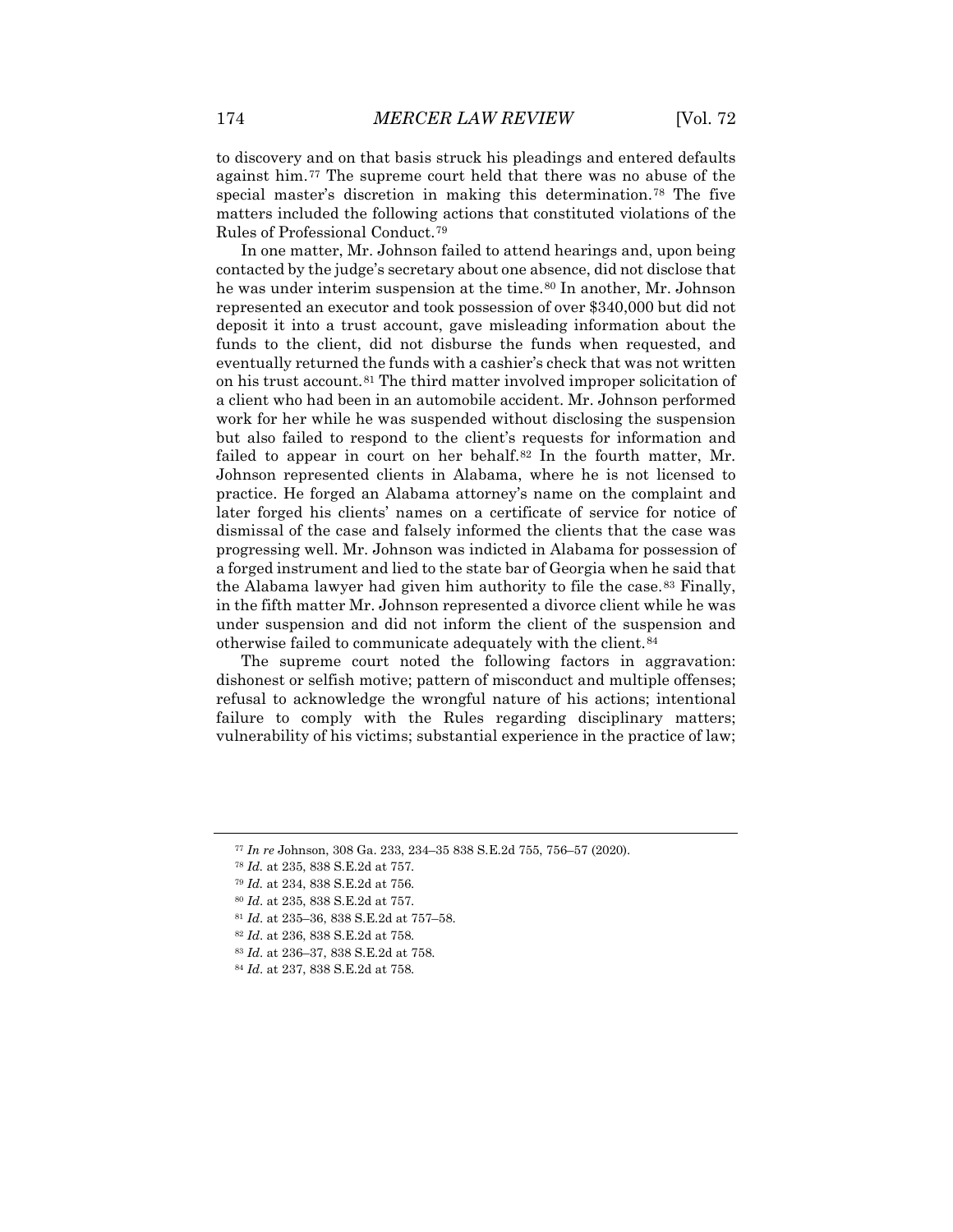and indifference to making restitution.[85](#page-11-0) The court found no mitigating factors and disbarred Mr. Johnson.<sup>[86](#page-11-1)</sup>

The supreme court disbarred Millard C. Farmer after he was deemed in default in the disciplinary proceedings for failing to file an amended answer that conformed to the requirements of the bar Rules, as ordered by the special master.[87](#page-11-2) By reason of his default, Mr. Farmer admitted the allegations against him.[88](#page-11-3)

The allegations arose from a series of actions that Mr. Farmer took in the course of representing a client (Wife) in post-divorce proceedings. Wife's ex-husband filed a petition to modify the child custody arrangement, and in response Mr. Farmer advised and assisted the wife in a series of actions intended to disrupt the proceedings. These included filing frivolous motions and appeals; threatening witnesses; engaging in *ad hominem* attacks against parties, the trial judge, and the judge's staff; counseling Wife not to participate in a child custody evaluation; discussing issues about custody with the parties' children (in violation of a court order); and refusing to appear at the subsequent hearing on contempt (at which Mr. Farmer and his client were held in contempt).<sup>[89](#page-11-4)</sup> Mr. Farmer also counseled the Wife to encourage the parties' children to run away from their father's home and endeavored to create evidence of child abuse and neglect by the father. On behalf of his client, Mr. Farmer sued a court reporter and, after the case was dismissed, filed an appeal that resulted in sanctions by the Georgia Court of Appeals for filing a frivolous appeal.<sup>[90](#page-11-5)</sup> As a result of his actions, Mr. Farmer was found civilly liable for numerous acts of racketeering, including attempted theft by extortion, attempted bribery, intimidation of a court officer, influencing witnesses, and employing interstate travel to interfere with the father's lawful custody of his children.<sup>[91](#page-11-6)</sup> Mr. Farmer did not satisfy this civil judgment.[92](#page-11-7)

The supreme court found that this conduct violated numerous Rules of Professional Conduct and that aggravating factors included a pattern of misconduct, multiple violations, intentional noncompliance in the disciplinary process, refusal to acknowledge that his conduct was wrongful, substantial experience in the practice of law, and indifference

<span id="page-11-6"></span><sup>90</sup> *Id.* at 309, 835 S.E.2d at 631.

<span id="page-11-0"></span><sup>85</sup> *Id.*, 838 S.E.2d at 759.

<sup>86</sup> *Id.*

<span id="page-11-3"></span><span id="page-11-2"></span><span id="page-11-1"></span><sup>87</sup> *In re* Farmer, 307 Ga. 307, 307–08, 835 S.E.2d 629, 630 (2019).

<sup>88</sup> *Id.* at 308, 835 S.E.2d at 630.

<span id="page-11-5"></span><span id="page-11-4"></span><sup>89</sup> *Id.* at 308, 835 S.E.2d at 630–31.

<span id="page-11-7"></span><sup>92</sup> *Id.* at 310, 835 S.E.2d at 632.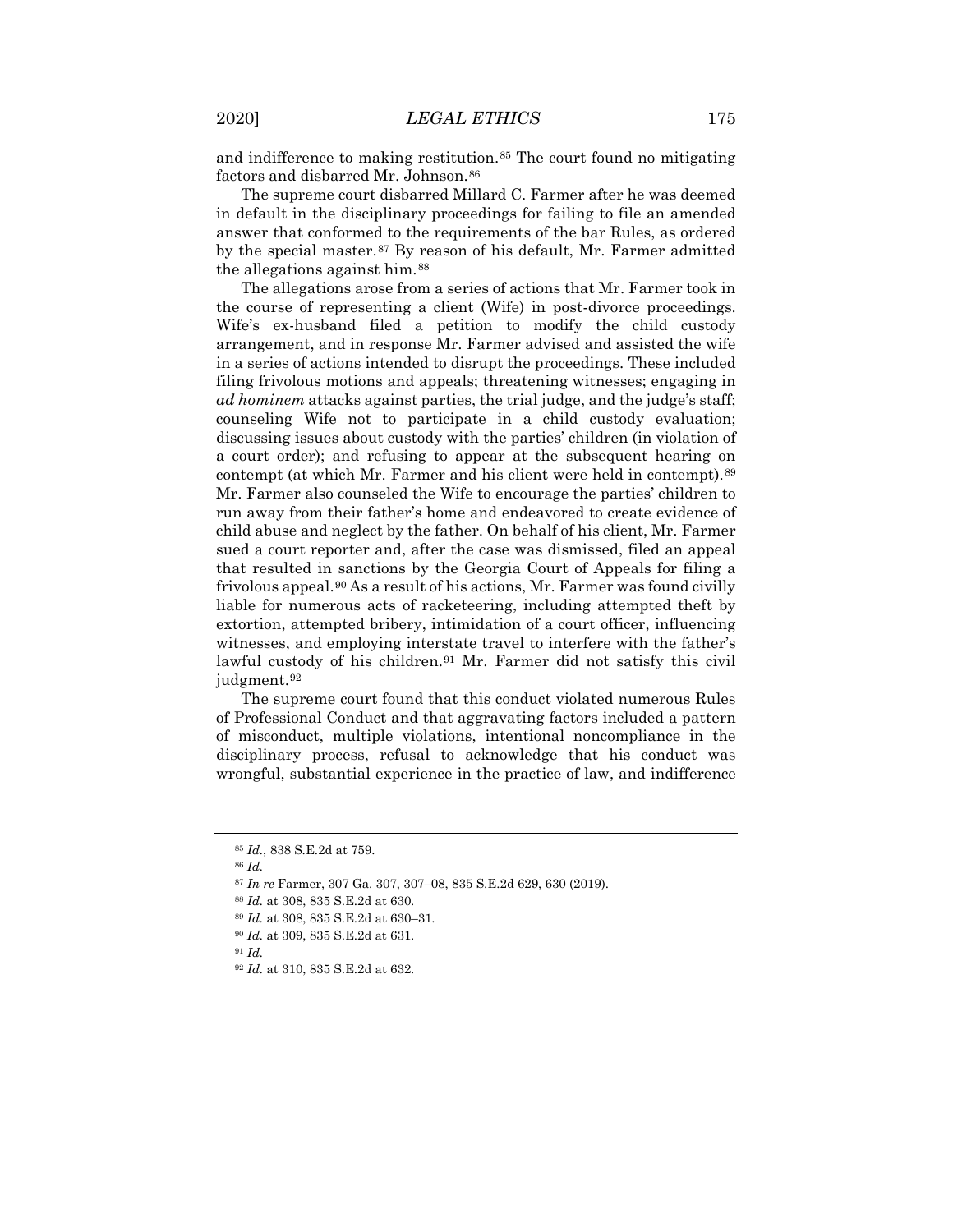to restitution.[93](#page-12-0) The court concluded that "we have little difficulty concluding that disbarment is the appropriate sanction in this matter."[94](#page-12-1)

The supreme court accepted the voluntary surrender of the license of Timothy Paul Healy.[95](#page-12-2) Numerous grievances had been filed against Mr. Healy. He underwent two alcohol and drug evaluations, the second of which specifically found that Mr. Healy's condition impaired his ability to practice and put the public at risk.[96](#page-12-3) Mr. Healy then sought to surrender his license under Rule  $4-104$ ,  $97$  which provides that it is grounds for removal from the practice of law if alcohol abuse or substance abuse to the extent of impairing the lawyer's competency to practice law.[98](#page-12-5) Mr. Healy asserted that he had taken steps to wind down his practice and promised not to seek reinstatement, even if he recovers from his current conditions.<sup>[99](#page-12-6)</sup>

## *B. Suspensions[100](#page-12-7)*

## **1. Six-Month Suspensions**

The supreme court suspended two lawyers for six months.

The supreme court suspended Barry Wayne Rorex for six months, as a matter of reciprocal discipline, after he was suspended for that length of time in Arizona.[101](#page-12-8) Mr. Rorex had abandoned matters for three clients in Arizona. He failed to communicate with those clients; return their files or unearned fees; or respond to the Arizona bar.[102](#page-12-9)

The supreme court accepted a voluntary petition and suspended Howard L. Sosnik for six months, as reciprocal discipline after Mr. Sosnik received that discipline in New York.[103](#page-12-10) Mr. Sosnik admitted that he failed to review, audit, and reconcile his firm's trust account and did not adequately supervise an employee of his practice, with the result that the employee was able to steal client funds and cause the firm's trust account to have a deficiency.[104](#page-12-11) Mr. Sosnik self-reported the matter in New York,

<span id="page-12-0"></span><sup>93</sup> *Id.* at 310, 835 S.E.2d at 632.

<span id="page-12-1"></span><sup>94</sup> *Id.*

<sup>95</sup> *In re* Healy, 308 Ga. 658, 660, 842 S.E.2d 844, 845 (2020).

<sup>96</sup> *Id.* at 659, 842 S.E.2d at 844.

<sup>97</sup> GA. RULES OF PROF'L CONDUCT R. 4-104 (2020).

<sup>98</sup> *Healy*, 308 Ga. at 660, 842 S.E.2d at 845.

<sup>99</sup> *Id.* at 659, 842 S.E.2d at 845.

<span id="page-12-11"></span><span id="page-12-10"></span><span id="page-12-9"></span><span id="page-12-8"></span><span id="page-12-7"></span><span id="page-12-6"></span><span id="page-12-5"></span><span id="page-12-4"></span><span id="page-12-3"></span><span id="page-12-2"></span><sup>100</sup> This Article discusses only those suspensions that constitute final discipline and does not discuss interim suspensions.

<sup>101</sup> *In re* Rorex, 308 Ga. 488, 490, 841 S.E.2d 662, 663 (2020).

<sup>102</sup> *Id.* at 489, 841 S.E.2d at 662.

<sup>103</sup> *In re* Sosnik, 308 Ga. 823, 823, 843 S.E.2d 402, 403 (2020).

<sup>104</sup> *Id.*, 843 S.E.2d at 402.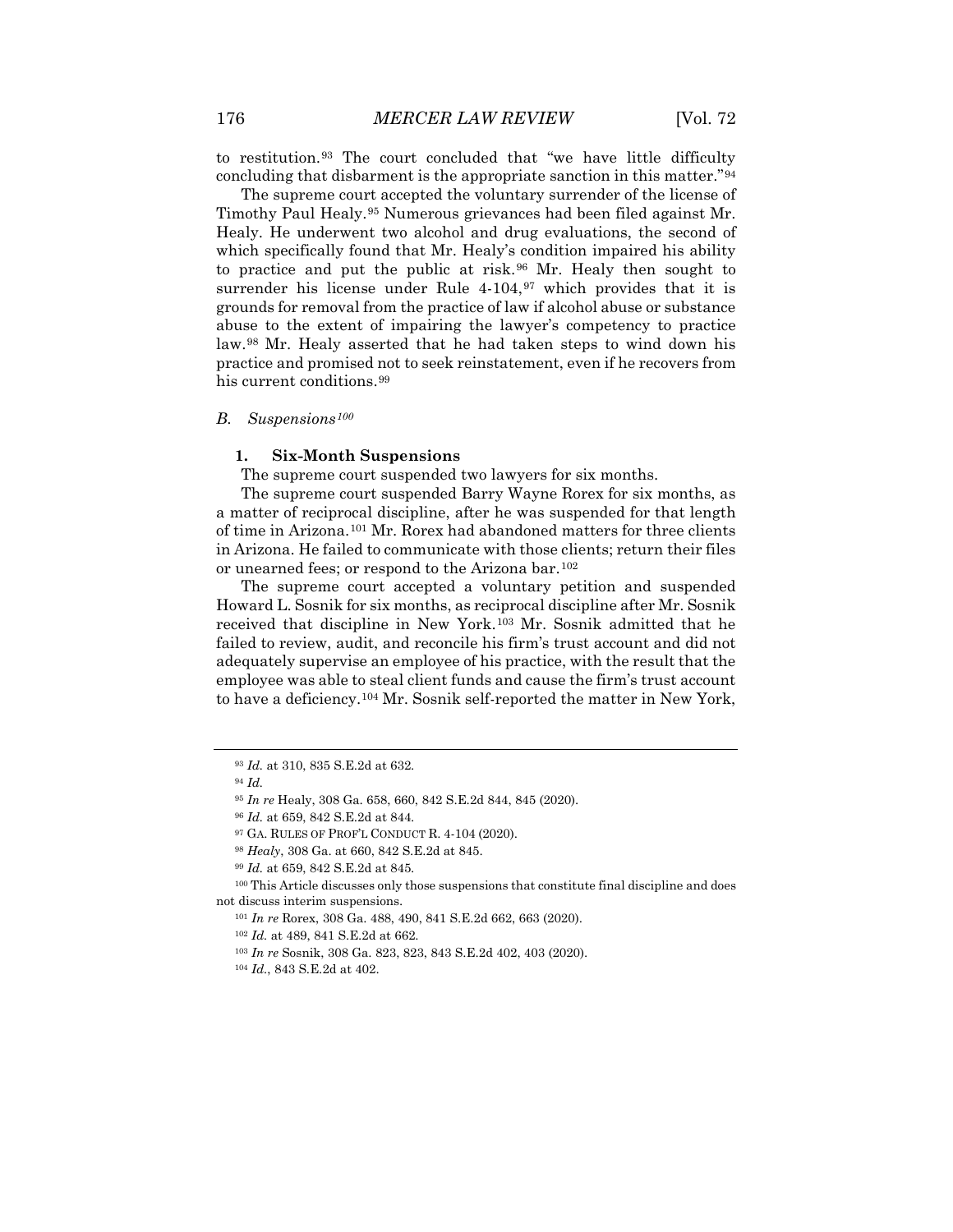and his firm replaced all the missing funds.[105](#page-13-0) The court noted in mitigation that Mr. Sosnik was candid and cooperative with the bar authorities, had undertaken interim rehabilitation by instituting proper banking and bookkeeping practices, was remorseful, had good character, had no prior discipline, and did not act from a selfish motive.<sup>[106](#page-13-1)</sup> In aggravation, the court noted that Mr. Sosnik was experienced and had a background in accounting, yet, because of his inadequate supervision of the employee, he missed several early warning signs that the employee was stealing client's money.<sup>[107](#page-13-2)</sup> The supreme court found that the sixmonth suspension was appropriate.[108](#page-13-3)

## **2. Suspensions Longer Than Six Months**

The supreme court suspended one lawyer for longer than six months during the Survey period.

The supreme court accepted a petition for voluntary discipline and imposed a twelve-month suspension on Preston B. Kunda[.109](#page-13-4) Mr. Kunda was retained to prepare a will for a client but also agreed to serve as the estate's executor without obtaining written informed consent to the conflict of interest between his role as attorney for the individual and as executor of the estate. Mr. Kunda also sold a gun collection for the client but did not deposit all of the cash proceeds of the sale into his trust account. Finally, Mr. Kunda prepared a codicil to the client's will under which, if the client died before the sale of the gun collection could be finalized, Mr. Kunda would inherit the gun collection, sell it and give the money to the client's beneficiary. Mr. Kunda admitted that this arrangement was a violation of Rule  $1.8(c)$ ,  $110$  under which Mr. Kunda was prohibited from preparing an instrument that would give him a substantial gift.<sup>[111](#page-13-6)</sup> The supreme court noted that, despite Mr. Kunda's admission of a violation of Rule 1.8(c), this particular arrangement may not have constituted a gift but rather may have been more appropriately characterized as a constructive trust.[112](#page-13-7) The supreme court noted that Mr. Kunda had no prior disciplinary history, had been cooperative, and was remorseful.<sup>[113](#page-13-8)</sup>

<span id="page-13-0"></span><sup>105</sup> *Id.*

<span id="page-13-1"></span><sup>106</sup> *Id.* at 824, 843 S.E.2d at 402–03.

<span id="page-13-2"></span><sup>107</sup> *Id.*, 843 S.E.2d at 403.

<span id="page-13-3"></span><sup>108</sup> *Id.*

<span id="page-13-4"></span><sup>109</sup> *In re* Kunda, 306 Ga. 109, 109 829 S.E.2d 65, 66 (2019).

<span id="page-13-6"></span><span id="page-13-5"></span><sup>110</sup> GA. RULES OF PROF'L CONDUCT R. 1.8(c) (2020).

<sup>111</sup> *Kunda*, 306 Ga. at 109–10, 829 S.E.2d at 66.

<span id="page-13-7"></span><sup>112</sup> *Id.* at 110, n.2, 829 S.E.2d at 66, n.2.

<span id="page-13-8"></span><sup>113</sup> *Id.* at 110, 829 S.E.2d at 66.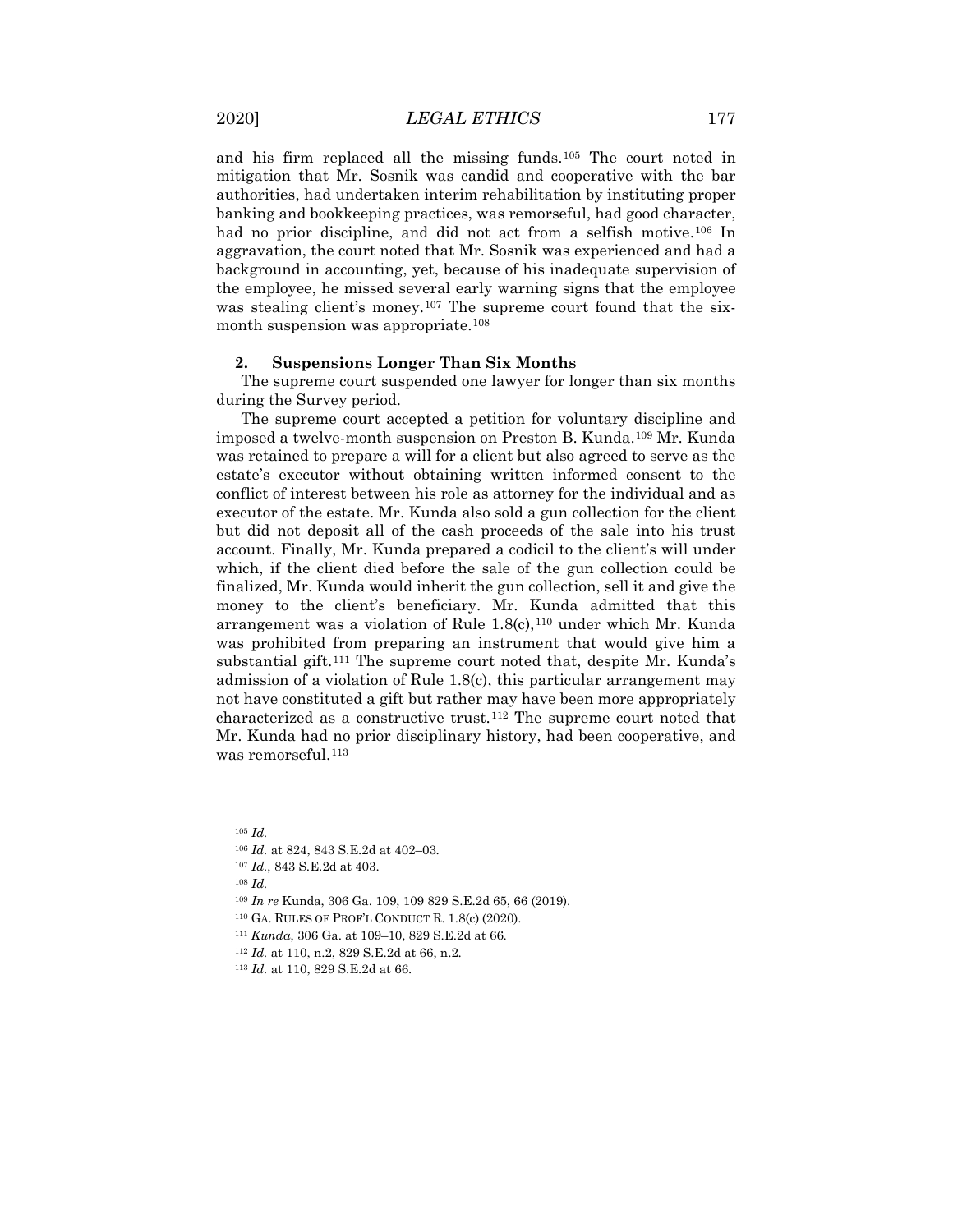#### *C. Public reprimands*

The supreme court ordered two public reprimands during the Survey period.

The supreme court accepted a petition for voluntary discipline and ordered a public reprimand of Cheryl Joyce Braziel.[114](#page-14-0) The special master found that Ms. Braziel attempted to learn whether a hospital had filed a Medicaid lien against a current client.[115](#page-14-1) She recalled that a previous client had received a letter about such a lien from a particular lawyer. While she was traveling, Ms. Braziel instructed her assistant to copy that earlier letter and place it in her current client's file as a reminder to contact the hospital's lawyer about the current client. The assistant instead created a new letter, patterned after the old one, that purported to be from the hospital's lawyer about a lien related to Ms. Braziel's current client. Although Ms. Braziel admonished her assistant for the mistake, the new letter eventually made its way to the hospital's lawyer. When that lawyer confronted Ms. Braziel, she admitted what had occurred, took responsibility, and tried to explain.[116](#page-14-2)

The special master found on these facts that Ms. Braziel had violated her training and supervisory responsibilities with respect to a nonlawyer assistant (Rule 5.3[117\)](#page-14-3) and noted a number of mitigating factors, including a lack of prior discipline, lack of a selfish motive or intent to deceive, personal health problems, efforts to rectify the consequences of her misconduct, acceptance of responsibility and remorse, and cooperation in the disciplinary proceeding[.118](#page-14-4) The only aggravating factor was Ms. Braziel's substantial experience.<sup>[119](#page-14-5)</sup> The supreme court accepted the special master's findings and recommendation and ordered a public reprimand.[120](#page-14-6)

The supreme court ordered a public reprimand of Edward Neal Davis.<sup>[121](#page-14-7)</sup> Mr. Davis represented a client in the purchase of real estate from a husband and wife, who were former clients of Mr. Davis. The husband was present for the closing, but the wife was not. Nevertheless, based upon the husband's representation that the wife had signed the documents, Mr. Davis notarized both signatures. The wife later claimed in divorce proceedings that she had not signed the documents.[122](#page-14-8) Mr.

<span id="page-14-0"></span><sup>114</sup> *In re* Braziel, 306 Ga. 385, 385, 830 S.E.2d 730, 731 (2019).

<span id="page-14-2"></span><span id="page-14-1"></span><sup>115</sup> *Id.* at 385–86, 830 S.E.2d at 731.

<sup>116</sup> *Id.* at 386, 830 S.E.2d at 731.

<span id="page-14-3"></span><sup>117</sup> GA. RULES OF PROF'L CONDUCT R. 5.3 (2020).

<span id="page-14-4"></span><sup>118</sup> *Braziel*, 306 Ga. at 386–87, 830 S.E.2d at 731–32.

<span id="page-14-5"></span><sup>119</sup> *Id.* at 387, 830 S.E.2d at 732.

<span id="page-14-6"></span><sup>120</sup> *Id.* at 388, 830 S.E.2d at 732.

<span id="page-14-7"></span><sup>121</sup> *In re* Davis, 306 Ga. 381, 383, 830 S.E.2d 734, 736 (2019).

<span id="page-14-8"></span><sup>122</sup> *Id.* at 381, 830 S.E.2d at 735.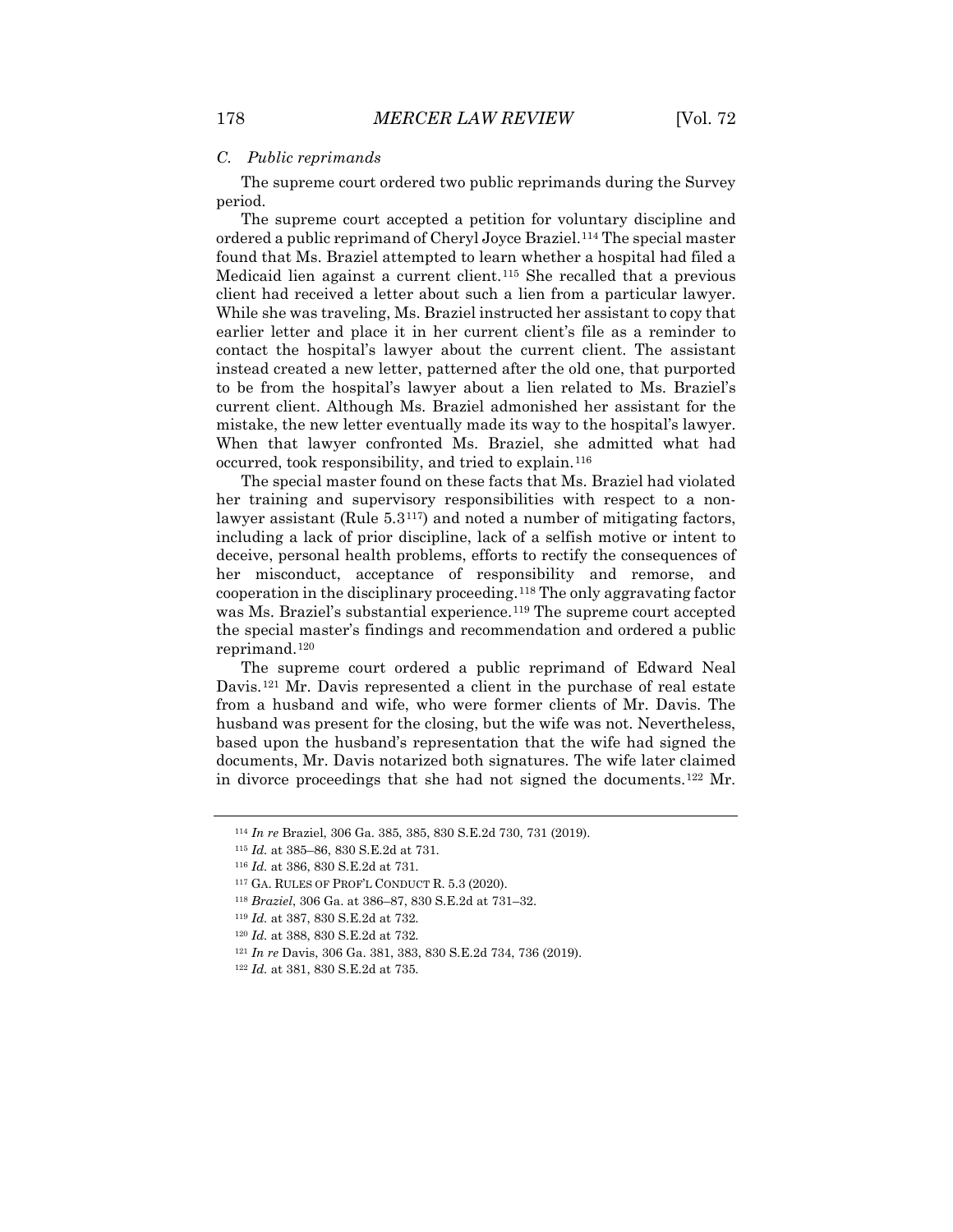Davis's false notarization constituted a violation of Rules  $4.1(a)^{123}$  $4.1(a)^{123}$  $4.1(a)^{123}$  (duty of truthfulness in statements to others) and  $8.4(a)(4)^{124}$  $8.4(a)(4)^{124}$  $8.4(a)(4)^{124}$  (misconduct to engage in professional conduct involving dishonesty, fraud, deceit or misrepresentation).[125](#page-15-2) Mr. Davis also negligently deposited personal funds into his trust account and then paid a personal debt from the funds that he had mistakenly deposited.[126](#page-15-3)

In mitigation, Mr. Davis had no prior disciplinary record, intent to harm, or dishonest or selfish motive. He expressed remorse, accepted responsibility, and cooperated in the disciplinary process. In aggravation, Mr. Davis had substantial experience in the practice of law.<sup>[127](#page-15-4)</sup>

## *D. Review board reprimands*

The supreme court ordered two review board reprimands during the Survey period.

The supreme court accepted a petition for voluntary discipline and ordered a review board reprimand for Hakeem Bertrand Brock.[128](#page-15-5) All of Mr. Brock's misconduct related to his trust account. Mr. Brock admitted that he failed to provide proper supervision of a paralegal, who forged Mr. Brock's signature on \$21,000 worth of checks on Mr. Brock's trust account. The paralegal wrote the checks to friends and members of her family, and people whom the paralegal purported to represent as a lawyer. The theft was possible because Mr. Brock did not keep adequate records of the funds in his trust account. Mr. Brock replaced the funds and fired the paralegal.<sup>[129](#page-15-6)</sup> It also came to light that: (1) Mr. Brock had made a student loan payment from his trust account, using funds that were earned attorney's fees but which had not been removed from the trust account; and (2) Mr. Brock made two mortgage payments for a former client from his trust account, using funds that belonged to the former client but which Mr. Brock had failed to promptly deliver to the former client.[130](#page-15-7)

The court noted in aggravation that there were multiple offenses and that Mr. Brock had substantial experience in the practice of law. In mitigation, the court found that Mr. Brock did not have a prior disciplinary record; that he did not have a dishonest or selfish motive; that he undertook timely, good-faith efforts to make restitution and

<span id="page-15-1"></span><span id="page-15-0"></span><sup>123</sup> GA. RULES OF PROF'L CONDUCT R. 4.1(a) (2020).

<sup>124</sup> GA. RULES OF PROF'L CONDUCT R. 8.4(a)(4) (2020).

<sup>125</sup> *Davis*, 306 Ga. at 382, 830 S.E.2d at 735.

<span id="page-15-5"></span><span id="page-15-4"></span><span id="page-15-3"></span><span id="page-15-2"></span><sup>126</sup> *Id.*

<sup>127</sup> *Id.* at 382–83, 830 S.E.2d at 736.

<sup>128</sup> *In re* Brock, 306 Ga. 388, 390, 830 S.E.2d 736, 738 (2019).

<span id="page-15-6"></span><sup>129</sup> *Id.* at 388–89, 830 S.E.2d at 737.

<span id="page-15-7"></span><sup>130</sup> *Id.* at 389, 830 S.E.2d at 737–38.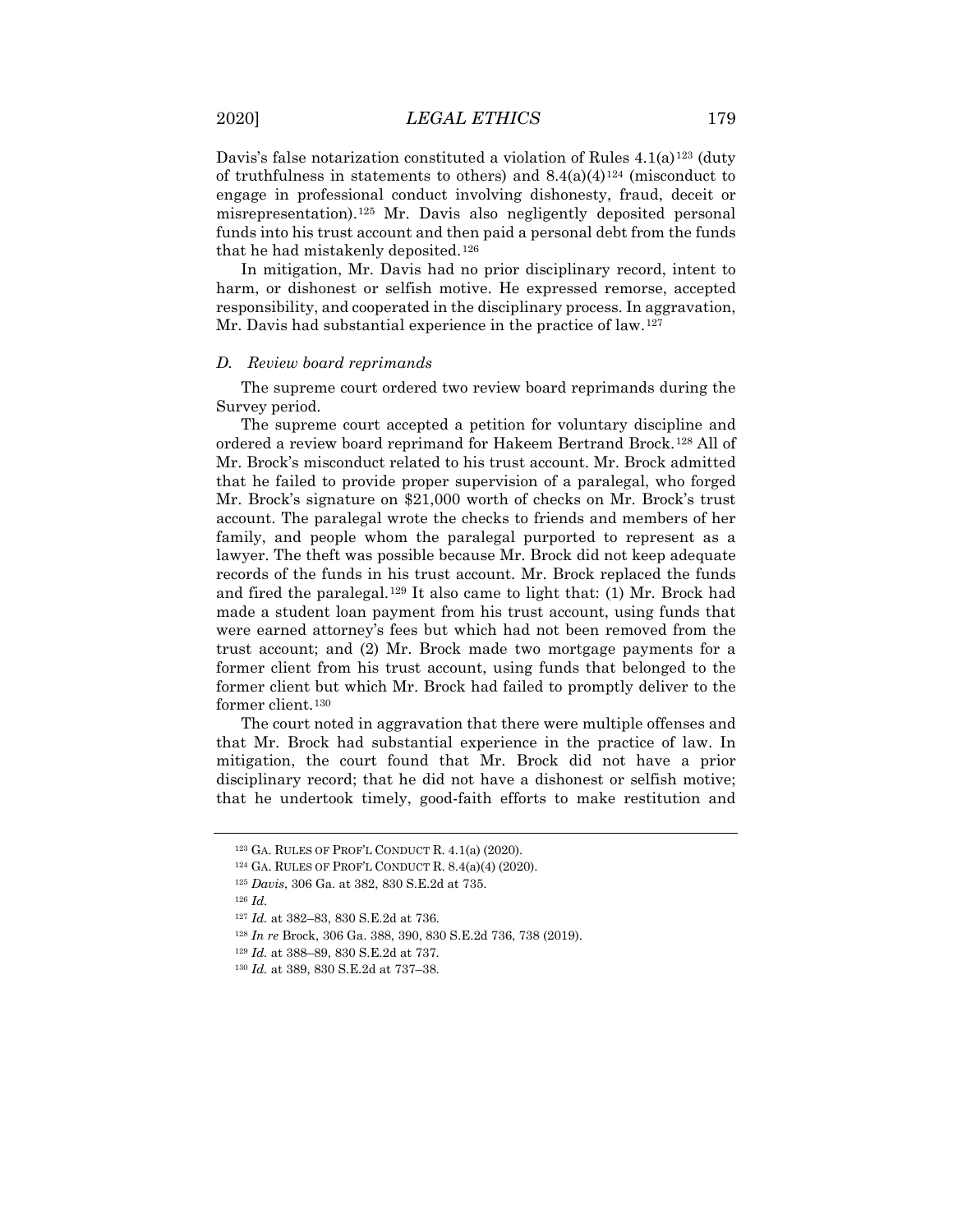otherwise to rectify the consequences of his misconduct; that he showed remorse; and that he cooperated in the disciplinary process.<sup>[131](#page-16-0)</sup>

The supreme court accepted a petition for voluntary discipline in the form of a state disciplinary review board reprimand from Muhammed Abdul-Warit Abdur-Rahim.[132](#page-16-1) Mr. Abdur-Rahim admitted that he violated Georgia Rule of Professional Conduct 3.5[133](#page-16-2) when he appeared in court as a defendant on charges of family violence battery, cruelty to children, and disorderly conduct.[134](#page-16-3) Mr. Abdur-Rahim engaged in disruptive conduct, including being unduly argumentative with the prosecutors, using profanity, and failing to follow the instructions of the judge. In mitigation, he showed that he had no prior disciplinary record, that his conduct was an isolated incident, that he was suffering from emotional and personal problems at the time, that he had obtained treatment for those problems, that he apologized to the judge and the court staff, that he cooperated with the state bar, and that he was remorseful.[135](#page-16-4)

#### *E. Petition for reinstatement accepted*

The supreme court accepted one petition for reinstatement during the Survey period.

Christopher Aaron Corley was suspended from the practice of law in 2018 after he pled guilty in South Carolina to first-degree domestic violence.[136](#page-16-5) Although disbarment is the usual discipline for a felony conviction, Mr. Corley presented significant mitigating evidence.[137](#page-16-6) The supreme court imposed conditions on his reinstatement when it suspended him, which included that he complete his sentence of probation in South Carolina, that a board-certified and licensed mental health professional certify that he is fit to return to the practice of law, and that he provide evidence that he is continuing to receive mental health treatment from a board-certified and licensed medical professional.<sup>[138](#page-16-7)</sup> The supreme court stated that these conditions had been met and reinstated Mr. Corley to the practice of law.[139](#page-16-8)

<span id="page-16-1"></span><sup>132</sup> *In re* Abdur-Rahim, 308 Ga. 485, 486, 841 S.E.2d 666, 667 (2020).

- <sup>137</sup> *Id.* at 291, 811 S.E.2d at 347–48.
- <span id="page-16-7"></span><sup>138</sup> *Id.* at 293, 811 S.E.2d at 349.

<span id="page-16-0"></span><sup>131</sup> *Id.* at 389–90, 830 S.E.2d at 738.

<sup>133</sup> GA. RULES OF PROF'L CONDUCT R. 3.5(a) (2020).

<span id="page-16-2"></span><sup>134</sup> *Abdur-Rahim*, 308 Ga. at 485, 841 S.E.2d at 666.

<span id="page-16-5"></span><span id="page-16-4"></span><span id="page-16-3"></span><sup>135</sup> *Id.*

<span id="page-16-6"></span><sup>136</sup> *In re* Corley, 303 Ga. 290, 290, 811 S.E.2d 347, 347 (2018).

<span id="page-16-8"></span><sup>139</sup> *In re* Corley, 307 Ga. 788, 788, 838 S.E.2d 588, 588 (2020).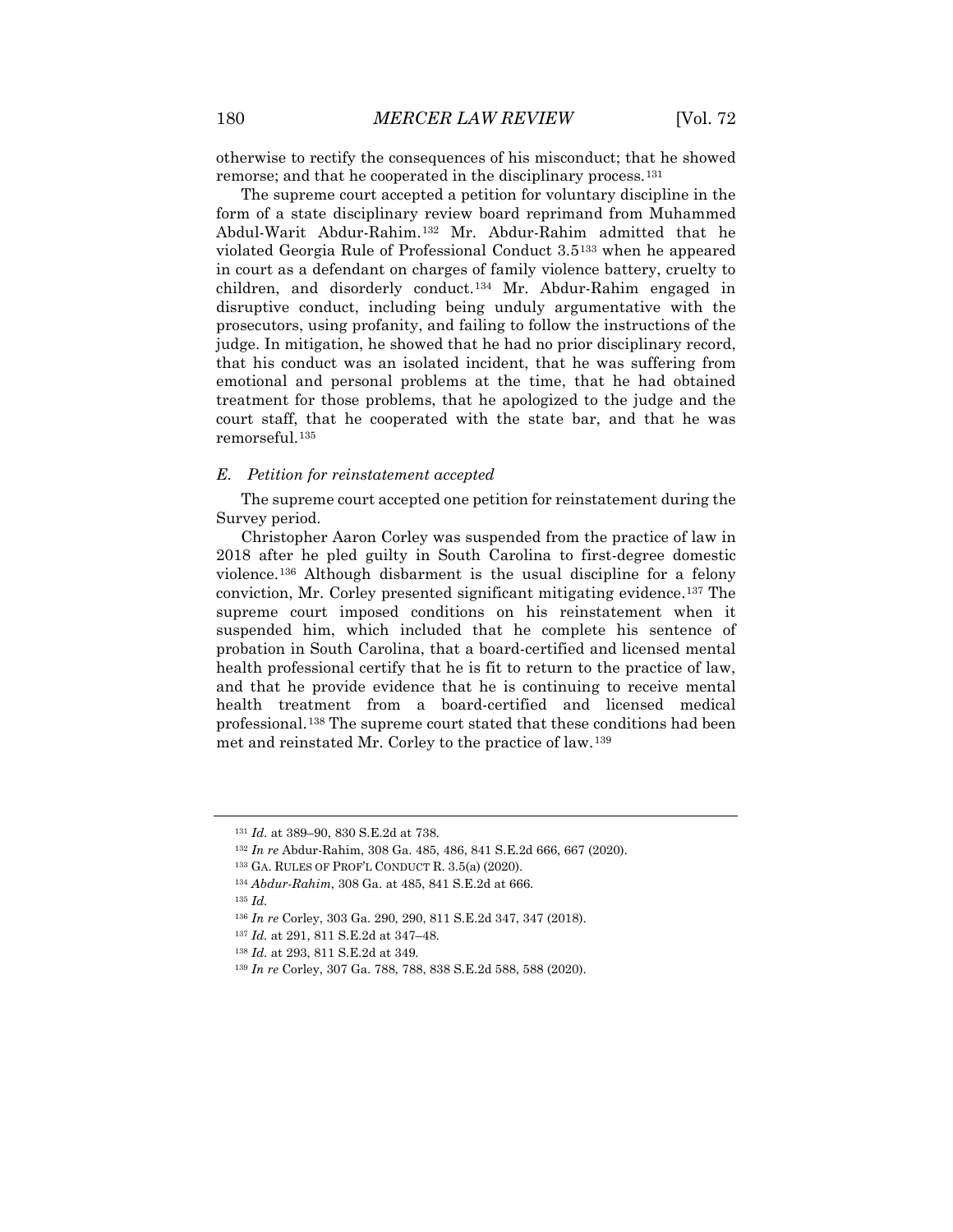### *F. Notice of Discipline Rejected*

The supreme court took the unusual step of rejecting a notice of discipline against a lawyer who defaulted in the disciplinary process.[140](#page-17-0) By reason of his default, attorney Joel S. Wadsworth admitted that he was representing several plaintiffs in a civil case and failed on multiple occasions to respond to requests for information from his clients. That constitutes a violation of Georgia Rule of Professional Conduct 1.4, the maximum sanction for which is a public reprimand. While the case was pending, Mr. Wadsworth failed to pay his bar dues but did not withdraw from the representation or take actions to protect the client's interests upon withdrawal.[141](#page-17-1) That was a violation of Rule 1.16,[142](#page-17-2) and the maximum sanction for violation of Rule 1.16 is also a public reprimand.[143](#page-17-3)

The State Bar's notice of discipline sought disbarment on the basis of Mr. Wadsworth's violation of Rule  $5.5(a)$ ,  $^{144}$  $^{144}$  $^{144}$  which forbade him from continuing to represent these clients once he was ineligible to practice for failure to pay his dues.<sup>[145](#page-17-5)</sup> The maximum sanction for such a violation is disbarment.[146](#page-17-6) The supreme court, however, declined to disbar Mr. Wadsworth in the absence of information regarding the extent to which he continued to represent his clients after he was no longer eligible to do so.[147](#page-17-7) The court expressed its hope that a future filing of the State Bar would either contain additional information sufficient to support disbarment or would seek a lesser sanction that would be appropriate for Mr. Wadsworth's misconduct.<sup>[148](#page-17-8)</sup>

## *G.Petitions for voluntary discipline rejected*

The supreme court rejected five petitions for voluntary discipline during the Survey period.

The supreme court declined to accept a petition for voluntary discipline from Philip Norman Golub, even though the state bar supported the petition.<sup>[149](#page-17-9)</sup> Mr. Golub had filed two lawsuits for a client (whose son was the primary contact), and he eventually received instructions from his client to resolve them as quickly as possible.

<span id="page-17-1"></span><sup>141</sup> *Id.*

<sup>148</sup> *Id.* at 312, 835 S.E.2d at 633–34.

<span id="page-17-0"></span><sup>140</sup> *In re* Wadsworth, 307 Ga. 311, 312, 835 S.E.2d 632, 634 (2019).

<span id="page-17-3"></span><span id="page-17-2"></span><sup>142</sup> GA. RULES OF PROF'L CONDUCT R. 1.16 (2020).

<sup>143</sup> *Wadsworth*, 307 Ga. at 311, 835 S.E.2d at 633.

<span id="page-17-4"></span><sup>144</sup> GA. RULES OF PROF'L CONDUCT R. 5.5(a) (2020).

<span id="page-17-5"></span><sup>145</sup> *Wadsworth*, 307 Ga. at 311, 835 S.E.2d at 633.

<span id="page-17-7"></span><span id="page-17-6"></span><sup>146</sup> *Id.*

<sup>147</sup> *Id.* at 311–12, 835 S.E.2d at 633.

<span id="page-17-9"></span><span id="page-17-8"></span><sup>149</sup> *In re* Golub, 306 Ga. 620, 622, 832 S.E.2d 332, 333 (2019).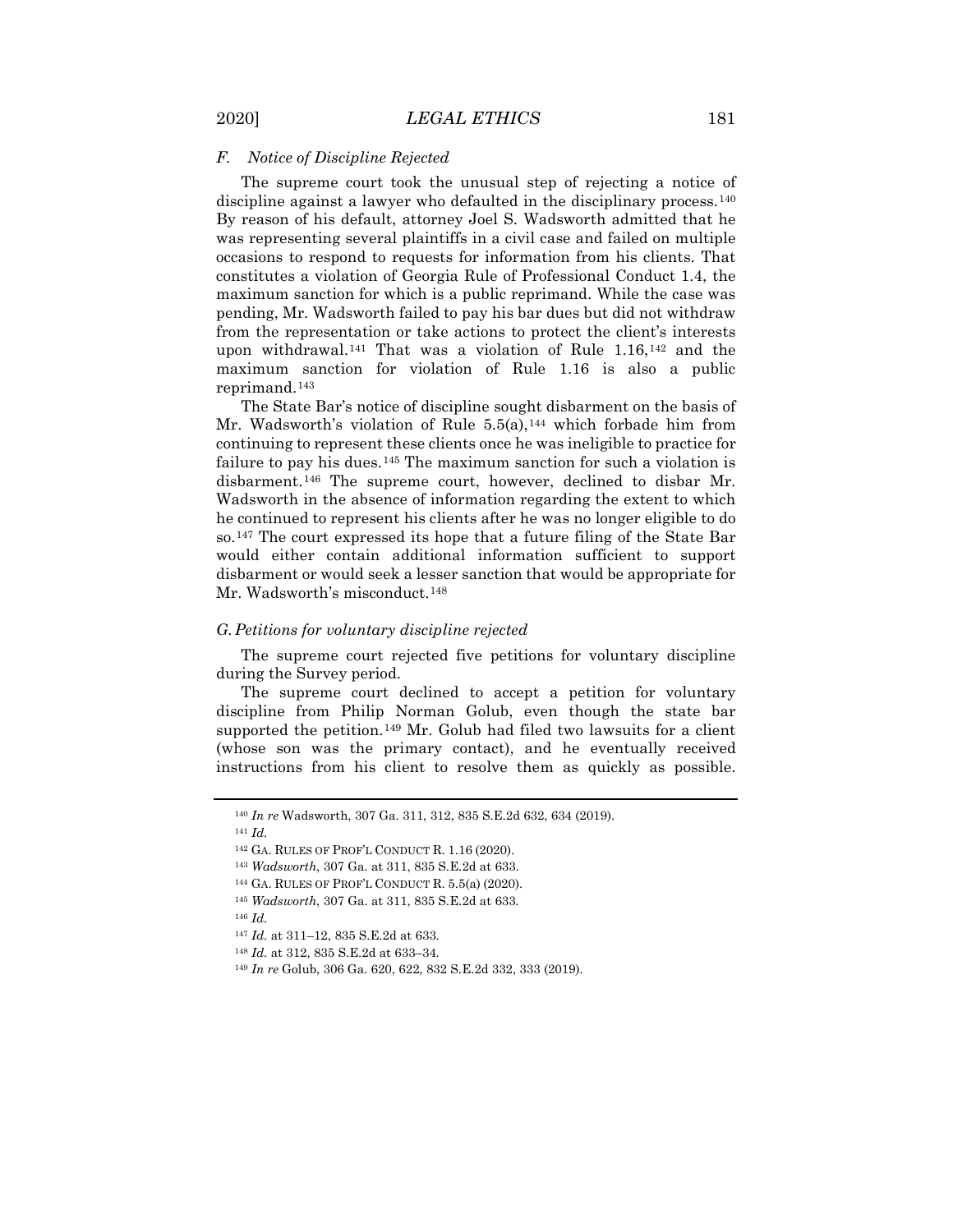Instead, Mr. Golub continued to extend the discovery period and made no effort to have the cases put on a trial calendar, all the while not consistently responding to his client's requests for information. Mr. Golub was then hospitalized, and motions to dismiss the cases were made. Believing that the court would grant the motions, Mr. Golub voluntarily dismissed them but did not tell the client or the client's son until the son contacted him. Several months later, after his client had died, Mr. Golub filed renewal actions (without consent) but never had the defendants served, failed to substitute the proper party for his deceased client, failed to perform any more work on the cases, and did not communicate with the son about the status. Mr. Golub's petition also admitted that he had no further communications with the son, did not provide any billing information to the client or the son, and did not return an unearned fee.[150](#page-18-0) The petition admitted violation of numerous Rules, including Rule 1.3 (diligence) and Rule 1.4 (communication). Significantly, Mr. Golub's petition also admitted a violation of Rule  $8.4(a)(4)$ , which concerns professional conduct involving dishonesty, fraud, deceit, or misrepresentation.[151](#page-18-1) Mr. Golub offered in mitigation that he was dealing with a severe illness, that he had no dishonest or selfish motive, that he was remorseful, and that his only prior discipline was remote in time.[152](#page-18-2) He also stated that he intends to repay the client's son "to the extent that he is able[.]"[153](#page-18-3)

The supreme court rejected the petition for two reasons.[154](#page-18-4) First, the court noted that the facts as admitted would not necessarily support the conclusion that Mr. Golub engaged in professional conduct involving dishonesty, fraud, deceit or misrepresentation.[155](#page-18-5) The court cited several recent cases in which it has expressed similar concerns about admitted violations of particular Rules in cases where the admitted facts might not support the supposed violation.<sup>[156](#page-18-6)</sup> The court was also concerned that Mr. Golub had neither made complete restitution to the client's son nor expressed an intention to do so.[157](#page-18-7) Instead, Mr. Golub had only stated that he would "pay as much of the money" back as he is "able" to pay.[158](#page-18-8)

<span id="page-18-0"></span><sup>150</sup> *Id.* at 620–21, 832 S.E.2d at 332–33.

<span id="page-18-1"></span><sup>151</sup> *Id.* at 620, 832 S.E.2d at 332.

<span id="page-18-2"></span><sup>152</sup> *Id.* at 621, 832 S.E.2d at 333.

<sup>153</sup> *Id.*, 832 S.E.2d at 333.

<sup>154</sup> *Id.* at 621–22, 832 S.E.2d at 333.

<sup>155</sup> *Id.*

<sup>157</sup> *Id.* at 622, 832 S.E.2d at 333.

<span id="page-18-8"></span><span id="page-18-7"></span><span id="page-18-6"></span><span id="page-18-5"></span><span id="page-18-4"></span><span id="page-18-3"></span><sup>158</sup> *Id.* The ABA STANDARDS FOR IMPOSING LAWYER SANCTIONS lists as a mitigating factor, "timely good faith effort to make restitution or to rectify consequences of misconduct"  $(\S10 \ (4)(d))$ . The supreme court appears to be requiring more when it rejects Mr. Golub's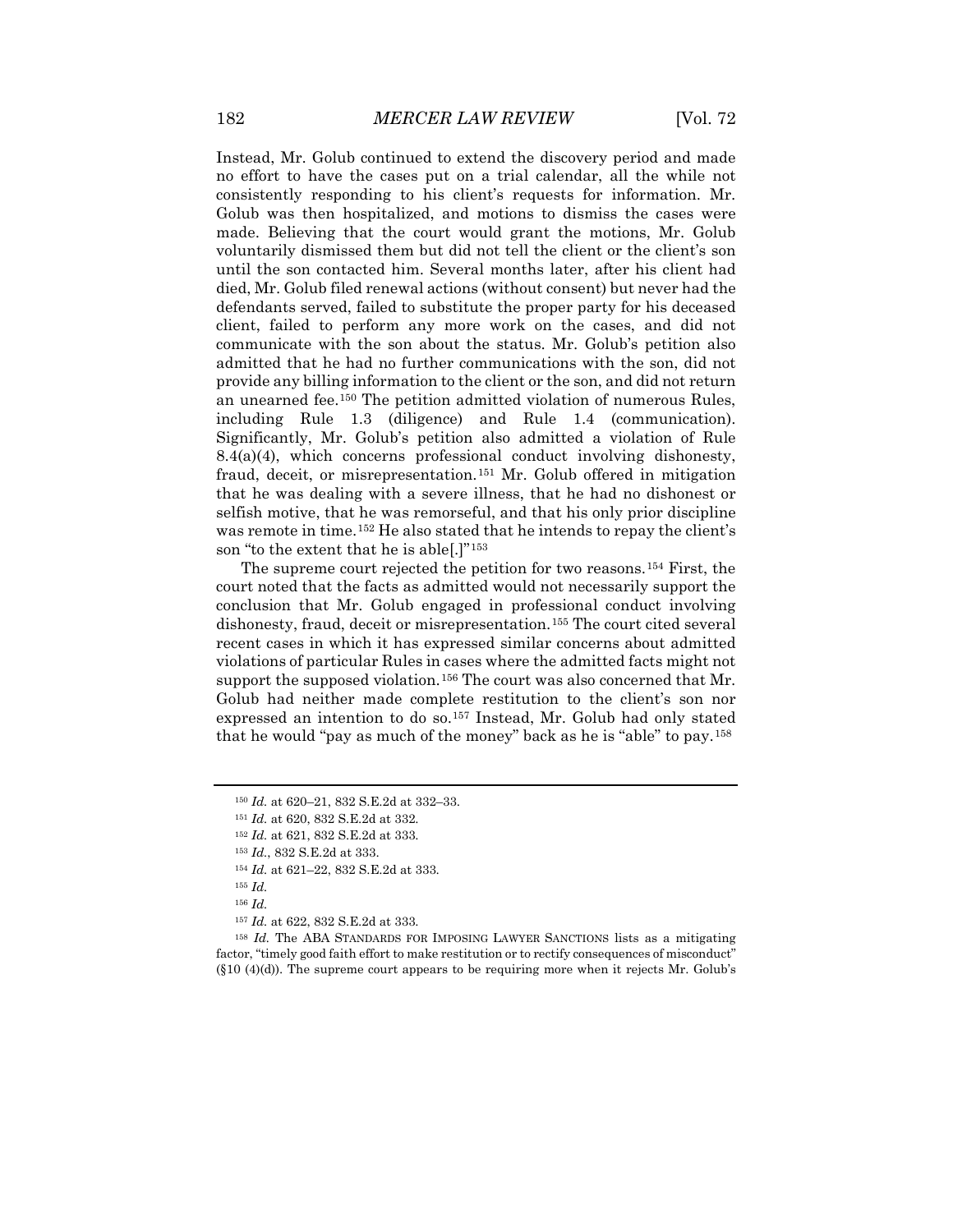The supreme court rejected a second petition for voluntary discipline in the form of a public reprimand despite the recommendation of the State Bar and the special master that the petition be granted.[159](#page-19-0) The lawyer had been disciplined for other misconduct in 2004 and 2010.<sup>[160](#page-19-1)</sup> In the most recent matter, both the first and second petitions for voluntary discipline admitted that the lawyer undertook to represent a client who had been injured in an automobile accident, abandoned the client, ceased communicating with the client, and failed to protect the client's interests even though the lawyer had effectively withdrawn from representing him.<sup>[161](#page-19-2)</sup> The court rejected the lawyer's first petition because it did not reveal whether her previous disciplinary matters involved similar conduct.[162](#page-19-3) The second petition made it clear that the earlier sanctions were for similar conduct, but the special master nevertheless recommended a public reprimand given the steps the lawyer had taken to improve her office practices, including a meeting with the State Bar's law practice management program.<sup>[163](#page-19-4)</sup> The supreme court noted that such a step is a mitigating factor but held that it was outweighed by the lack of any explanation why it took so many disciplinary actions to get the lawyer to take it.<sup>[164](#page-19-5)</sup> The court held that a "short suspension would likely be sufficient"[165](#page-19-6) but rejected the petition because it sought at most a public reprimand.[166](#page-19-7)

The supreme court rejected a voluntary petition for discipline in the form of a suspension from David Godley Rigdon.<sup>[167](#page-19-8)</sup> Mr. Rigdon was indicted on thirteen counts of drug offenses, including conspiracy and crossing the guard lines of a correctional institution with drugs. Mr. Rigdon pled guilty to eight of the alleged offenses; the other charges, including the conspiracy charge and three charges relating to drugs and correctional institutions, were *nolle prossed*. He was sentenced as a first offender to five years' probation.[168](#page-19-9)

In seeking suspension rather than the usual sanction of disbarment for a felony conviction, Mr. Rigdon offered evidence that his criminal conduct occurred at a time of personal and emotional problems, that he

- <sup>164</sup> *Id.* at 58–59, 834 S.E.2d at 107.
- <sup>165</sup> *Id.*at 59, 834 S.E.2d at 107.
- <span id="page-19-8"></span><span id="page-19-7"></span><span id="page-19-6"></span><sup>166</sup> *Id*.
- <sup>167</sup> *In re* Rigdon, 307 Ga. 676, 678, 837 S.E.2d 759, 761 (2020).
- <span id="page-19-9"></span><sup>168</sup> *Id.* at 676, 837 S.E.2d at 759–60.

<span id="page-19-3"></span><span id="page-19-2"></span><span id="page-19-1"></span><span id="page-19-0"></span>petition, in part, because he "states no intention of making the client's son whole." *In re*  Golub, 306 Ga. at 622, 832 S.E.2d at 333.

<sup>159</sup> *In re* Hemmann, 307 Ga. 56, 59, 834 S.E.2d 105, 107 (2019).

<sup>160</sup> *Id.* at 58, 834 S.E.2d at 107.

<sup>161</sup> *Id.* at 56, 834 S.E.2d at 106.

<span id="page-19-5"></span><span id="page-19-4"></span><sup>162</sup> *Id.*

<sup>163</sup> *Id.* at 58, 834 S.E.2d at 107.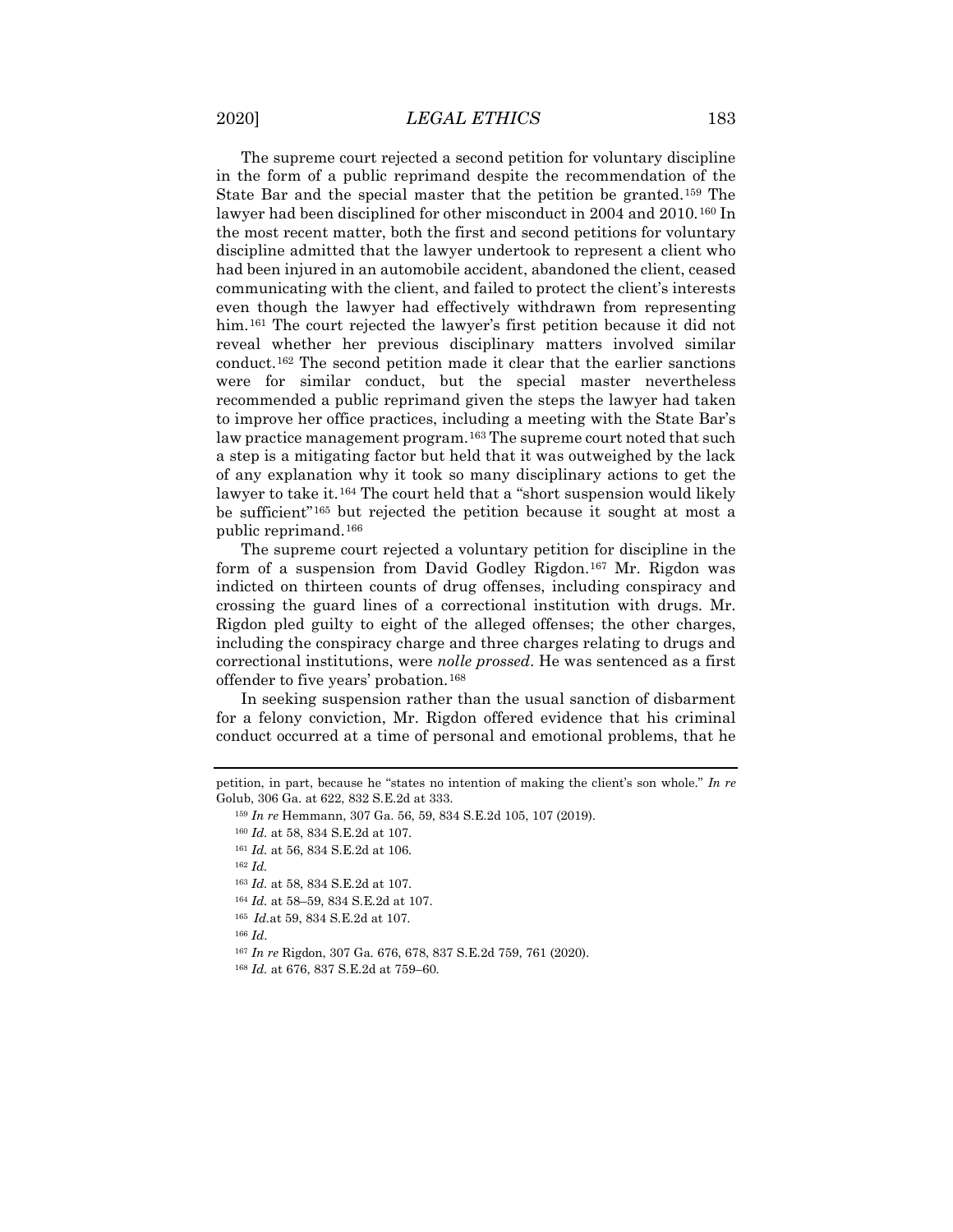was diagnosed with anxiety and depression, that he has been undergoing successful treatment, that he has never before been subject to discipline, that he voluntarily ceased practicing law and returned all unearned fees, and that he was fully cooperative with the bar in the disciplinary proceeding. Mr. Rigdon also offered letters attesting to his good character from three members of the Georgia bar.[169](#page-20-0) The State Bar and the special master recommended that the supreme court reject the petition.<sup>[170](#page-20-1)</sup>

The supreme court rejected the petition because it contained insufficient information.[171](#page-20-2) In particular, the court noted that it contained no information other than the indictment as to the facts underlying the guilty plea, the nature of the conspiracy of which Mr. Rigdon was alleged to have been a part, or the three counts relating to correctional institutions.[172](#page-20-3) The court concluded that without this information it would be unable to determine whether the requested discipline would be appropriate.<sup>[173](#page-20-4)</sup>

The supreme court rejected a second voluntary petition for discipline, this time in the form of a thirty-day suspension, from William Leslie Kirby III.[174](#page-20-5) Mr. Kirby submitted some additional information with the second petition, including more detail about how the grievances came about, a letter from a psychologist attesting that Mr. Kirby was under his care, a description of changes Mr. Kirby had made to his practice (interim rehabilitation), and an expression of deep remorse.[175](#page-20-6) 

The supreme court found that a thirty-day suspension, which the special master and the State Bar supported, would be insufficient in light of the four grievances pending against Mr. Kirby.[176](#page-20-7) Those grievances alleged that Mr. Kirby violated numerous Rules of professional conduct in multiple matters, including his duties of diligence (Rule 1.3) and communication (Rule 1.4), as well as his duties upon withdrawal (Rule  $1.16(d)$ ).<sup>[177](#page-20-8)</sup> Mr. Kirby also had been disciplined before.<sup>[178](#page-20-9)</sup> The supreme court noted that it had imposed suspensions of four months or more in similar cases that involved neglect of multiple clients, prior discipline,

<span id="page-20-0"></span><sup>169</sup> *Id.* at 677, 837 S.E.2d at 760.

<span id="page-20-1"></span><sup>170</sup> *Id.* at 677–78, 837 S.E.2d at 760.

<span id="page-20-2"></span><sup>171</sup> *Id.* at 678, 837 S.E.2d at 761.

<span id="page-20-3"></span><sup>172</sup> *Id.*, 837 S.E.2d at 761.

<sup>173</sup> *Id.,* 837 S.E.2d at 761.

<span id="page-20-6"></span><span id="page-20-5"></span><span id="page-20-4"></span><sup>174</sup> *In re* Kirby, 307 Ga. 316, 316–17, 835 S.E.2d 637 (2019).

<sup>175</sup> *Id.* at 318–19, 835 S.E.2d at 638–39.

<span id="page-20-7"></span><sup>176</sup> *Id.* at 320, 835 S.E.2d at 639.

<span id="page-20-8"></span><sup>177</sup> *Id.* at 316, 835 S.E.2d at 637.

<span id="page-20-9"></span><sup>178</sup> *Id.* at 319, 835 S.E.2d at 639.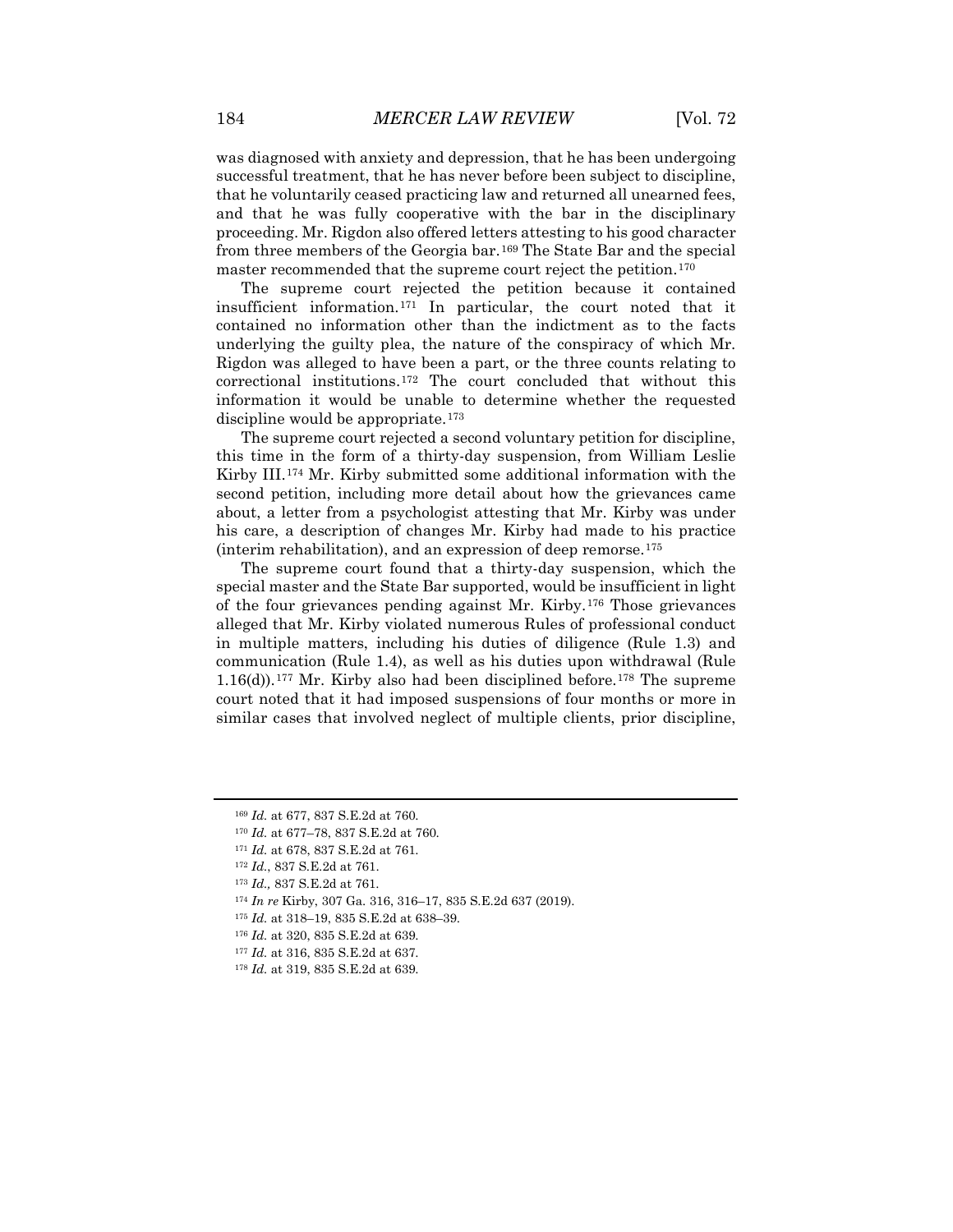and doubts about the lawyer's ability to fulfill his professional obligations.[179](#page-21-0)

The supreme court rejected the petition for voluntary discipline in the form of a review board or public reprimand, which the state bar supported, from Nevada M. Tuggle.<sup>[180](#page-21-1)</sup> The case involved two grievances.[181](#page-21-2)

Mr. Tuggle entered into an engagement agreement with a client who was a defendant in a civil suit. The agreement provided that Mr. Tuggle could charge the client's credit card for fees as they were incurred, upon twelve hours' notice. Mr. Tuggle failed to file a timely answer in the case and did not respond to the client's requests for information, but he did charge the client's credit card \$1000, without notice to the client. Mr. Tuggle did eventually file a late answer but thereafter did no further work on the case and ceased communicating with his client and opposing counsel.[182](#page-21-3) The plaintiff eventually obtained a default judgment against Mr. Tuggle's client in excess of \$815,000, which the client learned about when she received notice of a garnishment. The client then made several unsuccessful attempts to obtain her file but only received it after she filed a grievance. The client sued Mr. Tuggle for malpractice.<sup>[183](#page-21-4)</sup>

In the other matter, Mr. Tuggle agreed to file an application for VA benefits for a client and to prepare a revocable trust, a deed, a will, a financial power of attorney, and an advanced directive for health care. Mr. Tuggle did none of these things, except that he filed the application for VA benefits, albeit using the wrong social security number. The client died before his application could be corrected and processed.[184](#page-21-5)

Mr. Tuggle offered in mitigation that he had been cooperative with the bar and was remorseful, and he also submitted some information regarding "unspecified substance abuse issues" during the time of the events giving rise to the grievances.[185](#page-21-6) Although the State Bar supported the petition, it noted in aggravation that the grievances involved multiple violations and vulnerable victims and that Mr. Tuggle had substantial experience in the practice of law.[186](#page-21-7)

<span id="page-21-0"></span>The supreme court rejected the petition and expressed two concerns.[187](#page-21-8) The first was that there was nothing in the petition to

<sup>179</sup> *Id.* at 320, 835 S.E.2d at 639.

<span id="page-21-3"></span><span id="page-21-2"></span><span id="page-21-1"></span><sup>180</sup> *In re* Tuggle, 307 Ga. 312, 313, 835 S.E.2d 634, 634 (2019).

<sup>181</sup> *Id.*

<sup>182</sup> *Id.* at 313–14, 835 S.E.2d at 635.

<span id="page-21-4"></span><sup>183</sup> *Id.* at 314, 835 S.E.2d at 635.

<sup>184</sup> *Id.* at 314–15, 835 S.E.2d at 635–36.

<span id="page-21-6"></span><span id="page-21-5"></span><sup>185</sup> *Id.* at 315, 835 S.E.2d at 636.

<span id="page-21-8"></span><span id="page-21-7"></span><sup>186</sup> *Id.*

<sup>187</sup> *Id.*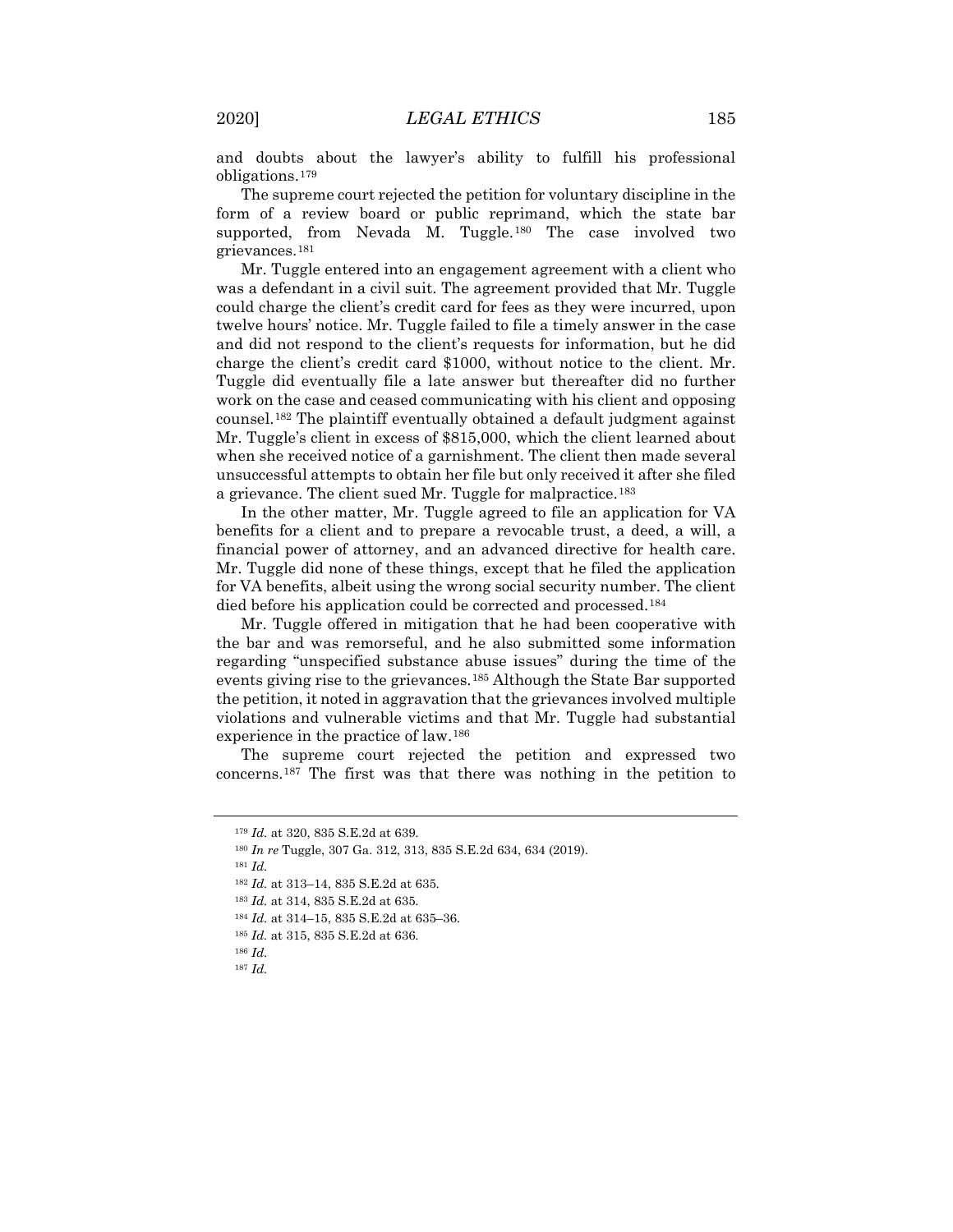indicate that Mr. Tuggle had accepted financial responsibility for his conduct and made restitution.[188](#page-22-0) Of particular concern was the lack of information about the status of the malpractice action involving the first client and damages of over \$800,000.[189](#page-22-1) The supreme court also expressed concern that the information about Mr. Tuggle's substance abuse issues lacked specificity.[190](#page-22-2)

## *H. One miscellaneous disciplinary case*

In one miscellaneous disciplinary case, the supreme court reversed a special master's ruling that the State Bar was entitled to summary judgment.<sup>[191](#page-22-3)</sup> D. Duston Tapley Jr., filed a motion to withdraw as counsel in a criminal case after the jury had been selected and told that court that, due to his age (he was in his eighties), he was no longer physically and mentally capable of representing his clients. After learning about this hearing, the chief judges of two circuits met with Mr. Tapley, who agreed that he would withdraw as counsel in pending criminal cases and refrain from undertaking new cases in those circuits.[192](#page-22-4)

The State Bar initiated disciplinary proceedings against Mr. Tapley.[193](#page-22-5) The evidentiary record included deposition testimony from a psychologist to the effect that, although Mr. Tapley had experienced age appropriate cognitive decline, there was no evidence of psychological or mental health issues and that Mr. Tapley's cognitive abilities were in the normal range. The psychologist acknowledged that he had evaluated Mr. Tapley's ability to function generally and not specifically with respect to his ability to practice law.[194](#page-22-6)

The special master granted summary judgment to the State Bar and disregarded the psychologist's evidence because it did not relate to Mr. Tapley's ability to be competent as a lawyer.[195](#page-22-7) The special master recommended disbarment under Rule 4-104(a), [196](#page-22-8) which provides that it is grounds for removal from the practice of law if a lawyer has a cognitive impairment to the extent of impairing the lawyer's competency to practice law. The supreme court reversed, finding that the psychologist's report was some evidence that Mr. Tapley was competent to practice law and that therefore there was a genuine issue of material fact on that

<span id="page-22-4"></span><span id="page-22-3"></span><sup>191</sup> *In re* Tapley, 308 Ga. 577, 577, 842 S.E.2d 36, 37 (2020).

- <sup>193</sup> *Id.* at 579, 842 S.E.2d at 38.
- <span id="page-22-7"></span><span id="page-22-6"></span><span id="page-22-5"></span><sup>194</sup> *Id.*
- <sup>195</sup> *Id.*

<sup>188</sup> *Id.* at 315–16, 835 S.E.2d at 636.

<span id="page-22-2"></span><span id="page-22-1"></span><span id="page-22-0"></span><sup>189</sup> *Id.* at 316, 835 S.E.2d at 636.

<sup>190</sup> *Id.*

<sup>192</sup> *Id.* at 577–78, 842 S.E.2d at 37–38.

<span id="page-22-8"></span><sup>196</sup> GA. RULES OF PROF'L CONDUCT r. 4-104(a) (2020).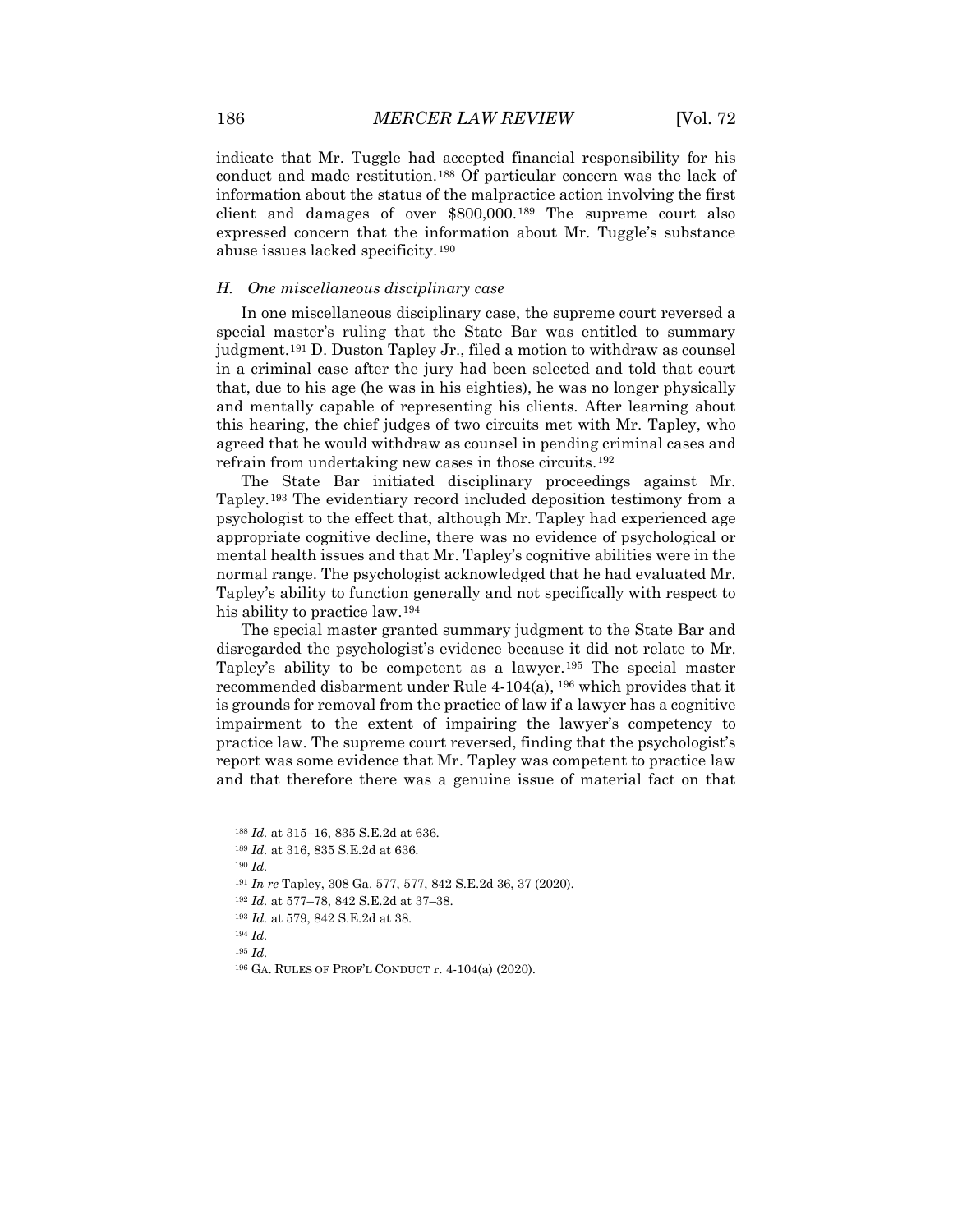point.[197](#page-23-0) The court remanded the case to the special master for an evidentiary hearing.[198](#page-23-1)

#### III. INEFFECTIVE ASSISTANCE OF COUNSEL

### *A. Cases in which a claim of ineffective assistance succeeded*

During the Survey period, the Georgia Supreme Court decided three cases in which a claim of ineffective assistance of counsel succeeded, while the court of appeals decided four such cases.

## **1. Georgia Supreme Court**

Sean Swanson was found guilty of felony murder for shooting Noel Reed during a sale of marijuana.[199](#page-23-2) Mr. Swanson shot the victim from the driver's seat of Swanson's car, after the victim had pulled out his own gun.[200](#page-23-3) Mr. Swanson's trial counsel asked for and received a jury instruction on self-defense but did not seek a jury instruction on defense of habitation. Significantly, self-defense is not available to someone, like Swanson, who kills someone during the commission of a felony, such as Mr. Swanson's sale of marijuana. On the other hand, the defense of habitation contains no such restriction.[201](#page-23-4) Mr. Swanson's trial counsel did not request an instruction on defense of habitation, because, he said, he did not realize that "habitation" included a motor vehicle.<sup>[202](#page-23-5)</sup>

The supreme court unanimously held that Mr. Swanson had received ineffective assistance of counsel.[203](#page-23-6) The court held that counsel's conduct performance at trial was objectively unreasonable and that it was reasonably probable that, but for counsel's errors, the result of the trial would have been different.[204](#page-23-7)

As to the first condition, the court stated that trial counsel's failure to request a charge on defense of habitation was objectively unreasonable.[205](#page-23-8) There was sufficient evidence in the record to support a charge of defense of habitation.[206](#page-23-9) Trial counsel did request and receive a charge on one justification defense, self-defense, which legally was not available to Mr. Swanson because he shot the victim during the

<sup>198</sup> *Id*.

<span id="page-23-0"></span><sup>197</sup> *Tapley*, 308 Ga. at 581, 842 S.E.2d at 39.

<span id="page-23-3"></span><span id="page-23-2"></span><span id="page-23-1"></span><sup>199</sup> Swanson v. State, 306 Ga. 153, 153, 829 S.E.2d 312, 313 (2019).

<sup>200</sup> *Id.* at 153, 829 S.E.2d at 314.

<sup>201</sup> *Id.* at 156, 829 S.E.2d at 316

<span id="page-23-5"></span><span id="page-23-4"></span><sup>202</sup> *Id.* at 158, 829 S.E.2d at 317.

<span id="page-23-7"></span><span id="page-23-6"></span><sup>203</sup> *Id.* at 164, 829 S.E.2d at 321.

<span id="page-23-8"></span><sup>205</sup> *Id.* at 158, 829 S.E.2d at 317.

<span id="page-23-9"></span><sup>206</sup> *Id.* at 157, 829 S.E.2d at 316.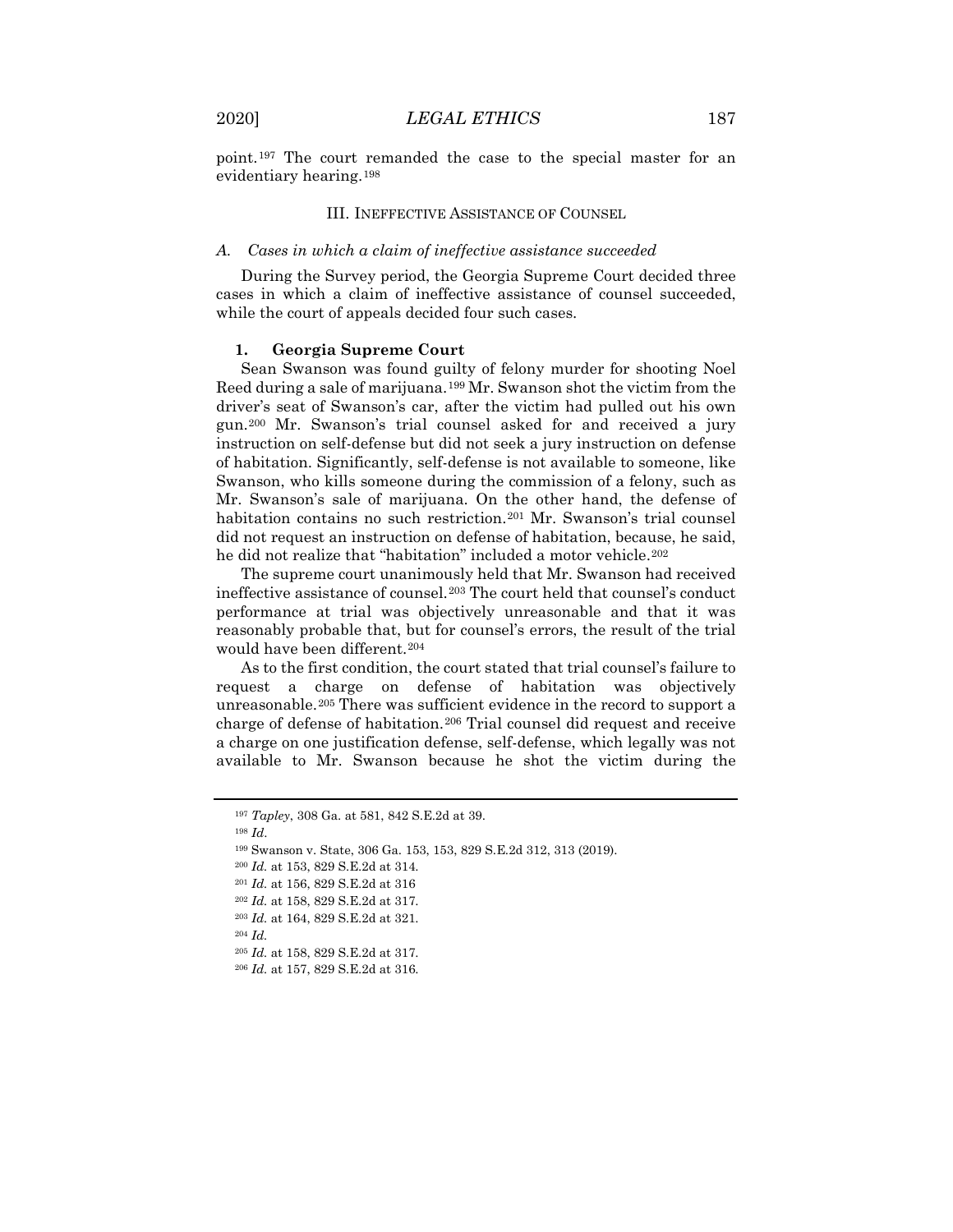commission of a felony.[207](#page-24-0) A failure to raise another justification defense, defense of habitation—which was available to Swanson even if he was committing a felony at the time—could not have been a matter of strategy but rather could only be explained by trial counsel's lack of understanding of the law.[208](#page-24-1) That was objectively unreasonable performance.[209](#page-24-2)

As to the prejudice prong, the court relied on two events during the trial.[210](#page-24-3) First, the prosecutor in closing emphasized that Mr. Swanson had shot the victim while selling marijuana and, thereby, forfeited his right to claim self-defense[.211](#page-24-4) As the supreme court noted, this argument capitalized on defense counsel's failure to raise defense of habitation (which is available even during the commission of a felony) and also seemed to concede that, but for the fact that the shooting happened during a felony, Mr. Swanson would have had a strong claim of justification.<sup>[212](#page-24-5)</sup> The supreme court also noted that the jury had submitted a question about the charge of self-defense and wanted to know if it was "bound" by the unavailability of self-defense for those who harm someone during the commission of a felony.<sup>[213](#page-24-6)</sup> The supreme court inferred from the jury's focus on this limitation of self-defense that it was reasonably probable that the jury would have found that the killing was justified by defense of habitation if that instruction had been given and the jury had therefor been free to disregard the fact that Mr. Swanson killed the victim during the commission of a felony.[214](#page-24-7) As a result of trial counsel's ineffectiveness, the supreme court ordered a new trial for Mr. Swanson.<sup>[215](#page-24-8)</sup>

Ashley and Albert Debelbot were convicted of murdering their infant daughter by inflicting blunt force trauma.<sup>[216](#page-24-9)</sup> In closing argument, the prosecutor gave the following gross misstatement of the "beyond a reasonable doubt" standard:

Reasonable doubt. The Judge will charge you on reasonable doubt. Just keep in mind, and he will charge you, reasonable doubt does not mean beyond all doubt. It does not mean to a mathematical certainty. Which means we don't have to prove that ninety percent. You don't

<span id="page-24-2"></span><sup>209</sup> *Id.*

- <span id="page-24-7"></span><sup>214</sup> *Id.* at 162, 829 S.E.2d at 320.
- <sup>215</sup> *Id.* at 164, 829 S.E.2d at 321.

<span id="page-24-0"></span><sup>207</sup> *Id.* at 157–58, 829 S.E.2d at 316–17.

<span id="page-24-1"></span><sup>208</sup> *Id.* at 158, 829 S.E.2d at 317.

<span id="page-24-3"></span><sup>210</sup> *Id.* at 161, 829 S.E.2d at 319.

<span id="page-24-5"></span><span id="page-24-4"></span><sup>211</sup> *Id.* at 162, 829 S.E.2d at 319.

<span id="page-24-6"></span><sup>213</sup> *Id.* at 162, 829 S.E.2d at 319–20.

<span id="page-24-9"></span><span id="page-24-8"></span><sup>216</sup> Debelbot v. State, 308 Ga. 165, 165, 839 S.E.2d 513, 515 (2020).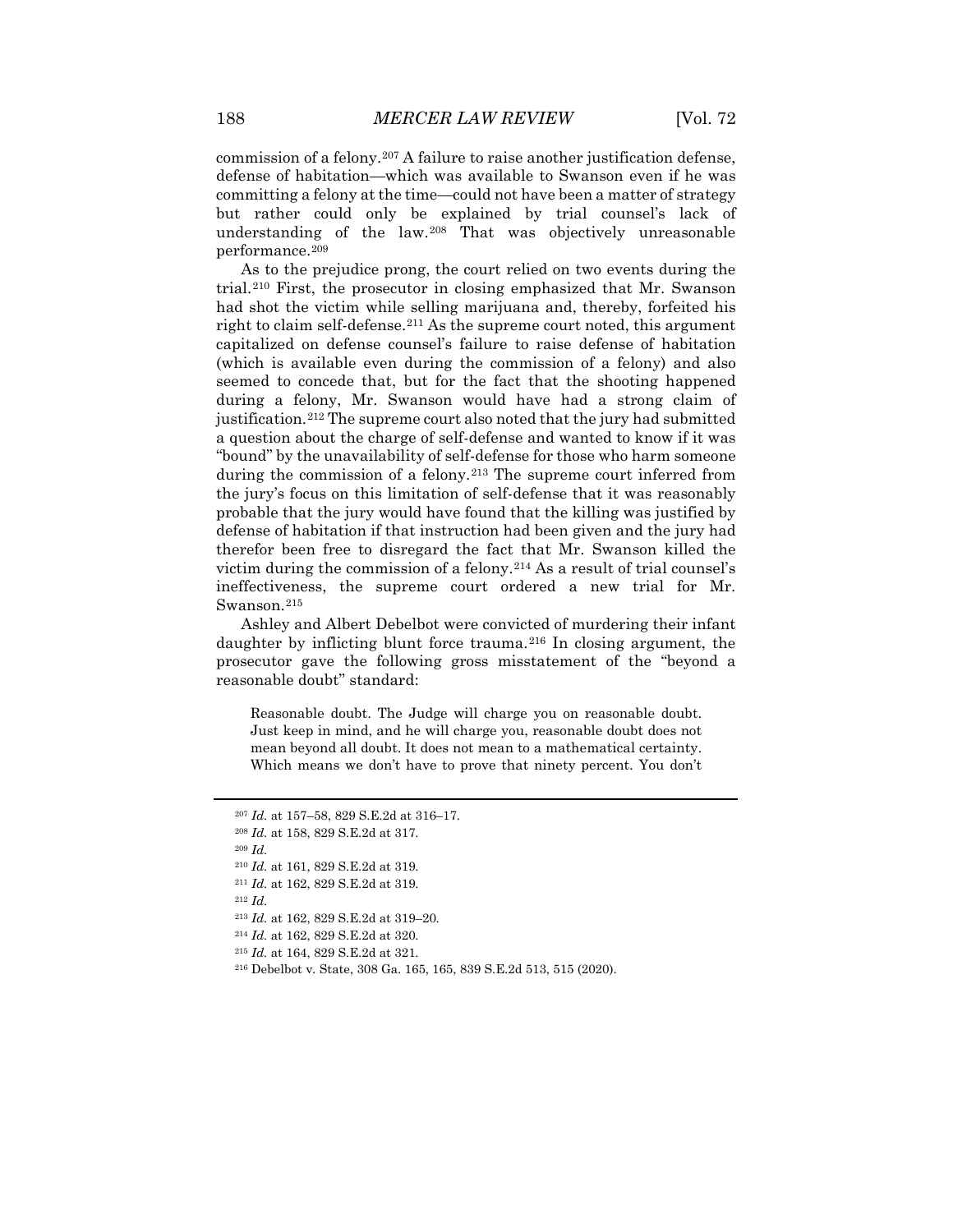have to be ninety percent sure. You don't have to be eighty percent sure. *You don't have to be fifty-one percent sure.* It does not mean to a mathematical certainty.

And it does not mean beyond a shadow of a doubt. That's just something the [television] made up. It's actually beyond a reasonable doubt. And that would be a doubt to which you can attach a reason. And I submit to you there is no reasonable doubt in this case.<sup>[217](#page-25-0)</sup>

Defense counsel did not object to this argument, and the supreme court held that no competent attorney would have failed to make such an objection.[218](#page-25-1) The court also held that the Debelbots had made a sufficient showing of prejudice.<sup>[219](#page-25-2)</sup> Although the court had earlier held that the evidence against them was sufficient to sustain the conviction, the court noted that this was a "close question" and noted further that evidence of their criminal intent was "underwhelming."[220](#page-25-3) The supreme court reversed the convictions.[221](#page-25-4)

A jury convicted Antiwan Lane of malice murder for hiring Kevin Stallworth to kill Hector Gonzales; Mr. Stallworth mistakenly shot and killed Ivan Perez instead.<sup>[222](#page-25-5)</sup> Mr. Stallworth was the state's primary witness, and he testified to the details of the plot to kill Mr. Gonzales as well as its botched execution and the aftermath.<sup>[223](#page-25-6)</sup> Mr. Stallworth's story was substantially corroborated by hearsay testimony from Mr. Stallworth's girlfriend, which the trial court erroneously allowed over objection.[224](#page-25-7) The trial court initially accepted the argument that the statements from Mr. Stallworth to the girlfriend were admissible as statements in furtherance of a conspiracy, but the trial court later concluded that ruling was erroneous, and the Georgia Supreme Court agreed that it was error.<sup>[225](#page-25-8)</sup>

The state also used the testimony of the lead investigator, Detective Delima.[226](#page-25-9) In connection with that testimony, defense counsel rendered ineffective assistance of counsel in two respects, in the opinion of both the trial court and the supreme court.<sup>[227](#page-25-10)</sup> First, Detective Delima testified falsely that Mr. Lane's cousin, Eddie Davis, confirmed to the detective

<span id="page-25-3"></span><sup>220</sup> *Id.*

<span id="page-25-0"></span><sup>217</sup> *Id.* at 167, 839 S.E.2d at 516 (alterations made by the supreme court).

<span id="page-25-1"></span><sup>218</sup> *Id.*, 839 S.E.2d at 516–17.

<span id="page-25-2"></span><sup>219</sup> *Id.* at 168, 839 S.E.2d at 517.

<span id="page-25-4"></span><sup>221</sup> *Id.* at 170, 839 S.E.2d at 518.

<span id="page-25-5"></span><sup>222</sup> State v. Lane, 308 Ga. 10, 10, 838 S.E.2d 808, 810 (2020).

<span id="page-25-7"></span><span id="page-25-6"></span><sup>223</sup> *Id.* at 11, 838 S.E.2d at 811.

<span id="page-25-8"></span><sup>225</sup> *Id.* at 19–20, 838 S.E.2d at 816–17.

<span id="page-25-9"></span><sup>226</sup> *Id.* at 11, 838 S.E.2d at 811.

<span id="page-25-10"></span><sup>227</sup> *Id.* at 13, 838 S.E.2d at 812.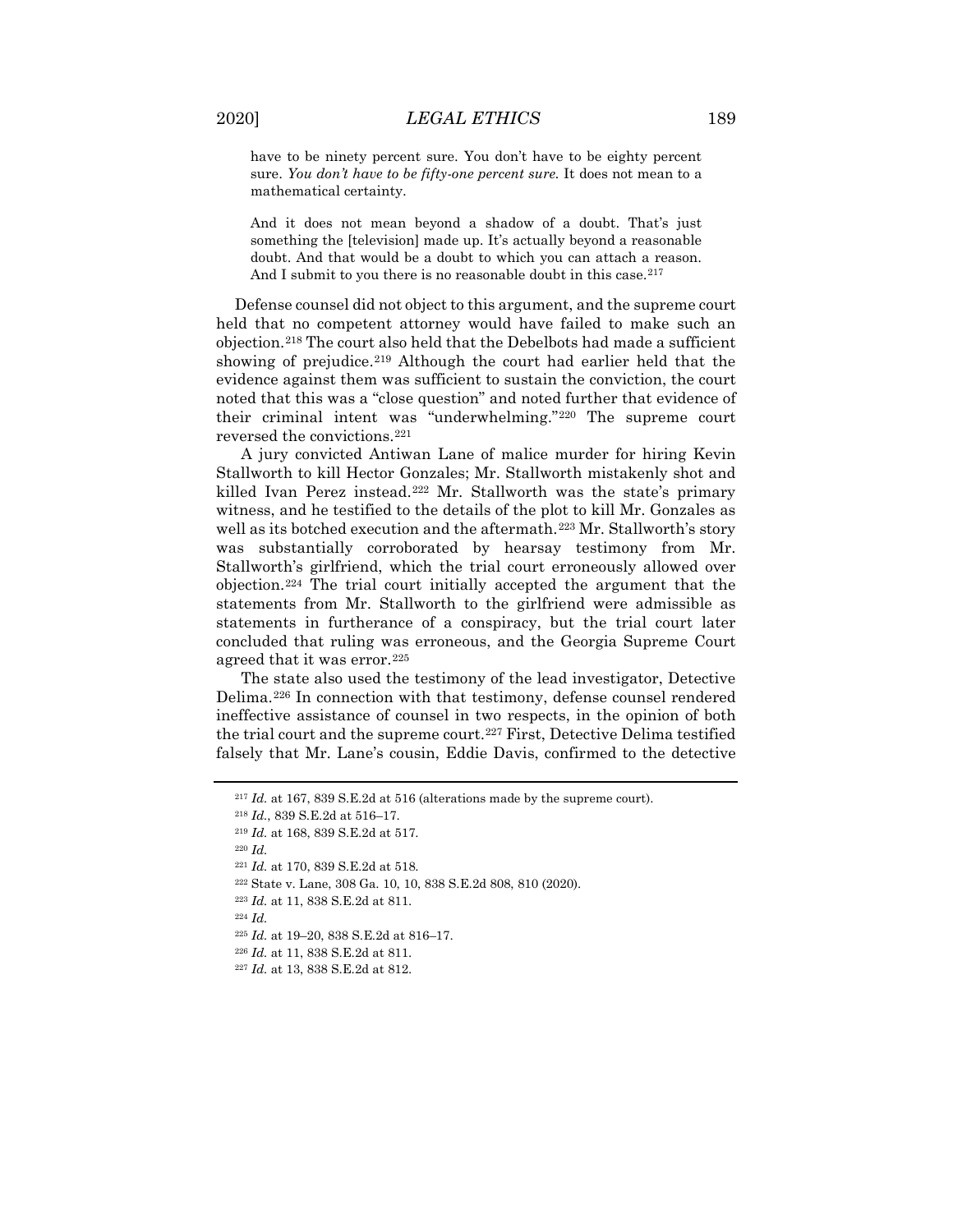Mr. Stallworth's statement that Mr. Lane had initially tried to hire Mr. Davis to kill Mr. Gonzales. The detective's report showed that Mr. Davis had expressly denied that anyone had tried to recruit him to kill Mr. Gonzales. Defense counsel had been provided with that report but inexplicably failed to cross-examine the detective about his false testimony.[228](#page-26-0) Second, Detective Delima testified extensively to hearsay and gave statements that bolstered Mr. Stallworth's testimony. Defense counsel did not object, and there was no apparent strategic reason why any competent lawyer would not have done so. Not even the state offered any such reason.[229](#page-26-1)

The supreme court took the occasion of this case to overrule a long line of cases that had held that Georgia would not recognize the "cumulative error Rule" and ruled instead that "the proper approach . . . is to consider collectively the prejudicial effect, if any, of trial court errors, along with the prejudice caused by any deficient performance of counsel."[230](#page-26-2) In this case, the supreme court looked at the cumulative effect of the ineffective assistance of counsel and the erroneous admission of the girlfriend's testimony in determining that Mr. Lane was prejudiced by his counsel's ineffectiveness:

By virtue of trial counsel's deficient performance, the jury also heard a detective's testimony that he had confirmed certain details about the crime, including that the shooting was a murder for hire, from unnamed sources. And, due to counsel's deficient performance, the detective's false testimony that Stallworth's now-deceased cousin confirmed that Lane initially tried to hire him to kill Gonzalez went unchallenged. We conclude that Lane has shown that, particularly given that key portions of Thompson's [the girlfriend] testimony were erroneously admitted, there is a reasonable probability that, but for counsel's deficient performance, the result of the trial would have been different.<sup>[231](#page-26-3)</sup>

## **2. Georgia Court of Appeals**

Brandon Jones was convicted of being a felon in possession of a firearm, a .22 caliber pistol that Jones allegedly had purchased from the man who had stolen it, Frank Taylor.<sup>[232](#page-26-4)</sup> A crucial issue in the case was whether Mr. Jones had purchased the gun from Mr. Taylor. Mr. Jones testified at trial that he had not done so.[233](#page-26-5) An investigator for the City

<span id="page-26-0"></span><sup>228</sup> *Id.* at 18–19, 838 S.E.2d at 815–16.

<span id="page-26-1"></span><sup>229</sup> *Id.* at 19, 838 S.E.2d at 816.

<span id="page-26-2"></span><sup>230</sup> *Id.* at 17, 838 S.E.2d at 815.

<span id="page-26-3"></span><sup>231</sup> *Id.* at 22–23, 838 S.E.2d at 818.

<span id="page-26-5"></span><span id="page-26-4"></span><sup>232</sup> Jones v. State, 350 Ga. App. 618, 618–19, 829 S.E.2d 820, 823 (2019).

<sup>233</sup> *Id.* at 619, 829 S.E.2d at 823.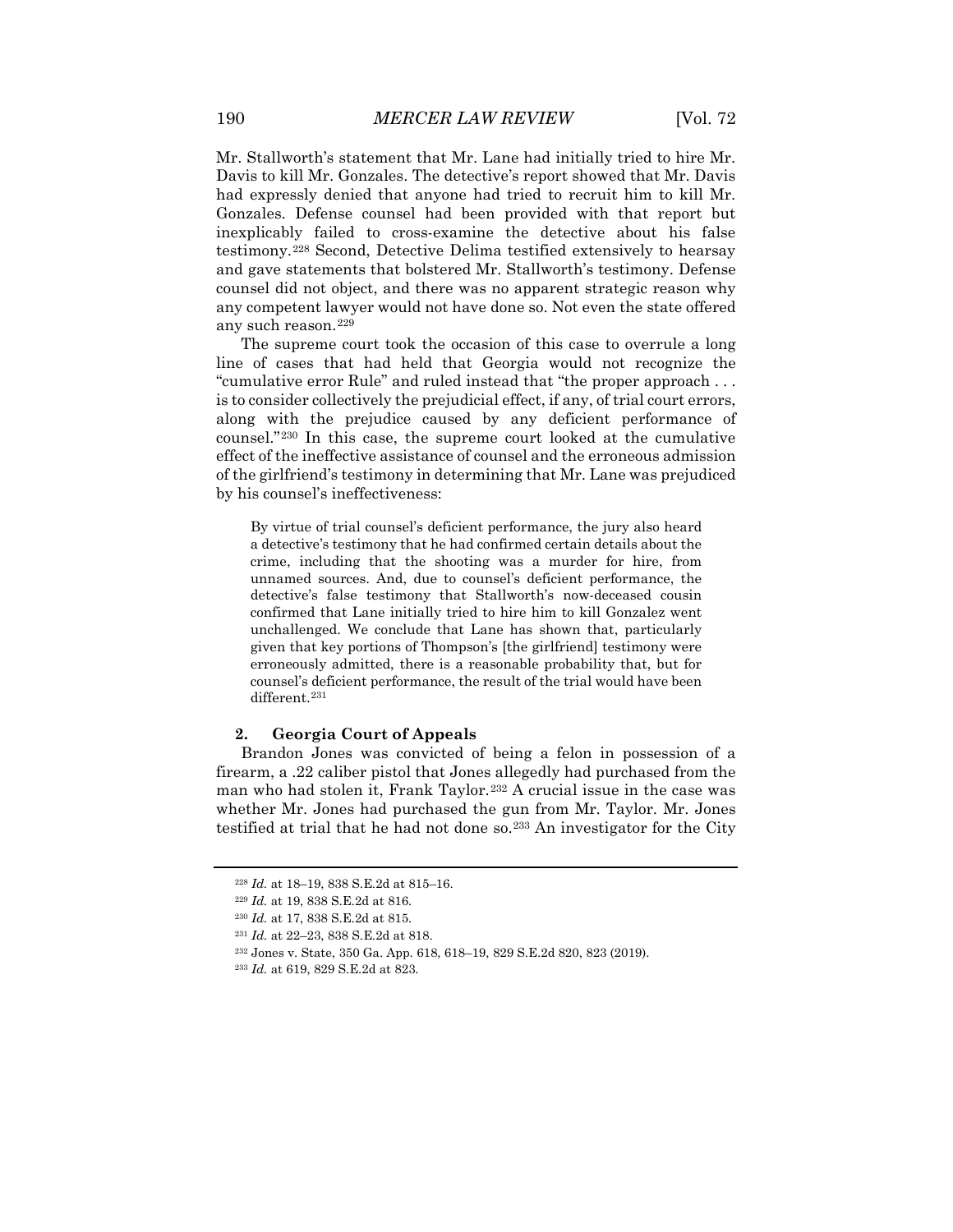of Oakwood Police Department testified that Mr. Jones had admitted buying the gun from Mr. Taylor (although the investigator's written report did not reflect such an admission).[234](#page-27-0) The investigator had also interviewed Mr. Taylor and was also allowed to testify without objection that "I had Mr. Taylor advise he sold the gun to Mr. Jones . . . ."[235](#page-27-1) Later, after Jones was convicted, defense counsel and the prosecutor listened to the recording of Mr. Taylor's interview with the investigator and stipulated that "there was no mention in Taylor's statement to police that Jones purchased the gun from him . . . ."[236](#page-27-2) Mr. Taylor did not testify at trial.[237](#page-27-3)

The court of appeals ordered a new trial based upon ineffective assistance of counsel.[238](#page-27-4) Trial counsel's performance was deficient when he failed to object to the investigator's hearsay statements that Mr. Taylor had told the investigator that Mr. Taylor had sold the gun to Mr. Jones.[239](#page-27-5) Such an out-of-court statement violated the Confrontation Clause of the United States Constitution, <sup>[240](#page-27-6)</sup> and defense counsel's failure to object was objectively unreasonable.<sup>[241](#page-27-7)</sup> The court of appeals further found that Jones was prejudiced by the failure to object because the evidence of Mr. Taylor's alleged statements bolstered the testimony of the investigator, who had testified that Mr. Jones admitted to buying the gun.[242](#page-27-8) In an understated footnote, the court of appeals noted: "The harm is more obvious given that the parties later stipulated that Taylor had not told the investigator that Jones purchased the gun."<sup>[243](#page-27-9)</sup>

In another case, a defendant was convicted of armed robbery and possession of a firearm in the commission of a felony.[244](#page-27-10) The defendant claimed he acted as a result of coercion.[245](#page-27-11) The defendant was a passenger in a car and claimed that the driver of the car pressed a gun against the defendant's leg and told the defendant to "go see what he [the victim] got."[246](#page-27-12)

- <span id="page-27-10"></span><sup>244</sup> Jackson v. State, 354 Ga. App. 225, 840 S.E.2d 609, 610 (2020).
- <span id="page-27-11"></span><sup>245</sup> *Id.* at 228, 840 S.E.2d at 612.

<span id="page-27-0"></span><sup>234</sup> *Id.* at 624, 829 S.E.2d at 826.

<span id="page-27-1"></span><sup>235</sup> *Id.* at 624, 829 S.E.2d at 826–27.

<span id="page-27-2"></span><sup>236</sup> *Id.* at 620, 829 S.E.2d at 824.

<span id="page-27-3"></span><sup>237</sup> *Id.* at 624, 829 S.E.2d at 827.

<span id="page-27-4"></span><sup>238</sup> *Id.* at 626, 829 S.E.2d at 828.

<span id="page-27-5"></span><sup>239</sup> *Id.* at 625, 829 S.E.2d at 827.

<span id="page-27-6"></span><sup>240</sup> U.S. CONST. amend. VI.

<span id="page-27-8"></span><span id="page-27-7"></span><sup>241</sup> *Jones*, 350 Ga. App. at 625, 829 S.E.2d at 827.

<span id="page-27-9"></span><sup>243</sup> *Id.* at 625, n. 6, 829 S.E.2d at 827, n.6.

<span id="page-27-12"></span><sup>246</sup> *Id.* at 227, 840 S.E.2d at 612.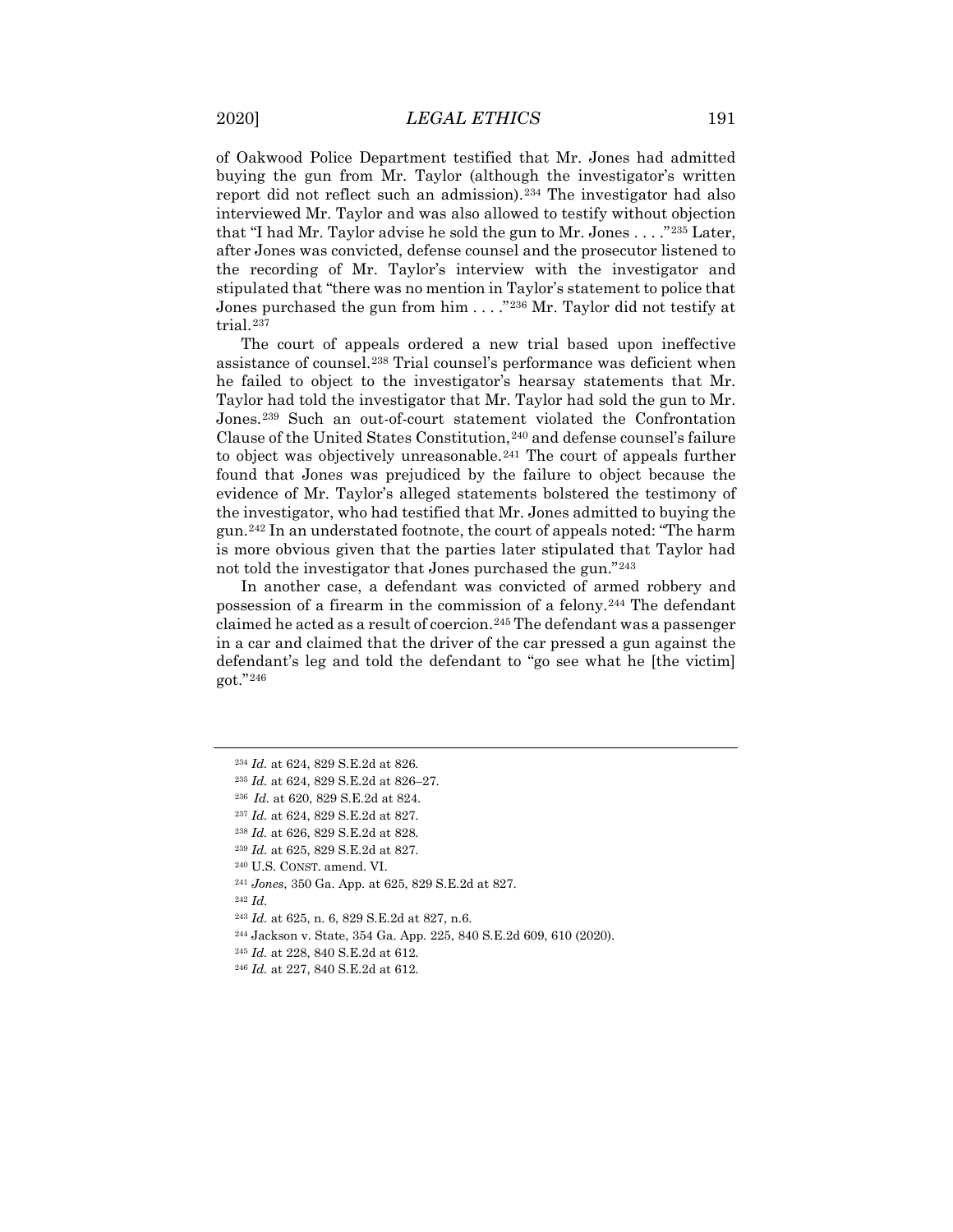The defendant and his lawyer met with police to explain what happened.<sup>[247](#page-28-0)</sup> The meeting was recorded on video.<sup>[248](#page-28-1)</sup> When the detective asked the defendant why he didn't just run when he left the car, the defendant's lawyer interrupted to say, "Dell, Dell, you're not going to convince us that this was reasonable behavior. It wasn't . . . . What I told you the first time I met you  $\dots$  kind of crazy."<sup>[249](#page-28-2)</sup> This recording was played to the jury. Defense counsel made no attempt to redact her comments that undercut her client's defense of coercion.[250](#page-28-3) The court of appeals stated that there was no strategic reason to do so and that, in light of the strength of the other evidence, there was a reasonable probability of a different result if she had asked for the recording to be redacted.[251](#page-28-4) The court stated that she had rendered ineffective assistance of counsel and ordered a new trial.[252](#page-28-5)

Lester Owensby Pauley was convicted of committing multiple crimes against several women. The charges for which he was convicted included charges of kidnapping, aggravated battery, false imprisonment, and terroristic threats that related to incidents that occurred more than four years before the indictment.[253](#page-28-6) The defendant's trial counsel did not raise the defense of statute of limitations to these charges as a general demurrer to the indictment or in a motion in arrest of the judgment.[254](#page-28-7) The court of appeals held that this was ineffective assistance of counsel because the indictment was deficient on its face, given that it was issued after the statute of limitations had run on these four charges, and that either the general demurrer or the motion in arrest of judgment would have prevented conviction of the defendant on these grounds.<sup>[255](#page-28-8)</sup> The court of appeals reversed the convictions on these counts but let the convictions on numerous other counts stand.[256](#page-28-9)

The court of appeals reversed the trial court's denial of a motion for new trial for Kemar Henry based upon ineffective assistance of counsel.[257](#page-28-10) The defendant had been convicted of driving under the influence *per se* based upon the results of a state-administered blood test.[258](#page-28-11) The defendant had made some statements to the arresting officer

<span id="page-28-1"></span><span id="page-28-0"></span><sup>247</sup> *Id.*

<sup>248</sup> *Id.* at 229, 840 S.E.2d at 612.

<span id="page-28-2"></span><sup>249</sup> *Id.* at 227–28, 840 S.E.2d at 612.

<span id="page-28-3"></span><sup>250</sup> *Id.* at 229, 840 S.E.2d at 613.

<span id="page-28-4"></span><sup>251</sup> *Id.* at 230, 840 S.E.2d at 613–14.

<span id="page-28-6"></span><span id="page-28-5"></span><sup>252</sup> *Id.* at 230–31, 840 S.E.2d at 614.

<sup>253</sup> Pauley v. State, 355 Ga. App. 47, 842 S.E.2d 499, 503 (2020).

<sup>254</sup> *Id.* at 57, 842 S.E.2d at 509.

<span id="page-28-9"></span><span id="page-28-8"></span><span id="page-28-7"></span><sup>255</sup> *Id.* at 64, 842 S.E.2d at 513–14.

<sup>256</sup> *Id.* at 65, 842 S.E.2d at 514.

<span id="page-28-10"></span><sup>257</sup> Henry v. State, 355 Ga. App. 217, 222, 843 S.E.2d 884, 889 (2020).

<span id="page-28-11"></span><sup>258</sup> *Id.* at 218, 843 S.E.2d at 887.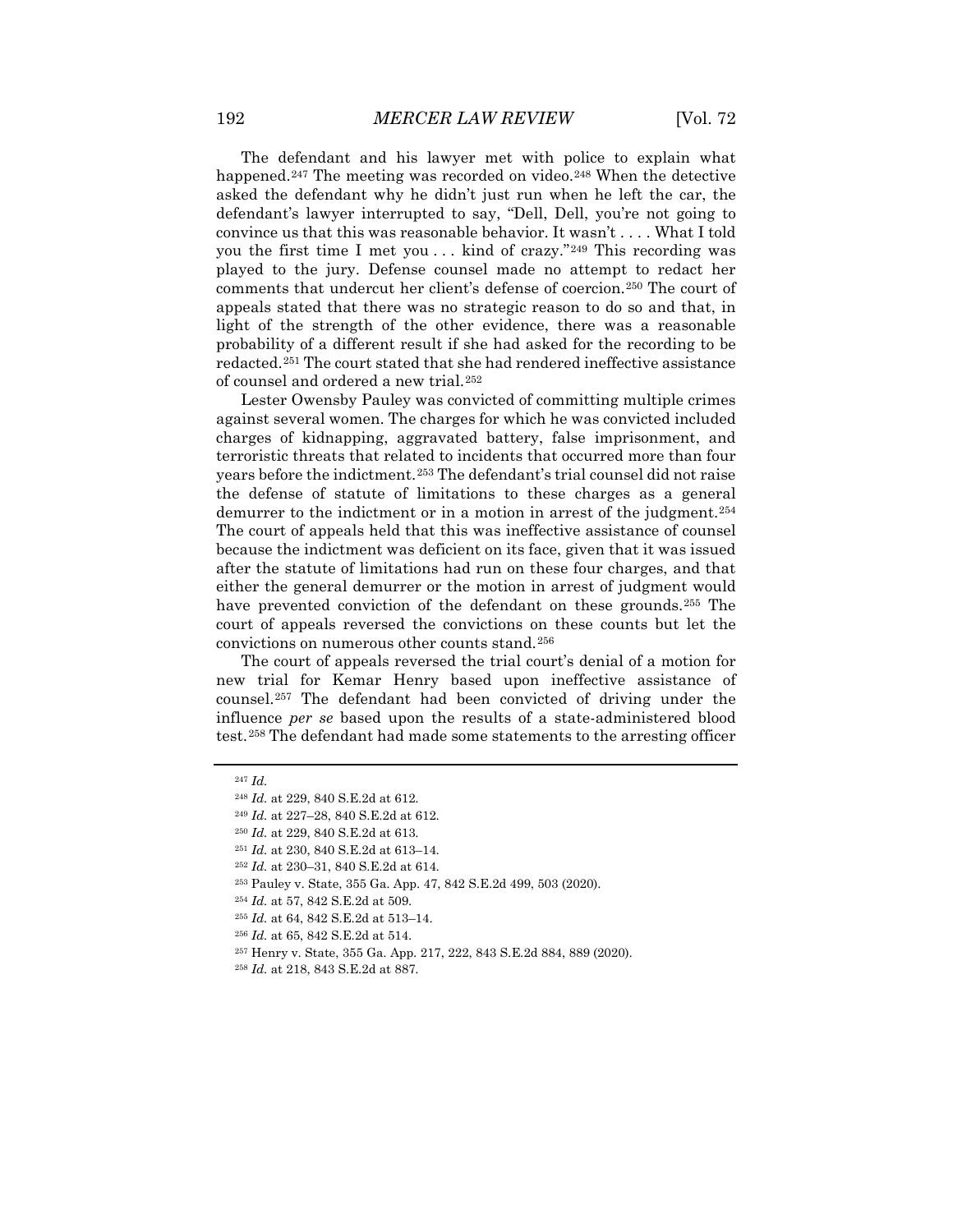that reasonably could have been construed as a request for an independent blood test administered by his doctor. That independent test was never performed, and therefore the state's test was inadmissible. Defendant's trial counsel did not make a motion to suppress it.[259](#page-29-0) The court of appeals held that the failure to make the motion to suppress was unreasonable and that the defendant suffered prejudice because, without the test, the state could not have carried its burden to prove driving under the influence *per se*.<sup>[260](#page-29-1)</sup> The court reversed and remanded the case for further proceedings consistent with its opinion.<sup>[261](#page-29-2)</sup>

## *B. Cases in which orders finding ineffective assistance were reversed or vacated*

The Georgia Supreme Court reversed orders granting new trials to two defendants based upon the alleged ineffective assistance of counsel.

The supreme court reversed a finding by a trial court that defense counsel had rendered ineffective assistance of counsel in a murder case.[262](#page-29-3) The trial court had found that trial counsel was ineffective for failing to call the defendant as a witness, to seek a mistrial when the jury heard evidence that the defendant was on probation at the time of the killing, and to introduce booking photos showing scratches on the defendant.[263](#page-29-4) The scratches allegedly would have supported a theory that the defendant had been provoked and therefore was guilty perhaps of manslaughter rather than murder.<sup>[264](#page-29-5)</sup>

The supreme court held that trial counsel's decisions were tactical and were not so unreasonable that no competent attorney would have done likewise.[265](#page-29-6) Although the defendant could have provided evidence to support the theory that he was provoked into the killing, the defendant would have been subject to cross-examination about inconsistent pretrial statements on this point. The defendant also was emotional and had mental health issues, both of which would have made him unpredictable as a witness. For both of these reasons, the supreme court held that defense counsel's advice not to testify was not unreasonable.<sup>[266](#page-29-7)</sup>

<span id="page-29-1"></span><span id="page-29-0"></span>The mention of the defendant's probationary status was in passing and did not identify the reason for his probation.[267](#page-29-8) Defense counsel did

<sup>259</sup> *Id.* at 220–21, 843 S.E.2d at 888.

<sup>260</sup> *Id.* at 222, 843 S.E.2d at 889.

<span id="page-29-2"></span><sup>261</sup> *Id.*

<span id="page-29-4"></span><span id="page-29-3"></span><sup>262</sup> State v. Goff, 308 Ga. 330, 330–31, 840 S.E.2d 359, 361 (2020).

<sup>263</sup> *Id.* at 333, 840 S.E.2d at 362.

<span id="page-29-6"></span><span id="page-29-5"></span><sup>264</sup> *Id.* at 336, 840 S.E.2d at 364.

<sup>265</sup> *Id.* at 334, 840 S.E.2d at 363.

<span id="page-29-7"></span><sup>266</sup> *Id.* at 334–35, 840 S.E.2d at 363–64.

<span id="page-29-8"></span><sup>267</sup> *Id.* at 335, 840 S.E.2d at 364.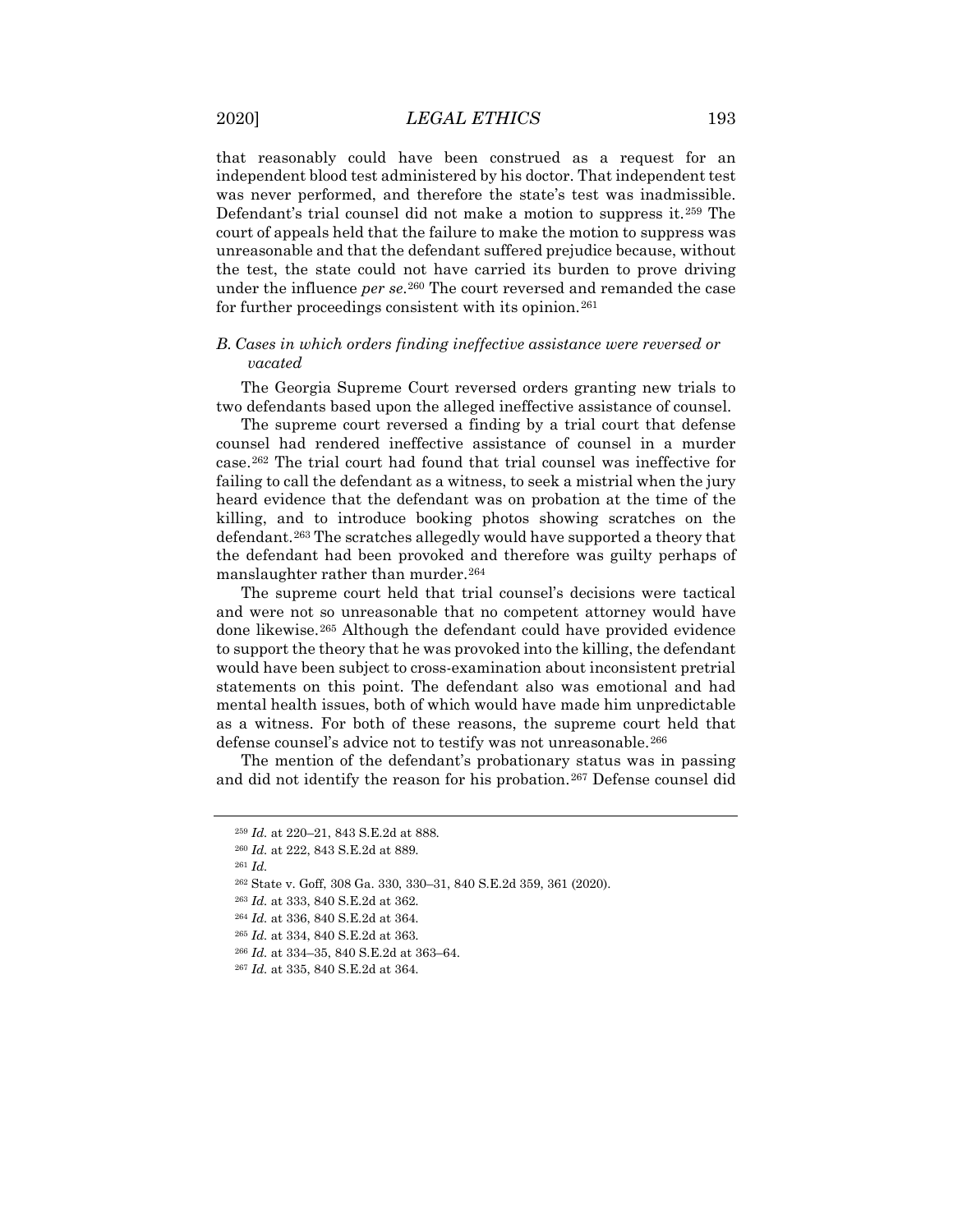not ask for a mistrial because in his judgment the trial was going well and the jury was "pretty good."[268](#page-30-0) The supreme court found that this tactical decision, too, was not unreasonable.<sup>[269](#page-30-1)</sup>

With respect to the photos that would have shown scratches on the defendant, the court noted that the only way to explain the significance of the scratches would have been to call the defendant to testify.[270](#page-30-2) Because there were sufficient tactical reasons otherwise for the advice that the defendant should not testify, the decision not to call him to introduce and explain the scratches in the photos was not an unreasonable decision.[271](#page-30-3)

The supreme court also reversed the grant of a writ of habeas corpus to Larry Williams.[272](#page-30-4) Mr. Williams was convicted of armed robbery, terroristic threats, and use of a hoax device in connection with a bank robbery.[273](#page-30-5)Mr. Williams claimed that his appellate counsel was ineffective by not including on direct appeal two claims that Mr. Williams's trial counsel had been ineffective.[274](#page-30-6) The supreme court rejected both contentions.[275](#page-30-7)

The first was that trial counsel had been ineffective in connection with the plea-bargaining process.<sup>[276](#page-30-8)</sup> The court gave an instruction to the jury that they could take into account Mr. Williams's possession of recently stolen cash (he was arrested with two pillowcases stuffed with the bank's money) in deciding whether he had stolen it.[277](#page-30-9) Mr. Williams contended that, had he known soon enough that this charge was going to be given, he would have pled guilty.<sup>[278](#page-30-10)</sup> Mr. Williams could not, however, discharge his burden to show that there had been an offer that he would have accepted, that the court would have accepted such a plea, or that his sentence under any such hypothetical plea would have been less. Mr. Williams presented no evidence that there was a plea offer at all. The first claim of ineffective assistance of counsel accordingly failed.[279](#page-30-11)

<span id="page-30-0"></span>The second claim was that appellate counsel was ineffective for not raising on direct appeal that trial counsel was ineffective for not objecting

<sup>271</sup> *Id*.

<sup>273</sup> *Id.*, 843 S.E.2d at 553.

<span id="page-30-11"></span><span id="page-30-10"></span><sup>278</sup> *Id.* at 793–94, 843 S.E.2d at 553.

<span id="page-30-1"></span><sup>268</sup> *Id.*

<sup>269</sup> *Id.*

<span id="page-30-2"></span><sup>270</sup> *Id.* at 336, 840 S.E.2d at 364.

<span id="page-30-5"></span><span id="page-30-4"></span><span id="page-30-3"></span><sup>272</sup> Johnson v. Williams, 308 Ga. 791, 791, 843 S.E.2d 550, 553 (2020).

<sup>274</sup> *Id.*, 843 S.E.2d at 552–53.

<span id="page-30-7"></span><span id="page-30-6"></span><sup>275</sup> *Id.*, 843 S.E.2d at 555.

<span id="page-30-8"></span><sup>276</sup> *Id.*, 843 S.E.2d at 553.

<span id="page-30-9"></span><sup>277</sup> *Id.* at 793, 843 S.E.2d at 553.

<sup>279</sup> *Id.* at 795, 843 S.E.2d at 555.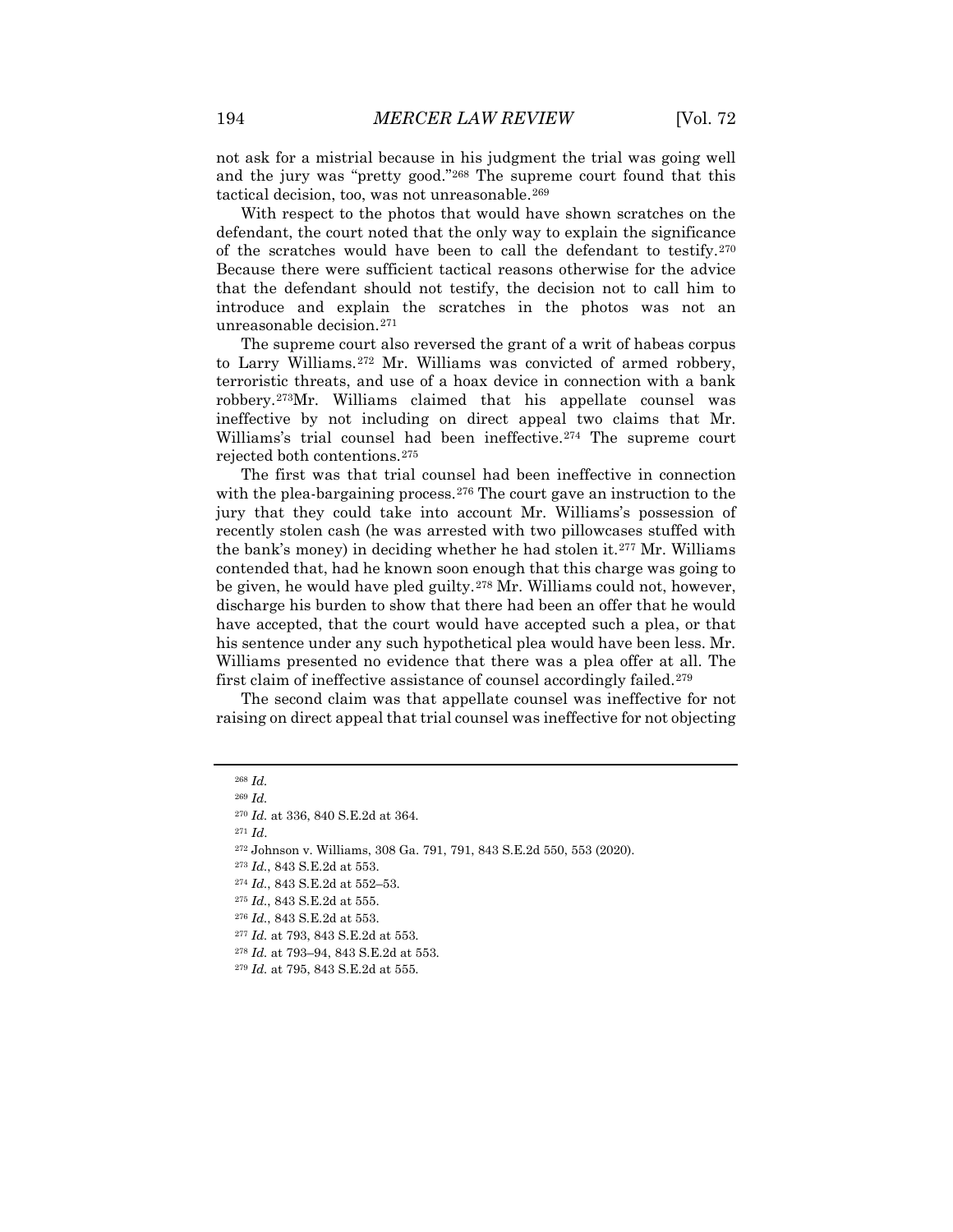to alleged character evidence.[280](#page-31-0) The evidence was testimony from one of the arresting officers, who testified that bank robbers typically wear layers of clothing in order to be able to change their appearance and that they usually change directions frequently as they flee the scene of the crime.[281](#page-31-1) The trial court sustained an objection to this evidence as speculation.[282](#page-31-2) The habeas court held that the trial counsel was ineffective for not also raising an objection that it was character evidence.[283](#page-31-3) The supreme court reversed, finding that the evidence had nothing to do with the defendant's character, that trial counsel's objection to it was sustained, and that there was nothing to indicate that the outcome of the case would have been different if the character evidence objection had been made.[284](#page-31-4)

#### *C. Necessity of a hearing*

The Georgia Court of Appeals decided that two ineffective assistance cases needed to be remanded for hearings.

The court remanded one for a hearing on prejudice. A law enforcement officer with the Athens-Clarke County Police Department was convicted of child molestation and enticement of a child for indecent purposes.[285](#page-31-5) The police department conducted an internal affairs investigation into the allegations, and in that investigation the defendant made statements that are deemed by law to be compelled and therefore inadmissible against him. Trial counsel objected to the use of the statements and succeeded in keeping them out of evidence but did not object to the prosecution's possession of the internal affairs investigation file, which the state might have used derivatively, and impermissibly, in the development of the case.[286](#page-31-6) The trial court found without an evidentiary hearing that the state's possession of the file did not affect the result of the trial.[287](#page-31-7) The court of appeals held that a hearing was required and remanded the case for a hearing to determine whether the state could "show the absence of taint and that the evidence was derived from legitimate, independent sources."[288](#page-31-8)

<span id="page-31-1"></span><span id="page-31-0"></span>The court remanded the second case because of a conflict of interest. Kirk C. Shelton was convicted of armed robbery and aggravated assault

<sup>280</sup> *Id.* at 793, 843 S.E.2d at 553.

<sup>281</sup> *Id.*

<span id="page-31-3"></span><span id="page-31-2"></span><sup>282</sup> *Id.* at 794, 843 S.E.2d at 553.

<sup>283</sup> *Id.*, 843 S.E.2d at 554.

<span id="page-31-4"></span><sup>284</sup> *Id.* at 797, 843 S.E.2d at 555.

<span id="page-31-6"></span><span id="page-31-5"></span><sup>285</sup> Ward v. State, 353 Ga. App. 1, 1, 836 S.E.2d 148, 152 (2019).

<sup>286</sup> *Id.* at 9, 836 S.E.2d at 157.

<span id="page-31-8"></span><span id="page-31-7"></span><sup>287</sup> *Id.* at 12, 836 S.E.2d at 159.

<sup>288</sup> *Id.* at 13, 836 S.E.2d at 159–60.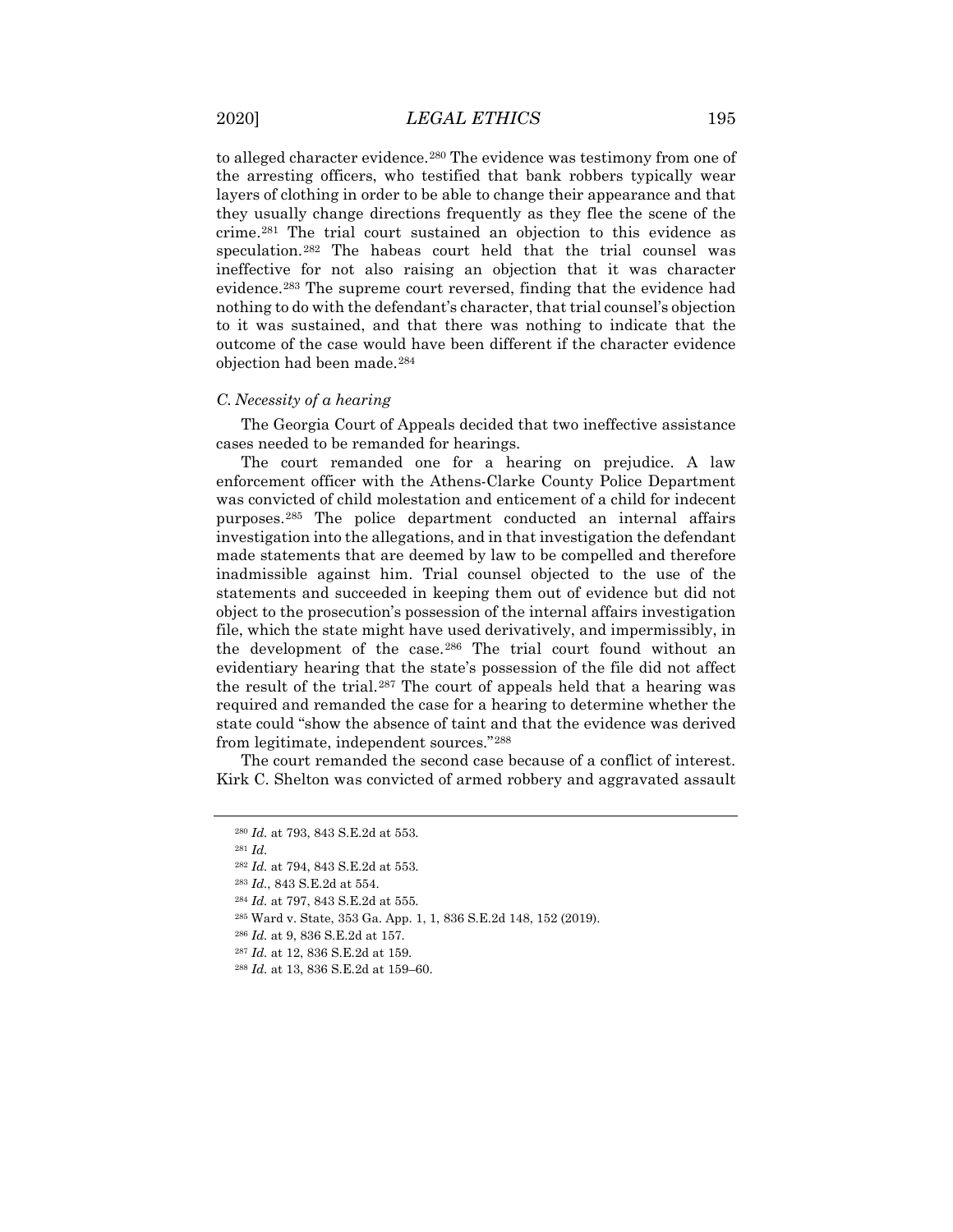after a trial in which he was represented by an assistant public defender from the Lookout Mountain Office of the Public Defender.[289](#page-32-0) Eventually, an amended motion for new trial was filed by another attorney from that office, and the amended motion claimed that trial counsel had been ineffective. That same day, the trial court denied the amended motion for new trial after a hearing at which the original trial counsel—who then still worked in the Lookout Mountain Office of the Public Defender—was not called to testify.[290](#page-32-1)

The court of appeals held, among other things, that the claim regarding ineffectiveness of trial counsel had to be remanded for a new hearing at which Shelton must be represented by conflict-free counsel.[291](#page-32-2) A lawyer has a conflict of interest in asserting his or her own ineffectiveness.[292](#page-32-3) Shelton's trial counsel, therefore, had a conflict of interest regarding the assertion of this claim.[293](#page-32-4) Because circuit public defender's offices are treated as law firms for purposes of the imputation of conflicts of interest, every lawyer in the Lookout Mountain Office of the Public Defender had a conflict of interest in claiming that trial counsel, a member of that office, had rendered ineffective assistance.<sup>[294](#page-32-5)</sup> Therefore, Shelton had been represented in connection with the amended motion for new trial by conflicted counsel and was entitled to a new hearing, with new and unconflicted counsel, regarding his claim that his trial counsel had been ineffective.[295](#page-32-6)

## *D. Ineffective assistance and guilty pleas*

The Georgia Supreme Court decided two cases relating to ineffective assistance and guilty pleas.

In *Collier v. State*, [296](#page-32-7) the court overruled a number of cases and clarified the standard for ineffective assistance of counsel in the context of a request for an out-of-time appeal.[297](#page-32-8) The court held that defendants are entitled to out-of-time appeals if they can show that their counsel's constitutionally ineffective performance deprived them of appeals as of right that they otherwise would have pursued.[298](#page-32-9) The court overruled cases that required such defendants to specify the points they would raise

<sup>289</sup> Shelton v. State, 350 Ga. App. 774, 774–75, 830 S.E.2d 335, 337–38 (2019).

<span id="page-32-1"></span><span id="page-32-0"></span><sup>290</sup> *Id.* at 784, 830 S.E.2d at 343.

<sup>291</sup> *Id.* at 785, 830 S.E.2d at 344.

<span id="page-32-5"></span><span id="page-32-4"></span><span id="page-32-3"></span><span id="page-32-2"></span><sup>292</sup> *Id.*

<sup>293</sup> *Id.*

<sup>294</sup> *Id.* at 784–85, 830 S.E.2d at 344.

<span id="page-32-6"></span><sup>295</sup> *Id.* at 785–86, 344–45.

<span id="page-32-7"></span><sup>296</sup> 307 Ga. 363, 834 S.E.2d 769 (2019).

<span id="page-32-8"></span><sup>297</sup> Id. at 376–77, 834 S.E.2d 781.

<span id="page-32-9"></span><sup>298</sup> *Id.* at 365, 834 S.E.2d at 773–74.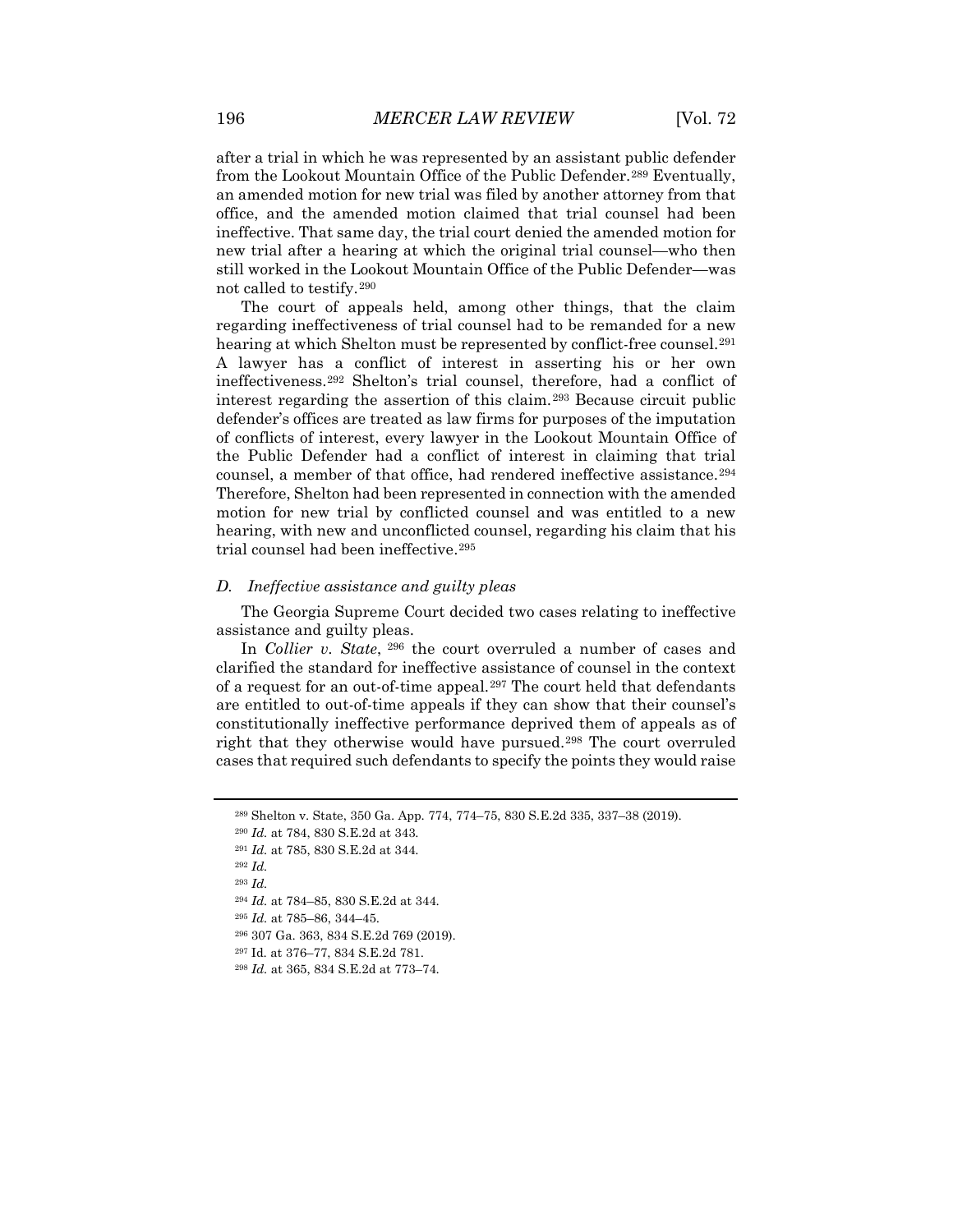on appeal and to demonstrate that they would have prevailed in any such appeal.[299](#page-33-0)

The court also overruled a "peculiar line of cases" in which the court seemed to have held that an appeal from a guilty plea was limited in scope, to issues that could be "resolved by facts appearing in the record."[300](#page-33-1) The court held that "[b]ecause prejudice is presumed, a criminal defendant cannot be required to identify the meritorious issue he would have raised (on the existing record or otherwise) in a hypothetical appeal in order to establish that his counsel's deficient performance prejudiced him."[301](#page-33-2)

The defendant in the case filed his motion for out-of-time appeal in the trial court where he had pled guilty nine years before, a procedure that Georgia law has long permitted. The district attorney urged the court to require defendants to file petitions for habeas corpus instead of motions for out-of-time appeals in the original trial court. In a habeas case, the state would be able to rely upon statutory defenses of limitations and prejudicial delay.[302](#page-33-3) The supreme court declined to stop the timehonored practice of allowing motions for out-of-time appeals in the original trial courts but did hold that the state could raise the defense of prejudicial delay if the defendant chose to do so.[303](#page-33-4) The court remanded the case for further proceedings in the trial court consistent with its opinion.[304](#page-33-5)

Douglas Burley pled guilty to murder in 1992 and did not appeal, allegedly because his attorney erroneously advised him that he could not appeal a conviction based upon a guilty plea. In 2019, Mr. Burley filed a motion for an out-of-time appeal and alleged that his failure to appeal was the result of ineffective assistance of counsel.[305](#page-33-6) The trial court denied the motion without a hearing, but the supreme court, following its earlier holding in *Collier*, <sup>[306](#page-33-7)</sup> ordered the case remanded for a hearing.<sup>[307](#page-33-8)</sup>

## IV. BAR ADMISSION

<span id="page-33-0"></span>The Georgia Supreme Court decided two cases related to bar admission during the Survey period.

<sup>302</sup> *Id.* at 369–70, 834 S.E.2d at 776–77.

<sup>299</sup> *Id.* at 366–67, 834 S.E.2d at 774.

<span id="page-33-1"></span><sup>300</sup> *Id.* at 367, 834 S.E.2d at 775.

<span id="page-33-3"></span><span id="page-33-2"></span><sup>301</sup> *Id.* at 368–69, 834 S.E.2d at 776.

<span id="page-33-5"></span><span id="page-33-4"></span><sup>303</sup> *Id.* at 370, 834 S.E.2d at 777.

<sup>304</sup> *Id.* at 376, 834 S.E.2d at 781.

<span id="page-33-6"></span><sup>305</sup> Burley v. State, 308 Ga. 650, 650, 842 S.E.2d 851, 852 (2020).

<sup>306</sup> *Collier*, 307 Ga. at 363, 834 S.E.2d at 769.

<span id="page-33-8"></span><span id="page-33-7"></span><sup>307</sup> *Burley*, 308 Ga. at 652 ,842 S.E.2d at 853.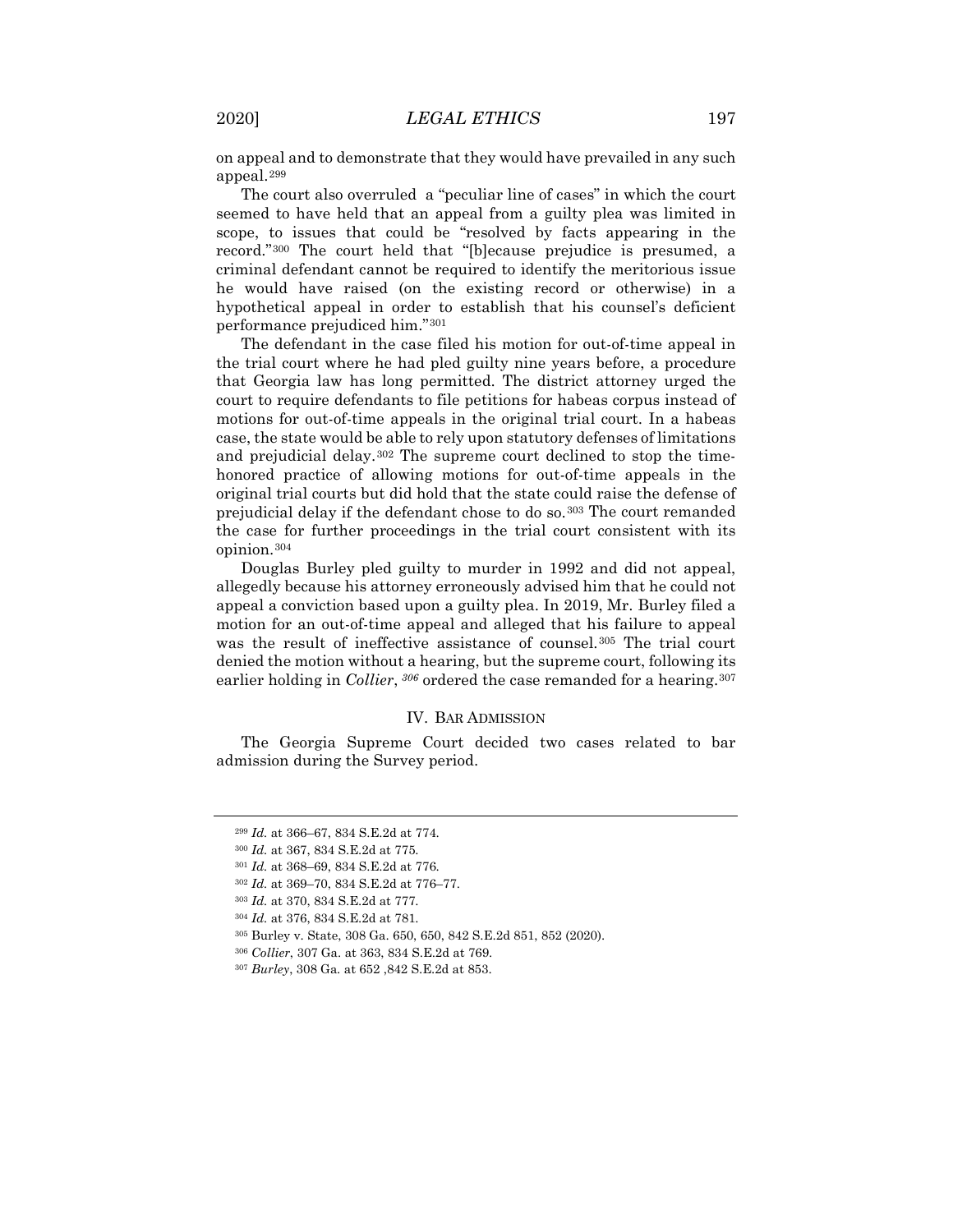The supreme court upheld the decision of the board to determine character and fitness not to approve the fitness application of a lawyer who had been disbarred in 2012.<sup>[308](#page-34-0)</sup> The lawyer was disbarred as a result of a grievance from a client who was contesting his obligation to pay child support. The lawyer failed to appear for the hearing and effectively withdrew from representing the client. Yet in both the response to the notice of investigation and in her testimony before the special master, the lawyer falsely claimed that she actually had attended the hearing.<sup>[309](#page-34-1)</sup> The supreme court disbarred her, noting that it had "little tolerance for attorneys who make false statements during disciplinary proceedings."[310](#page-34-2) Numerous other clients had filed grievances, and one of the clients eventually recovered \$3,500 from the State Bar client security fund.[311](#page-34-3)

When the lawyer first sought reinstatement, she had not paid the security fund the \$3,500 that it had paid to her former client. The lawyer said that she had not made the payment because her former client may have committed "fraud" on the security fund. When the board to determine character and fitness issued a tentative order denying her application, the lawyer paid the \$3,500. However, at the subsequent formal hearing, the lawyer again claimed that her former client may have defrauded the security fund and claimed that the charges of unethical conduct against her were untrue.<sup>[312](#page-34-4)</sup> The board voted to deny her application, and the supreme court concurred, noting that the lawyer:

showed in the proceedings below the same type of dishonesty and inability to take responsibility for her prior misdeeds that she demonstrated in the disciplinary proceedings that led to her disbarment in the first place. This [c]ourt does not countenance such dishonesty and blame shifting in those who seek to practice law in the state of Georgia.[313](#page-34-5)

Sandra M. Fuller surrendered her license in 2011 after she was found guilty of nine felony counts of theft by conversion and sentenced under the First Offender Act. She had done indigent defense work and kept the fees rather than remitting them to the firm where she worked at the time.<sup>[314](#page-34-6)</sup>

<span id="page-34-0"></span><sup>308</sup> *In re* Davis, 307 Ga. 276, 276–77, 834 S.E.2d 93, 94 (2019).

<sup>309</sup> *Id.* at 277–78, 834 S.E.2d at 94–95.

<span id="page-34-1"></span><sup>310</sup> *Id.* at 278, 834 S.E.2d at 95.

<span id="page-34-4"></span><span id="page-34-3"></span><span id="page-34-2"></span><sup>311</sup> *Id.*

<sup>312</sup> *Id.* at 279, 834 S.E.2d at 95.

<span id="page-34-5"></span><sup>313</sup> *Id.* at 280, 834 S.E.2d at 96.

<span id="page-34-6"></span><sup>314</sup> *In re* Fuller*,* 307 Ga. 581, 581, 837 S.E.2d 297, 297 (2020).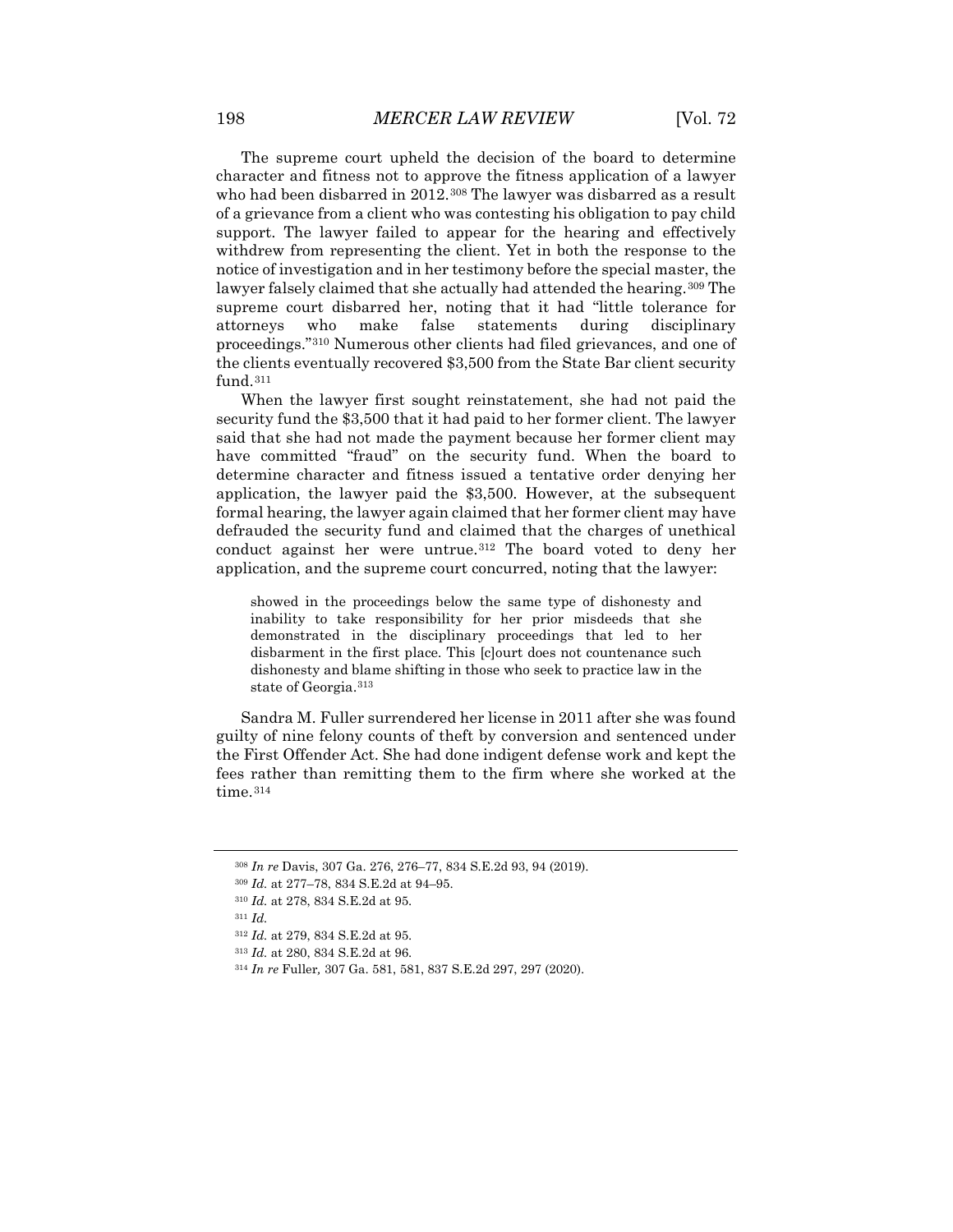As a first step toward regaining her license, Ms. Fuller sought a certificate of fitness to practice law from the fitness board and provided evidence of her rehabilitation, including completion of her sentence, volunteer and paid work for a ministry-based organization that helps people build businesses, evidence of leadership and service awards from other organizations, and letters of recommendation.[315](#page-35-0) The fitness board determined after an informal conference that Ms. Fuller had demonstrated her rehabilitation by clear and convincing evidence, and the supreme court agreed and approved her application for a certificate of fitness.[316](#page-35-1)

#### V. DISQUALIFICATION OF COUNSEL

In a dispute over control of an LLC, the majority owner sued the minority owner and nominally sued the LLC itself in a derivative capacity.[317](#page-35-2) The attorney for the minority owner also entered an appearance for the LLC and, on behalf of the LLC, filed an answer and opposed the plaintiff's motion to realign the parties to make the LLC a plaintiff. The trial court granted the motion to realign the parties and granted the plaintiffs' motion to disqualify the lawyer who represented the minority owner and who had represented the LLC before it was realigned.[318](#page-35-3) The court of appeals affirmed.[319](#page-35-4) The court of appeals relied on Georgia Rule of Professional Conduct 1.9(a)[320](#page-35-5) and found that the lawyer's continued representation of the minority owner was the representation of a client against a former client (the LLC) in the same matter in which the lawyer had represented the former client.<sup>[321](#page-35-6)</sup>

The Georgia Court of Appeals affirmed the disqualification of a husband's attorney in a divorce case.<sup>[322](#page-35-7)</sup> The attorney had represented the husband for many years, but during the marriage the wife contacted the attorney about a dispute with her former employer over payment of a commission. The attorney agreed to look at the issue and give the wife his opinion. The attorney asked for more information and learned the commission structure under which the wife worked. The attorney gave the wife advice about whether she could secretly record a conversation

<span id="page-35-0"></span><sup>315</sup> *Id.* at 581–82, 837 S.E.2d at 297–98.

<span id="page-35-1"></span><sup>316</sup> *Id.* at 582, 837 S.E.2d at 298.

<span id="page-35-2"></span><sup>317</sup> Brooks v. Quinlan, 353 Ga. App. 573, 574, 839 S.E.2d 51, 53 (2020).

<span id="page-35-3"></span><sup>318</sup> *Id.* at 575–76, 839 S.E.2d at 54.

<span id="page-35-5"></span><span id="page-35-4"></span><sup>319</sup> *Id.* at 578, 839 S.E.2d at 56.

 $320$  GA. RULES OF PROF'L CONDUCT r. 1.9(a) (2020).

<span id="page-35-6"></span><sup>321</sup> *Brooks*, 353 Ga. App. at 577–78, 839 S.E.2d at 55.

<span id="page-35-7"></span><sup>322</sup> Samnick v. Goodman, 354 Ga. App. 805, 805–06, 841 S.E.2d 468, 470 (2020).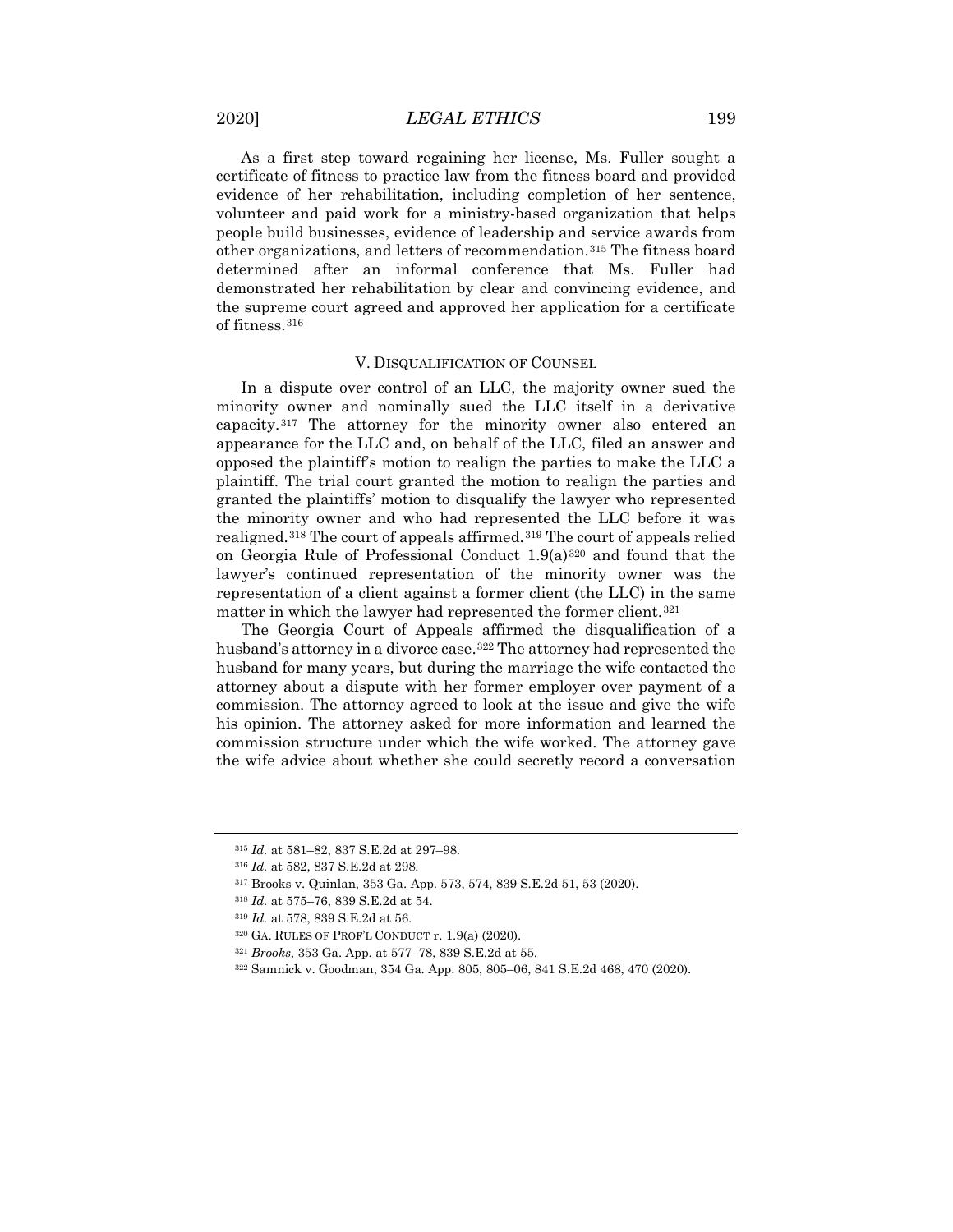with her former employer and promised to write a letter for her, but he never did so.[323](#page-36-0)

Although the wife never paid a fee or entered into an engagement agreement, the trial court found that there was an implied attorney-client relationship between the wife and the attorney.[324](#page-36-1) The court of appeals agreed.[325](#page-36-2) Furthermore, the court of appeals agreed with the trial court that the representation of the wife was substantially related to the divorce case because an issue in the divorce would be the wife's earning potential, and her commission structure was relevant to that issue.[326](#page-36-3) Because the attorney had represented the wife in a substantially related matter, the attorney was disqualified from representing the husband in the divorce.<sup>[327](#page-36-4)</sup>

#### VI. JUDICIAL CONDUCT

The Georgia Supreme Court decided one case during the Survey period regarding judicial conduct.

Marlina Hamilton killed her ex-husband because, according to her, he was attacking her with his fists in her home, after many years of having physically abused her.<sup>[328](#page-36-5)</sup> She was tried and convicted of felony murder and other counts, but the trial judge granted a new trial, in part because her lawyer rendered ineffective assistance of counsel by not seeking a pretrial determination that she was immune from criminal prosecution because she acted in self-defense.[329](#page-36-6) After appeals and a remand to the trial court, the trial judge held a hearing and granted Ms. Hamilton such immunity.[330](#page-36-7)

On appeal, the state raised numerous arguments, including the argument that the trial judge should have recused himself because the judge had disregarded the jury's verdict by granting a new trial and had with his detailed order (including references to the trial transcript and the failure of trial counsel to seek immunity), given the appearance of having a "personal agenda" about how the case should turn out.<sup>[331](#page-36-8)</sup> The supreme court rejected this argument, noting that it was not unusual for the same judge to preside over a case after a new trial has been

<sup>326</sup> *Id.* at 813, 841 S.E.2d at 474–75.

<span id="page-36-8"></span><span id="page-36-7"></span><sup>330</sup> *Id.* at 119, 839 S.E.2d at 565.

<span id="page-36-0"></span><sup>323</sup> *Id.* at 806–07, 841 S.E.2d at 470–71.

<span id="page-36-2"></span><span id="page-36-1"></span><sup>324</sup> *Id.* at 809, 841 S.E.2d at 472.

<sup>325</sup> *Id.* at 811–12, 841 S.E.2d at 473.

<span id="page-36-4"></span><span id="page-36-3"></span><sup>327</sup> *Id.* at 814, 841 S.E.2d at 475.

<span id="page-36-6"></span><span id="page-36-5"></span><sup>328</sup> State v. Hamilton, 308 Ga. 116, 118, 839 S.E.2d 560, 564 (2020).

<sup>329</sup> *Id.* at 118, 839 S.E.2d at 564.

<sup>331</sup> *Id.* at 130, 839 S.E.2d at 572.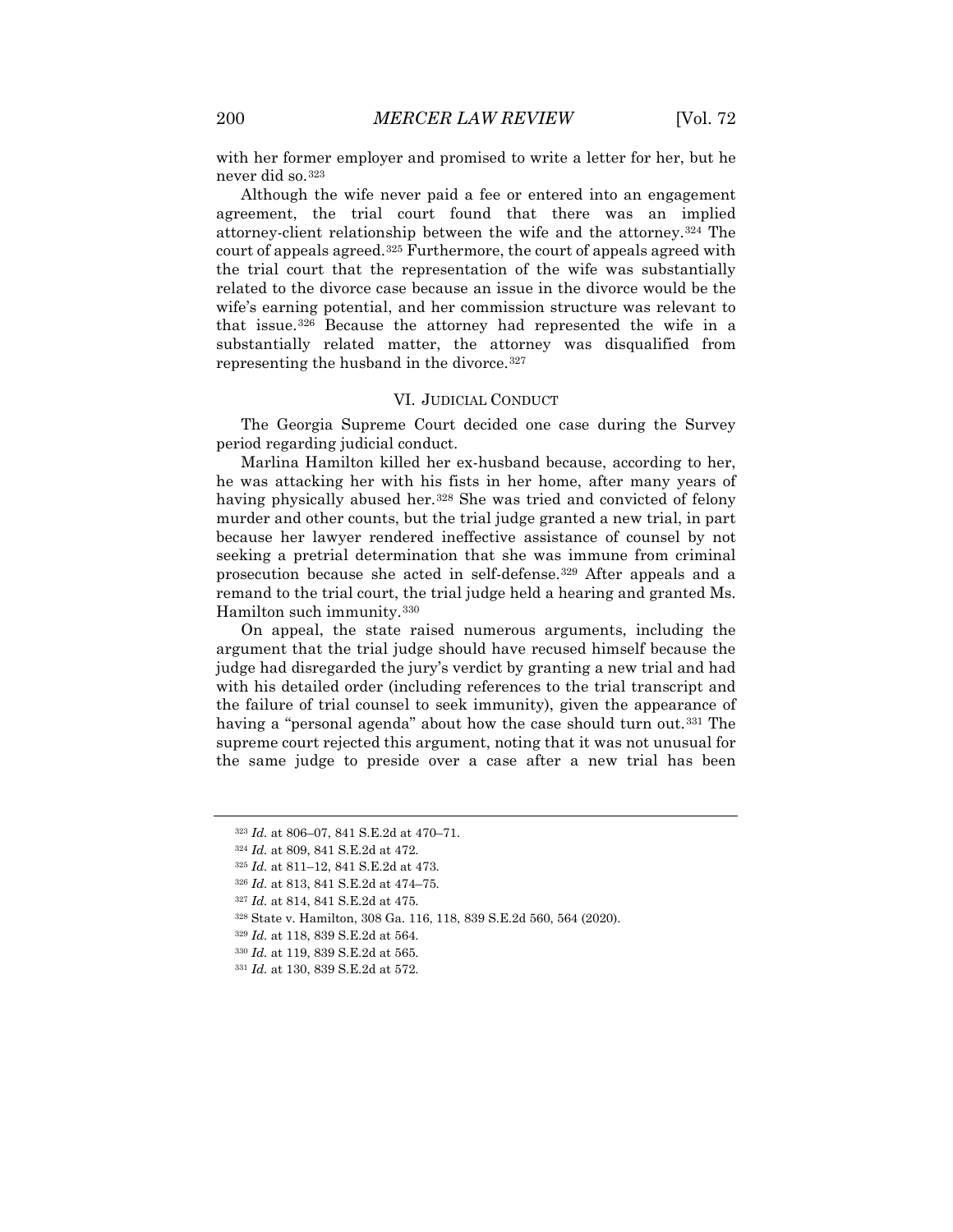granted.[332](#page-37-0) The supreme court characterized the state's position that the trial court's grant of the earlier motion for new trial created an "appearance of impropriety" on remand as "borderline-frivolous."[333](#page-37-1)

### VII.MALPRACTICE AND OTHER CIVIL CLAIMS

The court of appeals decided four cases involving malpractice or other civil claims against lawyers during the Survey period.

Alexandra Myles hired Kenneth S. Nugent, P.C. to bring a claim against the City of Smithville regarding a car accident. The law firm assigned one of its attorneys, Christopher Warren, to handle the matter. The city's insurance adjuster made a settlement offer that Myles rejected. During the meeting in which Myles rejected the offer, Warren came to believe (perhaps incorrectly) that he had missed the statute of limitations for bringing Myles's claim. Warren adjourned the meeting and soon accepted a slightly higher settlement offer, on behalf of Myles but without her knowledge or permission. The check for the insurer's payment of the settlement amount was deposited into the Nugent law firm's escrow account after someone at the firm signed Myles's name to it.[334](#page-37-2)

In her pleadings, Myles alleged repeatedly that the engagement agreement she signed with the Nugent firm was "illegal."[335](#page-37-3) The Nugent firm sought partial summary judgment regarding the legality of its engagement agreement, but the trial court declined to grant summary judgment because a decision on this issue would not have disposed of any of the plaintiff's claims. Lawyers for the Nugent firm in the trial court could not identify any such claim, and the court of appeals declined to consider arguments first raised on appeal that several of the plaintiff's claims would fail if the contract were deemed to be legal.[336](#page-37-4)

The court of appeals also reviewed the trial court's grant of partial summary judgment to the plaintiff that the Nugent firm had effectively settled her case (according to Myles, without her knowledge or permission) and that as a result her claims against the City of Smithville had been released.<sup>[337](#page-37-5)</sup> The court of appeals affirmed the trial court, noting that the insurance company was entitled to rely on Warren's apparent authority to settle his client's case.[338](#page-37-6) Myles's remedy under these

<span id="page-37-0"></span><sup>332</sup> *Id.*

<span id="page-37-1"></span><sup>333</sup> *Id.*, 839 S.E.2d at 573.

<span id="page-37-3"></span><span id="page-37-2"></span><sup>334</sup> Nugent v. Myles, 350 Ga. App. 442, 443–44, 829 S.E.2d 623, 625 (2019).

<sup>335</sup> *Id.* at 444, 829 S.E.2d at 625.

<span id="page-37-4"></span><sup>336</sup> *Id.* at 445, 829 S.E.2d at 626.

<span id="page-37-5"></span><sup>337</sup> *Id.* at 446–47, 829 S.E.2d at 627.

<span id="page-37-6"></span><sup>338</sup> *Id.* at 448–49, 829 S.E.2d at 628–29.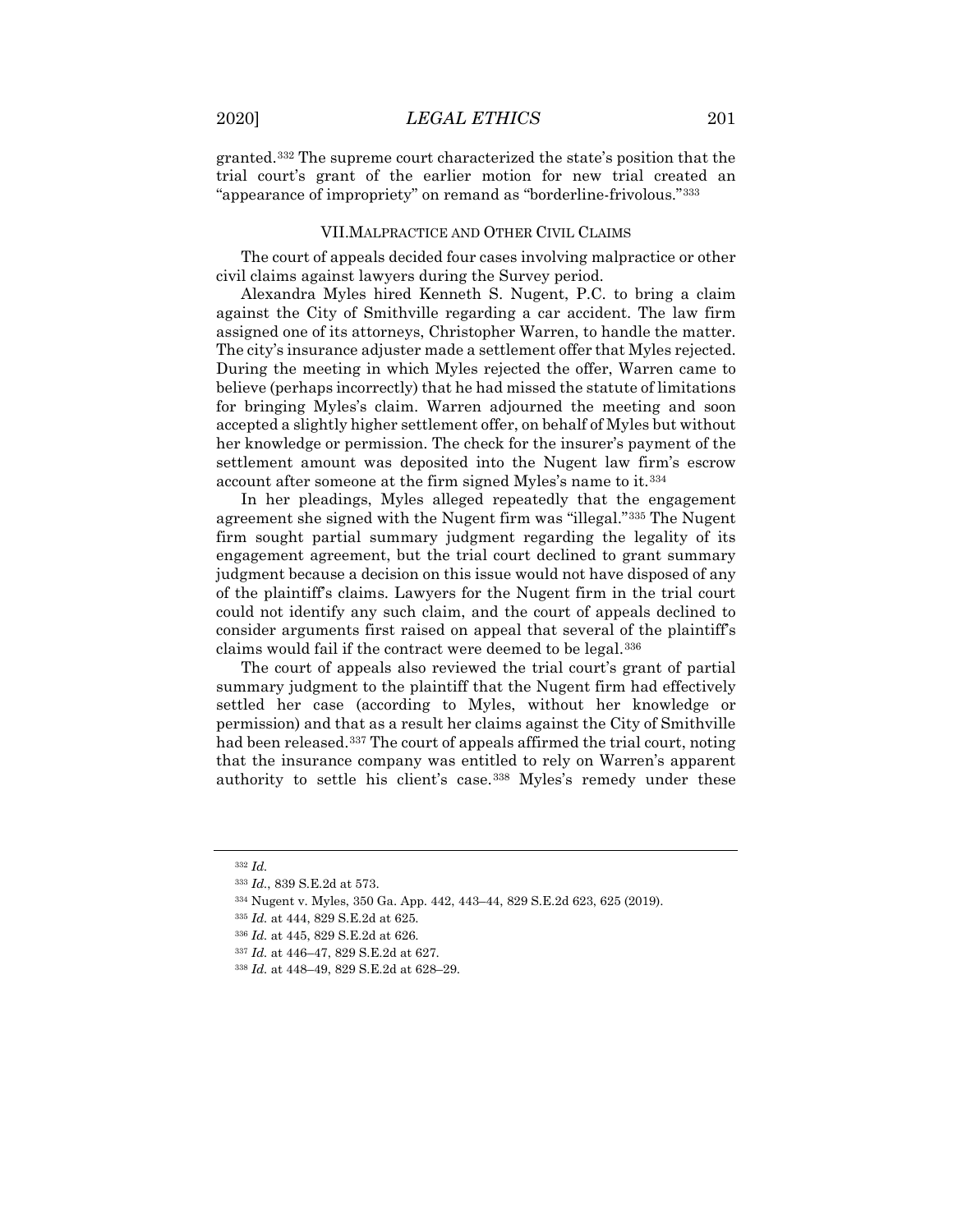circumstances was against the attorneys who "overstepped the bounds" of their agency, not against the City.[339](#page-38-0)

The court of appeals affirmed a trial court's granting of summary judgment to a law firm that had been sued by a former client for legal malpractice and for fraud.[340](#page-38-1) The plaintiff had been injured and had a potential tort claim against the Georgia Ports Authority. Because the Ports Authority is a state entity, the tort claim could not proceed without a timely and adequate ante litem notice.[341](#page-38-2) The law firm sent a notice, but the plaintiff hired a different law firm before a suit was filed. The law firm then gave the plaintiff a disk with all of the law firm's files on the matter, but the plaintiff's wife misplaced it. The plaintiff did not ask for a replacement disk. The plaintiff gave his new law firm the documents he had, which did not include the ante litem notice. When the new law firm saw what it believed to be the entire file, and the absence of an ante litem notice, the firm declined to proceed (without asking further about the ante litem notice). By the time the plaintiff hired another attorney, the statute of limitations had expired.[342](#page-38-3)

The plaintiff claimed first that the Eichholz firm committed malpractice by sending a defective ante litem notice.[343](#page-38-4) The court of appeals held that the notice was legally sufficient.[344](#page-38-5) The plaintiff also claimed that the law firm was negligent in failing to provide him with a copy of the ante litem notice and in failing to advise him that the notice was important and that it should be provided to any new attorney the plaintiff hired.[345](#page-38-6) The court of appeals held that, as a matter of law, the plaintiff could not show that any failures by the Eichholz firm were the proximate cause of the loss of his claim.[346](#page-38-7) The court held that the firm could not have foreseen that the plaintiff's wife would misplace the disk, that the plaintiff would not request a replacement, and that the new lawyer would not verify whether an ante litem notice had been sent. [347](#page-38-8) These intervening events severed any causation between the actions of the Eichholz firm and the plaintiff's injuries.

The plaintiff also claimed that the Eichholz firm perpetrated a fraud on him by its advertising.[348](#page-38-9) Specifically, the plaintiff claimed first that

<span id="page-38-4"></span><span id="page-38-3"></span><span id="page-38-2"></span><span id="page-38-1"></span><span id="page-38-0"></span><sup>339</sup> *Id.* at 447, 829 S.E.2d at 628 (quoting Clark v. Perino, 235 Ga. App. 444, 509 S.E.2d 707 (1998)).

<sup>340</sup> Bush v. Eichholz, 352 Ga. App. 465, 466, 833 S.E.2d 280, 282 (2019).

<sup>342</sup> *Id.* at 467, 833 S.E.2d at 282–83.

<sup>343</sup> *Id.* at 467–68, 833 S.E.2d at 283.

<span id="page-38-5"></span><sup>344</sup> *Id.* at 470, 833 S.E.2d at 284.

<span id="page-38-7"></span><span id="page-38-6"></span><sup>345</sup>*Id.* at 473, 833 S.E.2d at 287.

<sup>346</sup> *Id.* at 471, 833 S.E.2d at 285–86.

<span id="page-38-8"></span><sup>347</sup> *Id.* at 474, 833 S.E.2d at 287.

<span id="page-38-9"></span><sup>348</sup> *Id.* at 475, 833 S.E.2d at 288.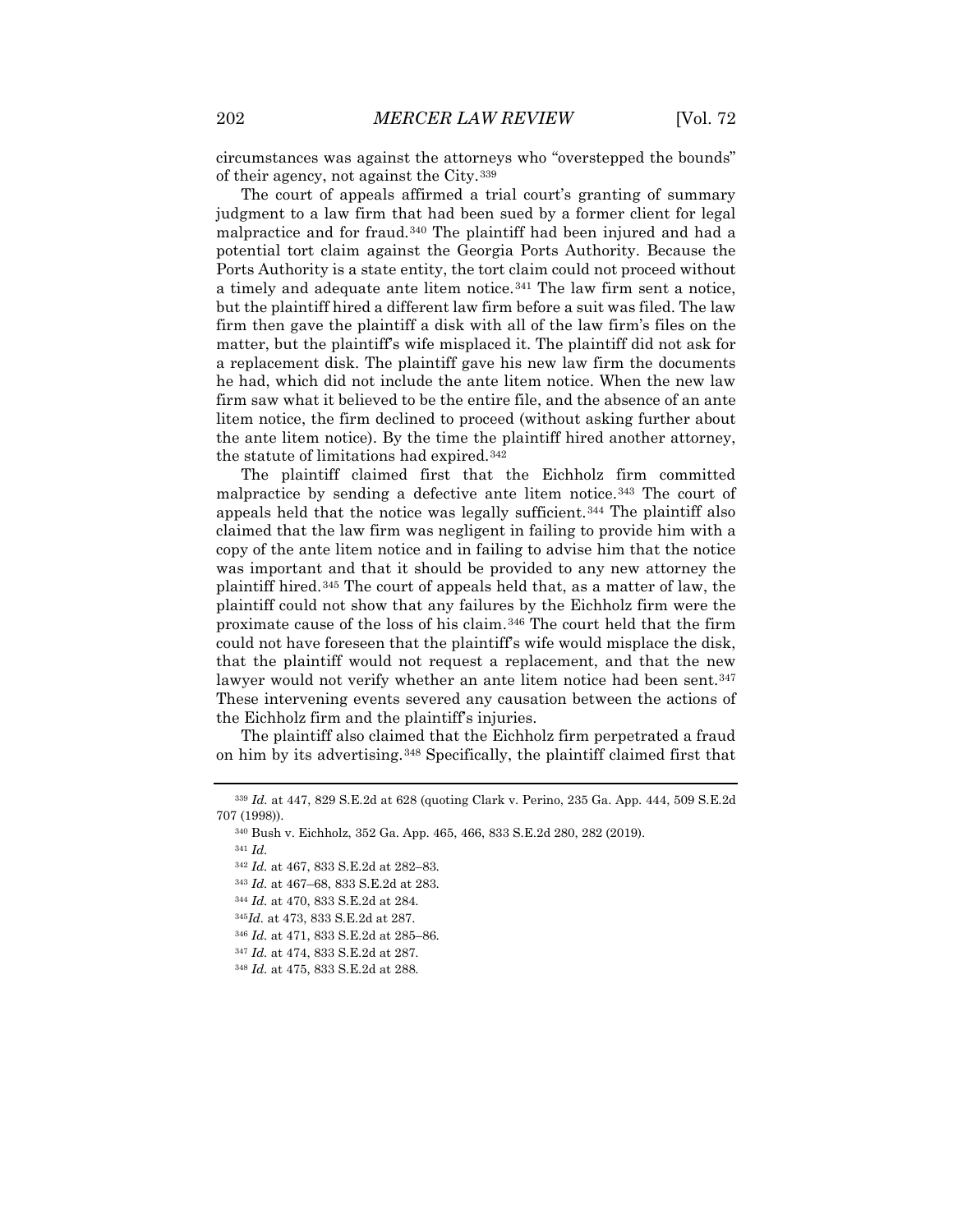the firm falsely advertised that it had obtained three significant verdicts.[349](#page-39-0) The court of appeals rejected this part of the claim because the firm was co-counsel in one of the cases and the plaintiff presented no evidence to support his contention that the firm played no role in obtaining the other two verdicts.[350](#page-39-1) More broadly, the plaintiff alleged that the firm falsely advertised itself as "the people's lawyer" and "the justice lawyer" when in fact it was a "settlement mill fueled by television and billboard advertising."[351](#page-39-2) The court of appeals held that such statements in advertising were statements of opinion, or puffing, and that they could not be a basis for a fraud claim because they were not the type of "empirically verifiable statement[s] that can be affirmatively disproven[.]"[352](#page-39-3) The court also noted that the plaintiff never took any steps to ascertain the accuracy of the firm's descriptions of itself and in particular never asked how many cases the firm actually had taken to trial.[353](#page-39-4)

The court of appeals affirmed in part and reversed in part the trial court's decisions in connection with a malpractice claim against Alston & Bird.[354](#page-39-5) Understanding the decision requires a detailed recitation of the facts that led to the case.

Maury Hatcher retained Alston & Bird to form and represent Hatcher Management Holdings, LLC (HMH), a holding company for the assets of Maury's family. The operating agreement drafted by Alston & Bird provided that the members had the right to inspect the company's books and to know about distributions to other members through quarterly statements. It did not list the percentages owned by each member, although Maury was permitted by the agreement to have that information. The members held an organizational meeting in March 2001, but Alston & Bird did not point out these aspects of the operating agreement to the members at that time.[355](#page-39-6)

Between 2005 and the spring of 2008, Maury embezzled over a million dollars from HMH. In the spring of 2008, Maury's brother Jerry (a member of HMH) expressed concerns about the lack of information about HMH's affairs. At Maury's request, Alston & Bird responded by sending

<sup>349</sup> *Id.*

<sup>350</sup> *Id.*

<sup>351</sup> *Id.* at 468, 476, 833 S.E.2d at 283, 288.

<sup>352</sup> *Id.* at 476, 833 S.E.2d at 288.

<sup>353</sup> *Id.* at 476–77, 833 S.E.2d at 289.

<span id="page-39-6"></span><span id="page-39-5"></span><span id="page-39-4"></span><span id="page-39-3"></span><span id="page-39-2"></span><span id="page-39-1"></span><span id="page-39-0"></span><sup>354</sup> Alston & Bird LLP v. Hatcher Management Holdings LLC, 355 Ga. App. 525, 536, 843 S.E.2d 613, 622 (2020).

<sup>355</sup> *Id.* at 526–27, 843 S.E.2d at 616.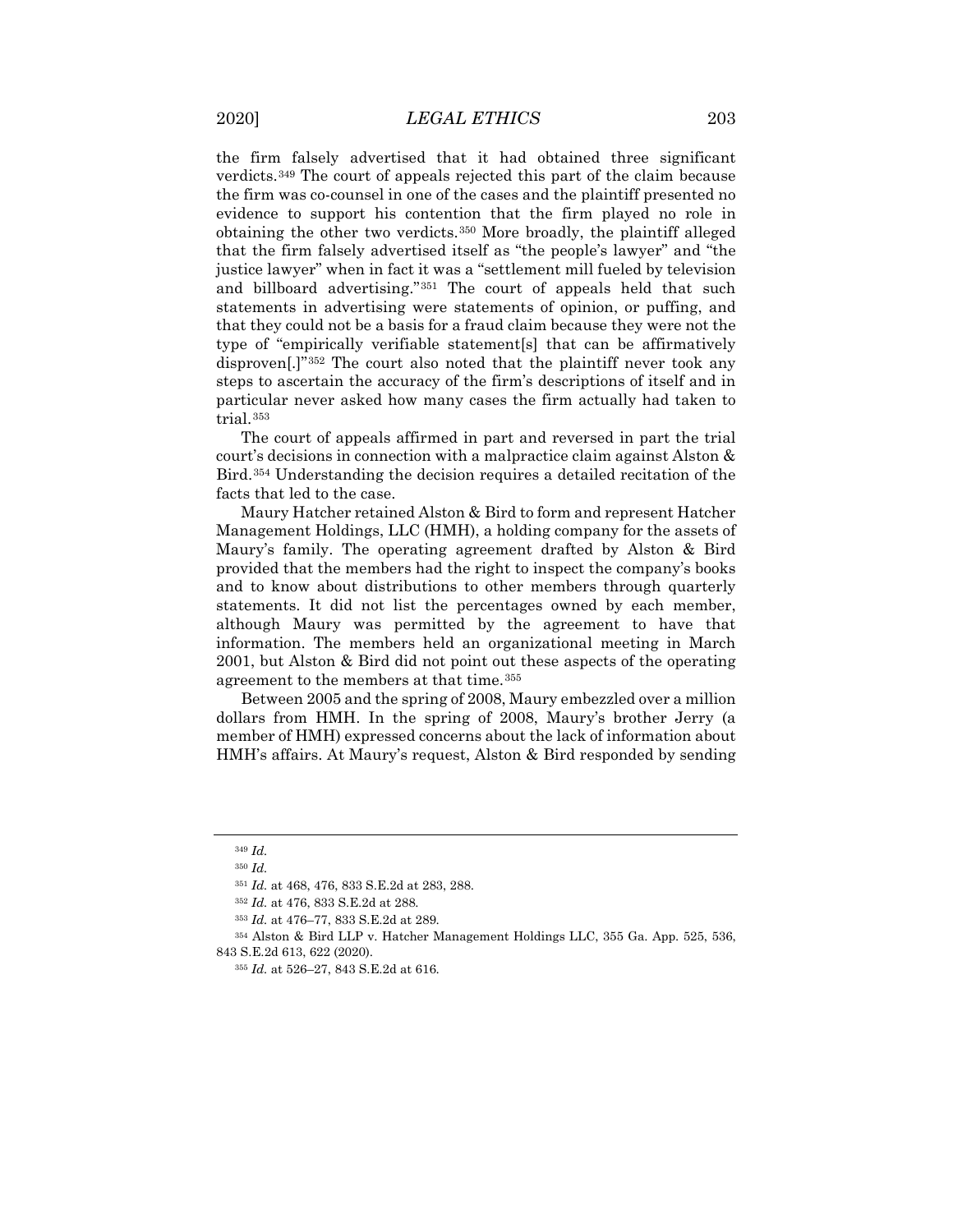Jerry a letter that described Maury's broad authority to manage HMH without responding to the members' requests to see HMH's records.<sup>[356](#page-40-0)</sup>

In June and then in July, Maury sent letters to Jerry. The first letter asked Jerry to withdraw from HMH.[357](#page-40-1) The second letter told Jerry that Alston & Bird had "indicated" that Jerry was not entitled to know the members' ownership interests or income.[358](#page-40-2)

The family held a meeting on August 2, 2008. Maury's brother Barry complained about the lack of access to information about the income of HMH's members and suggested having his own accountant go over the books. Maury responded that he would not necessarily respond to any such effort.[359](#page-40-3) Maury said that listing everyone's ownership interest and income was "not appropriate."[360](#page-40-4) At the meeting, Alston & Bird's attorney stated that members could have the ownership and income information only if there was majority approval for it or for replacing Maury. This statement was incorrect, because as noted the HMH operating agreement required the manager to provide quarterly statements showing the distributions to each member.<sup>[361](#page-40-5)</sup>

There was evidence that, if the other members had seen that information in August, they could have taken steps to recoup much of what Maury had embezzled by taking court action to apply the value of Maury's membership interest in HMH to the deficiencies. That became impossible when Maury redeemed his shares before the other members saw the books.<sup>362</sup>

In the wake of the August meeting, Maury discussed with Alston & Bird redeeming his shares in HMH. In October 2008, Maury redeemed his shares for \$397,000 more than they were worth. Neither Maury nor Alston & Bird disclosed the redemption to other members of HMH until Maury resigned from HMH on January 2, 2009, soon after which he moved to Florida.[363](#page-40-7) Later that month, the members appointed Jerry and Barry to manage HMH, and they sought access to HMH's records. Alston & Bird sent them a cease-and-desist letter demanding that they stop interfering in HMH's interests, even though a junior attorney with the firm warned that Alston & Bird had a conflict of interest between its representation of Maury and its representation of HMH. The junior attorney gave a similar warning as Alston & Bird worked on a second

- <span id="page-40-2"></span><span id="page-40-1"></span><sup>357</sup> *Id.*
- <sup>358</sup> *Id*.

<span id="page-40-3"></span><sup>359</sup> *Id*.

<span id="page-40-4"></span><sup>360</sup> *Id.*

<span id="page-40-5"></span><sup>361</sup> *Id*. at 527–28, 843 S.E.2d at 616–17.

<span id="page-40-7"></span><span id="page-40-6"></span><sup>362</sup> *Id*. at 528, 843 S.E.2d at 617.

<span id="page-40-0"></span><sup>356</sup> *Id*. at 527, 843 S.E.2d at 616.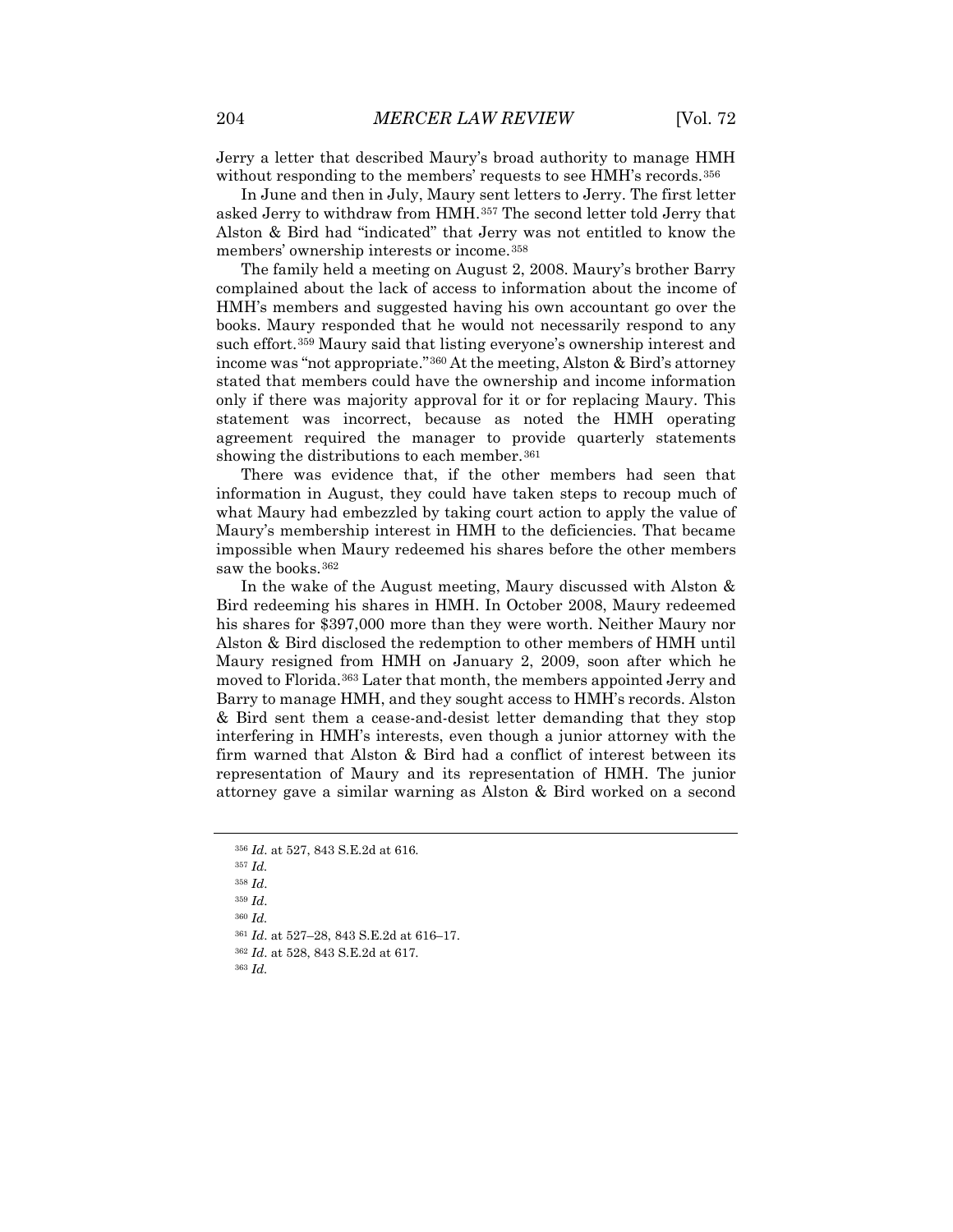cease and desist letter. In February 2009, Alston & Bird offered to provide Jerry and Barry HMH's records if they signed a release. They refused.[364](#page-41-0)

In August 2009, HMH's accountant was able to determine, even without all of the documents, that Maury had misappropriated \$1.49 million from HMH. In December 2009, HMH sued Maury for this sum and accrued interest and obtained a judgment of over \$4 million. HMH has been unable to collect the judgment.<sup>[365](#page-41-1)</sup>

HMH sued Alston & Bird to recover its losses. The jury found that Alston & Bird had committed legal malpractice and breached its fiduciary duties. It found that HMH had been damaged in the amount of \$697,614 and awarded prejudgment interest of \$341,831 and attorney's fees and costs of \$1,096,561.48. The jury apportioned fault for HMH's damages at 8% to HMH itself, 60% to Maury, and 32% to Alston & Bird. The trial court apportioned everything according to these percentages and entered final judgment against Alston & Bird for 32% of the sum of the compensatory damages, the prejudgment interest, and the attorney's fees and costs.[366](#page-41-2)

The court of appeals had to decide several issues on the appeal.<sup>[367](#page-41-3)</sup> These issues were proximate cause, apportionment of damages, prejudgment interest, and apportionment of attorney's fees.[368](#page-41-4)

The court of appeals rejected Alston & Bird's argument that it was entitled to a directed verdict because the breaches of Alston & Bird's duties to HMH were not the proximate cause of HMH's injuries.<sup>[369](#page-41-5)</sup> The court noted that, although Maury had been embezzling money from HMH since 2005, the other members of HMH could have recouped some of those funds by applying Maury's membership interest against what he stole.[370](#page-41-6) The members were deprived of the opportunity to do so because Alston & Bird incorrectly advised them at the August 2008 meeting of their rights to see the records that would have revealed the embezzlement and because the firm failed to disclose Maury's October 2008 redemption of his membership interest.[371](#page-41-7)

<span id="page-41-0"></span>The court of appeals reversed the trial court's reduction of the damage award by the percentage of Maury's fault.[372](#page-41-8) The court held that the

- <span id="page-41-3"></span><sup>367</sup> *Id*., 843 S.E.2d at 617.
- <span id="page-41-4"></span><sup>368</sup> *Id*. at 525, 843 S.E.2d at 613.
- <span id="page-41-5"></span><sup>369</sup> *Id*. at 530, 843 S.E.2d at 618.
- <span id="page-41-6"></span><sup>370</sup> *Id*.
- <span id="page-41-8"></span><span id="page-41-7"></span><sup>371</sup> *Id*.
- <sup>372</sup> *Id*. at 534–35, 843 S.E.2d at 621.

<span id="page-41-1"></span><sup>364</sup> *Id*.

<span id="page-41-2"></span><sup>366</sup> *Id*. at 528–29, 843 S.E.2d at 617.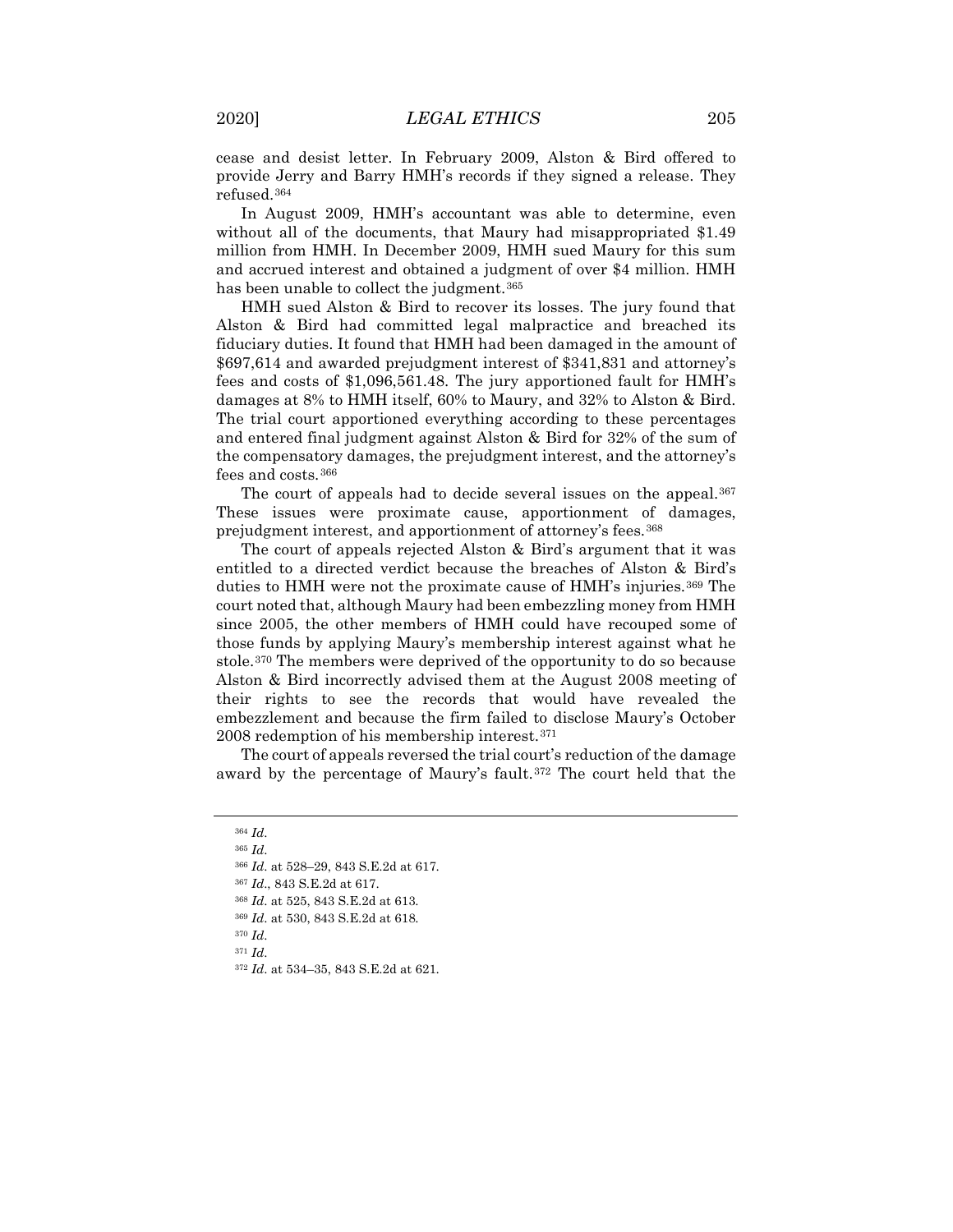applicable portion of the apportionment statute only allowed reduction of the damages by the percentage of fault assigned to the plaintiff, HMH, and not to Maury, a non-party.<sup>[373](#page-42-0)</sup> The relevant statutory language is:

(a) Where an action is brought against one or more persons for injury to person or property and *the plaintiff is to some degree responsible* for the injury or damages claimed, the trier of fact, in its determination of the total amount of damages to be awarded, if any, shall determine the percentage of fault of the plaintiff and *the judge shall reduce the amount of damages otherwise awarded to the plaintiff in proportion to his or her percentage of fault.*[374](#page-42-1)

Because HMH brought the case only against one party, the court reasoned, this section directs the trial court to reduce the damages only according to the percentage of fault attributed to the plaintiff.[375](#page-42-2)

The court of appeals agreed with Alston & Bird, however, with respect to prejudgment interest.[376](#page-42-3) HMH sought prejudgment interest under O.C.G.A. § 13-6-13,[377](#page-42-4) which allows for the recovery of prejudgment interest in actions involving breaches of duty that arise from a specific contract.[378](#page-42-5) Because HMH did not include a breach of contract action in its suit and did not point to a specific contract from which the duties that Alston & Bird violated arose, the court of appeals held that HMH was not entitled to recovery of prejudgment interest. [379](#page-42-6)

HMH sought to recover attorney's fees and costs under O.C.G.A. § 13-6-11.[380](#page-42-7) The jury found that Alston & Bird had "acted in bad faith" and awarded just under \$1.1 million in fees and costs.[381](#page-42-8) The trial court apportioned the award of fees and costs to track the apportionment of compensatory damages, [382](#page-42-9) but the court of appeals reversed this part of the judgment.[383](#page-42-10) Because HMH was the prevailing party in the litigation

<sup>373</sup> *Id*. at 534, 843 S.E.2d at 620–21.

<sup>374</sup> O.C.G.A. § 51-12-33 (2020) (alterations added by court).

<sup>375</sup> *Alston & Bird*, 355 Ga. App. at 534, 843 S.E.2d at 620.

<sup>376</sup> *Id*. at 531, 843 S.E.2d at 618.

<span id="page-42-4"></span><span id="page-42-3"></span><span id="page-42-2"></span><span id="page-42-1"></span><span id="page-42-0"></span><sup>&</sup>lt;sup>377</sup> "In all cases where an amount ascertained would be the damages at the time of the breach, it may be increased by the addition of legal interest from that time until the recovery." O.C.G.A. § 13-6-13 (2020).

<sup>378</sup> *Alston & Bird*, 355 Ga. App. at 532, 843 S.E.2d at 619.

<sup>379</sup> *Id.*

<span id="page-42-8"></span><span id="page-42-7"></span><span id="page-42-6"></span><span id="page-42-5"></span><sup>380</sup> *Id.* at 535, 843 S.E.2d at 621. "The expenses of litigation generally shall not be allowed as a part of the damages; but where the plaintiff has specially pleaded and has made prayer therefor and where the defendant has acted in bad faith, has been stubbornly litigious, or has caused the plaintiff unnecessary trouble and expense, the jury may allow them." O.C.G.A. §13-6-11 (2020).

<sup>381</sup> *Id.*

<span id="page-42-10"></span><span id="page-42-9"></span><sup>382</sup> *Id.*

<sup>383</sup> *Id*.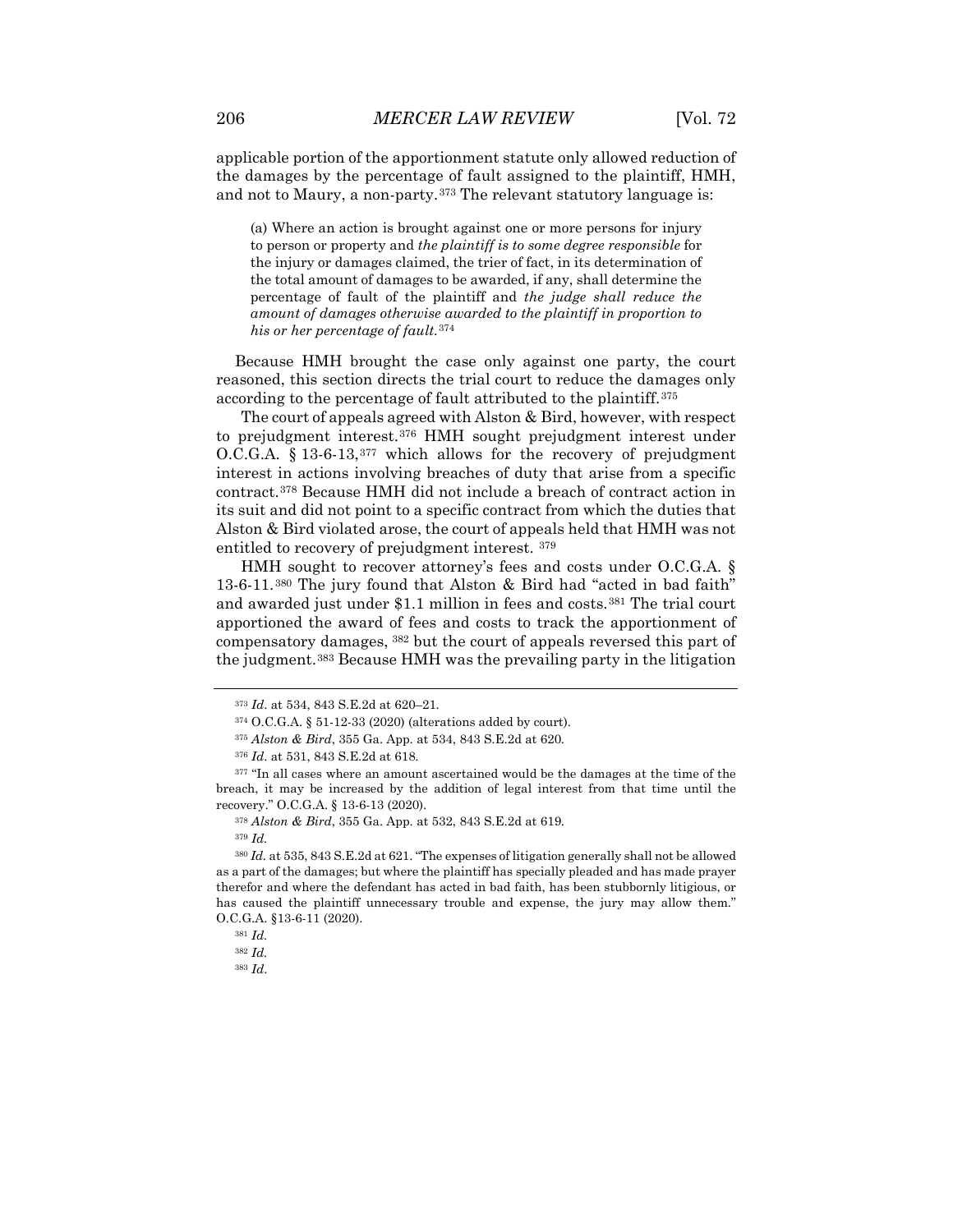and there was no evidence that anyone other than Alston & Bird had acted in bad faith, the court of appeals held that Alston & Bird should be held liable for the entire amount of the attorney's fees and costs.<sup>[384](#page-43-0)</sup>

In another case, the court of appeals affirmed in part and reversed in part a grant of summary judgment to attorneys who represented the wife in a multi-million dollar divorce case that settled.[385](#page-43-1) The court of appeals reversed the grant of summary judgment on a claim that the wife's attorneys did not include, as part of the settlement, recoupment by the wife of \$166,567.70 that she was ordered to pay for the husband's attorney's fees in the midst of the case.[386](#page-43-2) The trial court had ordered that interim payment with the proviso that it would be credited against the husband's ultimate share of the marital estate and also had ordered the attorneys to enter into a stipulation that this would be done.[387](#page-43-3) It was not, and the court of appeals held that summary judgment on this point had to be reversed because there was evidence that the wife's lawyers had not exercised reasonable care on this point and that the wife would have received a better deal in the settlement in the divorce if they had done so.[388](#page-43-4)

Otherwise, the court of appeals affirmed summary judgment for the attorneys.[389](#page-43-5) The wife alleged that the lawyers failed to advise her of the significant tax consequences of the settlement, [390](#page-43-6) but the court of appeals held that she severed any causation between their alleged negligence and her damages by making an "independent, well-informed and deliberate decision to accept the assets with the attendant tax consequences" that others had explained to her.[391](#page-43-7) She also claimed that she received an inequitable share of the marital assets,[392](#page-43-8) but the court of appeals held that she could not show that she would have received a better deal but for the lawyers' alleged errors.<sup>[393](#page-43-9)</sup> The court of appeals rejected a claim that there were any fact issues with respect to the failure of her lawyers to secure payment of her attorney's fees by the husband, given that such an award in any event would have been discretionary for the trial judge[.394](#page-43-10) Finally, the court of appeals affirmed summary judgment for

<span id="page-43-0"></span><sup>384</sup> *Id*.

<span id="page-43-1"></span><sup>385</sup> Rollins v. Smith, 353 Ga. App. 209, 209, 836 S.E.2d 585, 587 (2019).

<span id="page-43-2"></span><sup>386</sup> *Id*. at 214, 836 S.E.2d at 590.

<span id="page-43-4"></span><span id="page-43-3"></span><sup>387</sup> *Id*. at 213, 836 S.E.2d at 589–90.

<sup>388</sup> *Id*. at 214, 836 S.E.2d at 590.

<span id="page-43-5"></span><sup>389</sup> *Id.* at 211, 836 S.E.2d at 588.

<span id="page-43-6"></span><sup>390</sup> *Id.* at 215, 836 S.E.2d at 591.

<sup>391</sup> *Id*. at 219, 836 S.E.2d at 593.

<span id="page-43-8"></span><span id="page-43-7"></span><sup>392</sup> *Id.*, 836 S.E.2d at 593.

<span id="page-43-10"></span><span id="page-43-9"></span><sup>393</sup> *Id*., 836 S.E.2d at 594.

<sup>394</sup> *Id*. at 219–20, 836 S.E.2d at 594.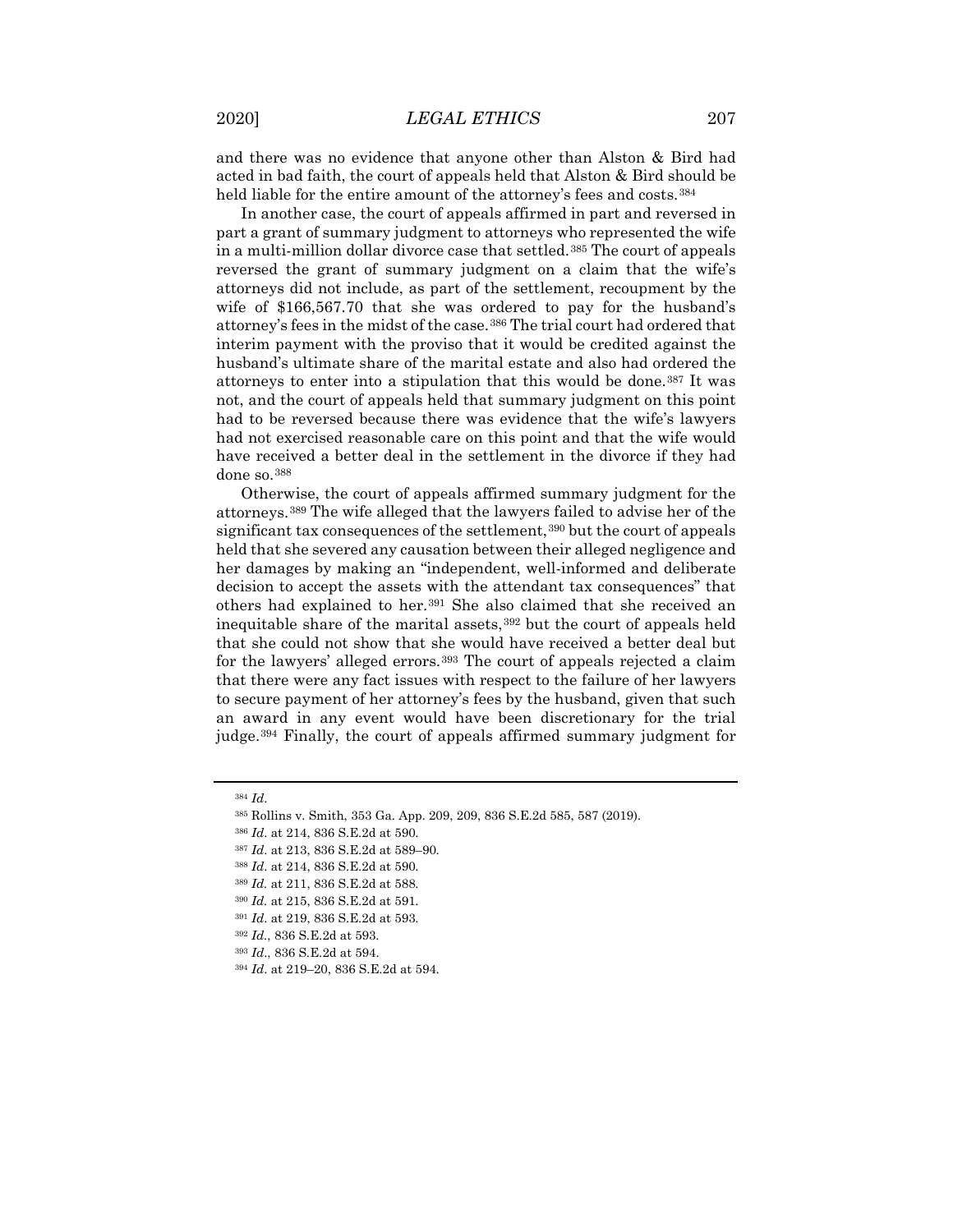the defendants with respect to punitive damages because the only remaining count, the lawyers' failure to enter into the stipulation to credit the interim attorney's fees for the husband to the husband's ultimate share of the marital estate, was at most the result of negligence.[395](#page-44-0)

#### VIII.PROSECUTORIAL MISCONDUCT

In a closing argument in a murder trial, an experienced prosecutor purported to tell the jury what a particular witness would have said if she had been called to testify. The defense objected to the argument as being outside the evidence and successfully moved for a mistrial.<sup>[396](#page-44-1)</sup> The defendant then argued that retrial should be barred by double jeopardy because the prosecutor intentionally committed misconduct to goad the defense into obtaining a mistrial.[397](#page-44-2) The trial court agreed with the defendant,[398](#page-44-3) and the supreme court affirmed, holding that it was proper for the trial court to infer the prosecutor's intent from the facts that the prosecutor was experienced and that the evidence against the defendant was not overwhelming.<sup>[399](#page-44-4)</sup>

## IX. ATTORNEY-CLIENT PRIVILEGE

In a legal malpractice case, the plaintiffs sued one firm that represented them in connection with the underlying matter but did not sue another firm that also represented them in connection with that same matter.[400](#page-44-5) The defendants sought discovery of documents from the firm that had not been sued, and the plaintiffs sought to prevent that discovery on the basis of the attorney-client privilege.[401](#page-44-6) The trial court held that the privilege had been waived as to communications with all of the plaintiffs' attorneys in connection with the underlying matter, including those attorneys who were not defendants.[402](#page-44-7) The court of appeals reversed and held that the waiver of the privilege only extends to communications with the defendants.[403](#page-44-8) The supreme court reversed and held that the waiver extends to communications with all the lawyers

<sup>402</sup> *Id.* at 76, 839 S.E.2d at 538.

<sup>395</sup> *Id*. at 220, 836 S.E.2d at 594.

<span id="page-44-2"></span><span id="page-44-1"></span><span id="page-44-0"></span><sup>396</sup> State v. Jackson, 306 Ga. 626, 628, 831 S.E.2d 798, 800 (2019).

<sup>397</sup> *Id*. at 628, 831 S.E.2d at 800–01.

<sup>398</sup> *Id.*

<span id="page-44-3"></span><sup>399</sup> *Id*. at 633, 831 S.E.2d at 803–04.

<span id="page-44-7"></span><span id="page-44-6"></span><span id="page-44-5"></span><span id="page-44-4"></span><sup>400</sup> Hill, Kertscher & Wharton, LLP v. Moody, 308 Ga. 74, 74, 839 S.E.2d 535, 536 (2020).

<sup>401</sup> *Id.* at 75–76, 839 S.E.2d at 537–38.

<span id="page-44-8"></span><sup>403</sup> *Id.* at 77, 839 S.E.2d at 538.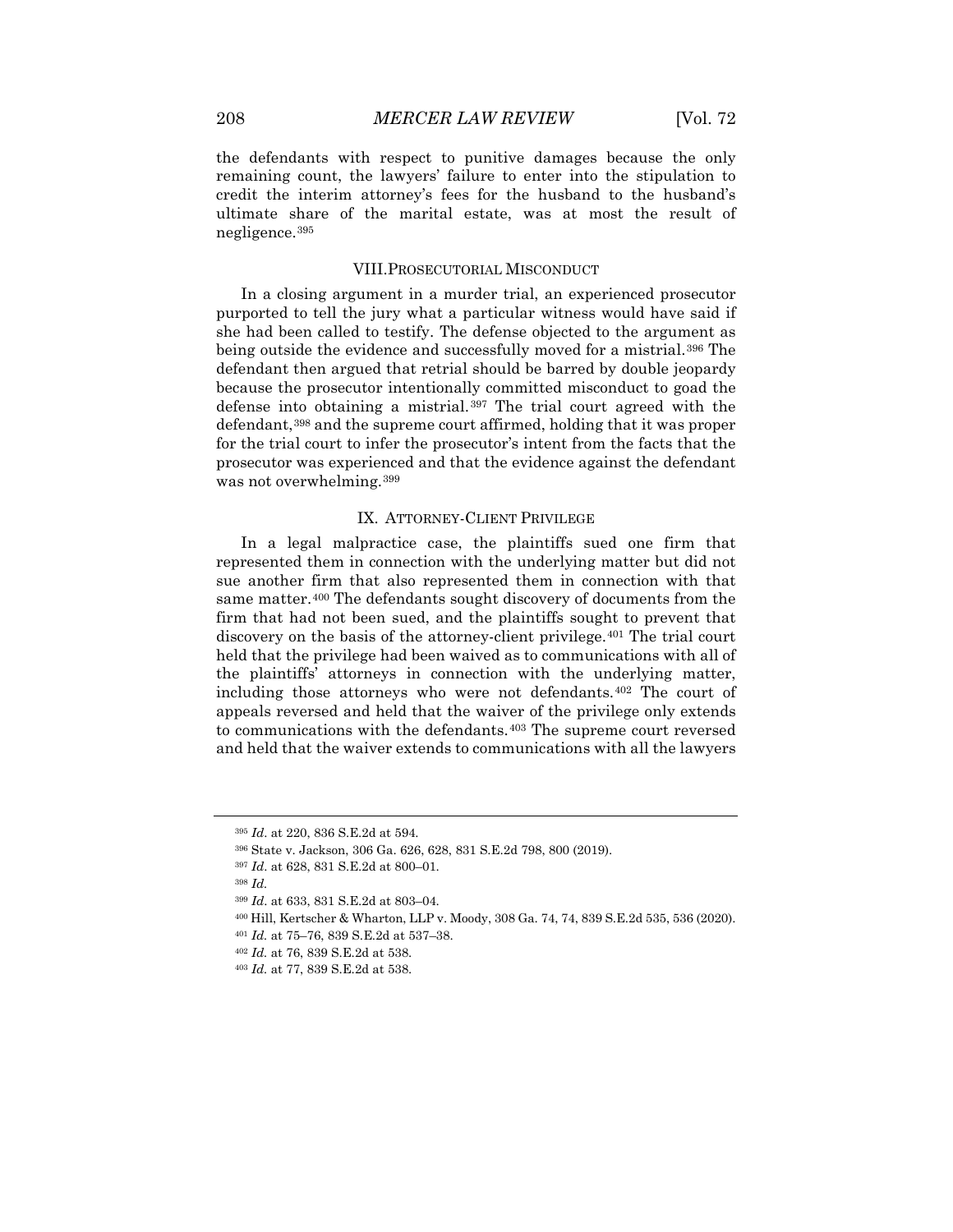who represented the plaintiffs in connection with the underlying matters.[404](#page-45-0)

## X. CONTEMPT

A trial court held two defense lawyers in direct contempt in a criminal case and, after giving them an opportunity to be heard, summarily fined them each \$175. The alleged contempt related to the court's order to sequester witnesses.[405](#page-45-1) The lawyers had placed two defense witnesses in a conference room that opened into the courtroom, and the door to that room had been open during the testimony of other witnesses.[406](#page-45-2) The defense witnesses told the judge that they could hear some of what was going on in the courtroom but one stated, "I wasn't paying attention" and the other said, "it wasn't clear."[407](#page-45-3)

The court of appeals reversed.[408](#page-45-4) The majority held first that the alleged conduct was not direct contempt because it did not occur in open court and therefore was not subject to summary adjudication.[409](#page-45-5) Whatever instructions the lawyers gave to the witnesses were not given in open court, and therefore at most the lawyers could have been guilty of indirect contempt. For such charges, the lawyers were entitled to be advised of the charges, to have a reasonable opportunity to respond to them, and to have the assistance of counsel.<sup>[410](#page-45-6)</sup>

The majority also held that the evidence did not establish beyond a reasonable doubt that the attorneys had willfully violated the court's order to sequester the witnesses.[411](#page-45-7) There was insufficient evidence that the witnesses could hear the testimony from the conference room, and there was no evidence that the attorneys assisted or were otherwise responsible even if the witnesses were able to do so.[412](#page-45-8)

Judge McMillian dissented on the grounds that the allegations against the attorneys did constitute a direct contempt and that there was sufficient evidence to sustain the trial court's finding that the attorneys had willfully violated the court's order of sequestration.<sup>[413](#page-45-9)</sup>

- <span id="page-45-7"></span><span id="page-45-6"></span><span id="page-45-5"></span><sup>410</sup> *Id*. at 486–87, 841 S.E.2d at 146.
- <sup>411</sup> *Id*. at 488, 841 S.E.2d at 147.
- <span id="page-45-8"></span><sup>412</sup> *Id*. at 488–89, 841 S.E.2d at 147.

<span id="page-45-0"></span><sup>404</sup> *Id.* at 79, 839 S.E.2d at 539.

<span id="page-45-1"></span><sup>405</sup> *In re* Adams, 354 Ga. App. 484, 485*,* 841 S.E.2d 143, 145 (2020).

<span id="page-45-2"></span><sup>406</sup> *Id*. at 484, 841 S.E.2d at 145.

<span id="page-45-3"></span><sup>407</sup> *Id*. at 485, 841 S.E.2d at 145.

<span id="page-45-4"></span><sup>408</sup> *Id*. at 484, 841 S.E.2d at 144.

<sup>409</sup> *Id*. at 485–86, 841 S.E.2d at 145.

<span id="page-45-9"></span><sup>413</sup> *Id.* at 489, 841 S.E.2d at 148 (McMillian, J., dissenting).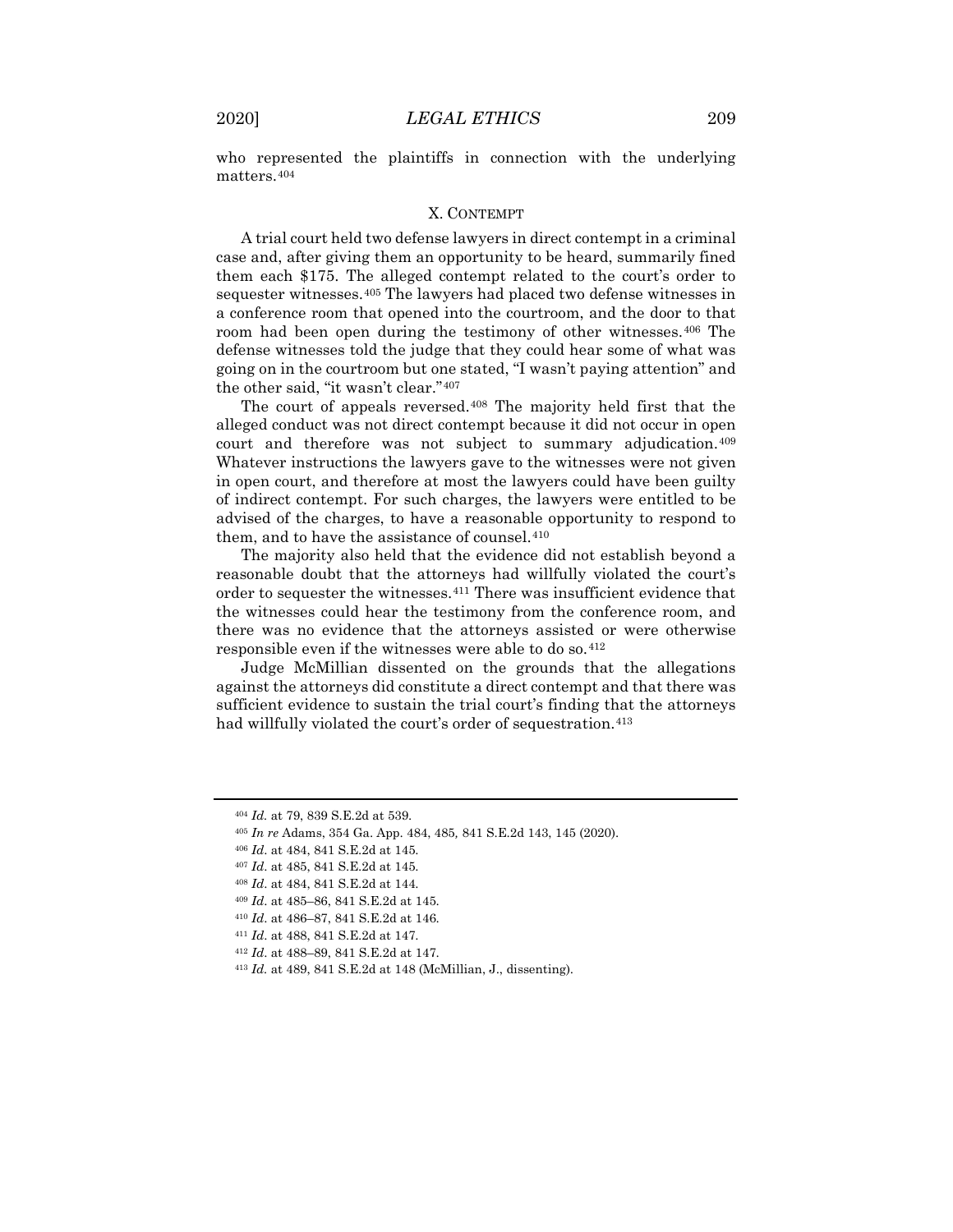## XI. MISCELLANEOUS CASES

The Georgia Supreme Court decided one miscellaneous legal ethics case during the Survey period, while the court of appeals decided one.

A plaintiff asserted claims for abusive litigation against his former employer, the employer's law firm, and two individual lawyers in that firm relating to their conduct in an underlying breach of contract case.<sup>[414](#page-46-0)</sup> The trial court dismissed the case for failure to state a claim upon which relief can be granted because the plaintiff had not pled special damages, and the court also ruled that punitive damages are not available in abusive litigation cases.[415](#page-46-1) The court of appeals reversed the trial court with respect to the need to plead special damages but affirmed the holding that punitive damages are not available in an abusive litigation  $case.416$  $case.416$ 

By writ of certiorari, the plaintiff sought review of the court of appeals ruling with respect to punitive damages.<sup>[417](#page-46-3)</sup> The supreme court granted the writ and unanimously held that the abusive litigation statute's language that permits recovery of "all damages allowed by law as proved by the evidence" includes punitive damages.<sup>[418](#page-46-4)</sup> In so doing, the court overruled two prior cases and disapproved language in a third case.[419](#page-46-5)

In the other case, a group of investors sued a lawyer and his client (among others) and claimed that the lawyer had helped the client perpetrate a fraud on the investors.[420](#page-46-6) The lawyer allegedly furthered the fraudulent scheme by providing the investors with documents that purported to show that the investments were legitimate.[421](#page-46-7) The complaint alleged in particular that the lawyer "aided and abetted" the client's fraud.[422](#page-46-8)

The lawyer sought dismissal of the case on the basis that Georgia law does not recognize the tort of aiding and abetting fraud.<sup>[423](#page-46-9)</sup> The trial court denied the motion.[424](#page-46-10) The court of appeals affirmed and held that, although there is no tort in Georgia for "aiding and abetting" fraud, one who knowingly participates in a fraud may be held liable for it.<sup>[425](#page-46-11)</sup> Here,

<span id="page-46-6"></span><sup>420</sup> Siavage v. Gandy, 350 Ga. App. 562, 562, 829 S.E.2d 787, 788 (2019).

- <span id="page-46-8"></span><sup>422</sup> *Id.* at 562, 829 S.E.2d at 788.
- <span id="page-46-9"></span><sup>423</sup> *Id.* at 563, 829 S.E.2d at 788.
- <span id="page-46-10"></span><sup>424</sup> *Id.*, 829 S.E.2d at 789.
- <span id="page-46-11"></span><sup>425</sup> *Id.* at 566, 829 S.E.2d at 790.

<span id="page-46-0"></span><sup>414</sup> Coen v. Aptean, Inc., 307 Ga. 826, 827, 838 S.E.2d 860, 861 (2020).

<sup>415</sup> *Id.* at 828, 838 S.E.2d at 862.

<span id="page-46-2"></span><span id="page-46-1"></span><sup>416</sup> *Id.*

<span id="page-46-3"></span><sup>417</sup> *Id.* at 828–29, 838 S.E.2d at 862.

<span id="page-46-5"></span><span id="page-46-4"></span><sup>418</sup> *Id.* at 830, 838 S.E.2d at 863.

<sup>419</sup> *Id.* at 840, 838 S.E.2d at 870.

<span id="page-46-7"></span><sup>421</sup> *Id.* at 562–63, 829 S.E.2d at 788.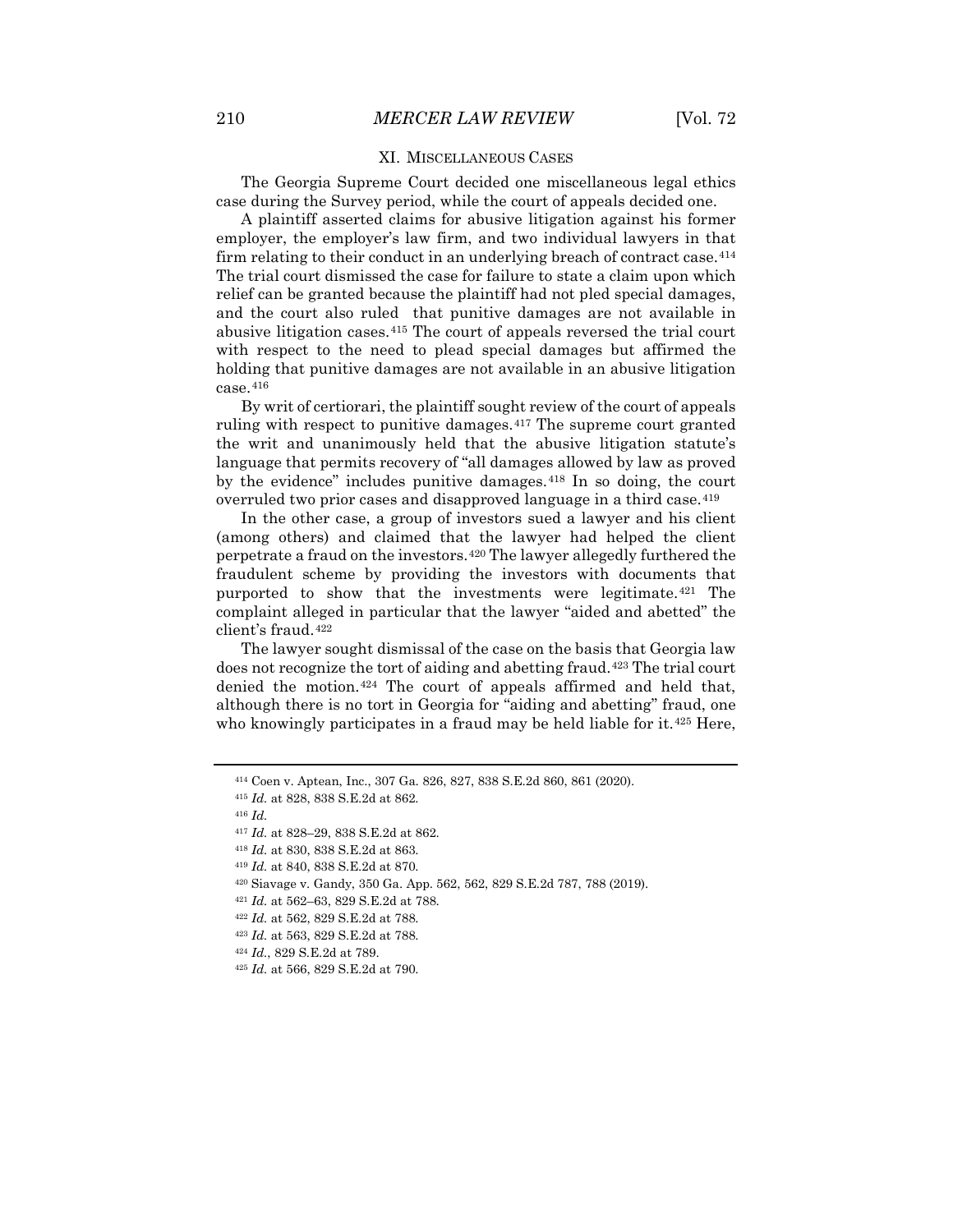the court of appeals concluded, the investors had sufficiently alleged that the lawyer was a knowing participant in the fraud by drafting documents that created the false impression that the investments were legitimate.[426](#page-47-0)

## XII.FORMAL ADVISORY OPINIONS[427](#page-47-1)

## *A. State Bar of Georgia Formal Advisory Opinion Board*

The State Bar of Georgia Formal Advisory Opinion Board (FAOB) considers requests for formal advisory opinions that interpret the Georgia Rules of Professional Conduct.[428](#page-47-2) If the FAOB accepts a request, it drafts an opinion and publishes it for comment in an official state bar publication or the State Bar website.[429](#page-47-3) The FAOB then reviews any comments and decides whether to adopt the opinion.[430](#page-47-4) Some, but not all, of the FAOB's opinions are reviewed by the Georgia Supreme Court.[431](#page-47-5)

During the Survey year, the FAOB received two requests for formal advisory opinions. Request 19-1 asked whether it is a violation of Georgia Rules of Professional Conduct for a Georgia lawyer to purchase Google Ad Words selecting the name of a competing attorney such that a Google search for the competing attorney would cause the lawyer's name to appear in the search results before the name of the competing attorney.[432](#page-47-6) As of the end of the Survey year, this request was still pending before the Board.[433](#page-47-7)

Request 19-R2 asked several questions about the propriety under the Georgia Rules of Professional Conduct of an attorney advising, assisting, or accepting as a fee an ownership interest in a client that cultivates, processes, manufactures, distributes, or sells hemp or a cannabis plant.[434](#page-47-8) Certain activities related to hemp and cannabis are legal under Georgia law but illegal under federal law, and Rule 1.2(d)<sup>[435](#page-47-9)</sup> forbids an

<sup>426</sup> *Id*., 829 S.E.2d at 790.

<span id="page-47-3"></span><span id="page-47-2"></span><span id="page-47-1"></span><span id="page-47-0"></span><sup>427</sup> The Author is a member of the State Bar of Georgia Formal Advisory Opinion Board. This discussion is the Author's alone and does not reflect any opinion or policy of the Board or any of its members. The Author thanks John Shiptenko, Senior Assistant General Counsel to the State Bar of Georgia and staff liaison to the Formal Advisory Opinion Board, for his assistance with this section.

<sup>428</sup> GA. RULES OF PROF'L CONDUCT r. 4-403(a) (2020).

<span id="page-47-4"></span><sup>429</sup> GA. RULES OF PROF'L CONDUCT r. 4-403(c) (2020).

<span id="page-47-5"></span><sup>430</sup> *Id*.

<span id="page-47-6"></span><sup>431</sup> GA. RULES OF PROF'L CONDUCT r. 4-403(d)–(e) (2020).

<span id="page-47-7"></span><sup>432</sup> Formal Advisory Opinion Board Meeting Agenda October 24, 2019 at 2.

<span id="page-47-8"></span><sup>433</sup> Formal Advisory Opinion Board Meeting Minutes, Thursday, January 23, 2020 at 2.

<span id="page-47-9"></span><sup>434</sup> Formal Advisory Opinion Board Meeting Agenda October 24, 2019 at 3.

<span id="page-47-10"></span><sup>435</sup> GA. RULES OF PROF'L CONDUCT r. 1.2(d) (2020).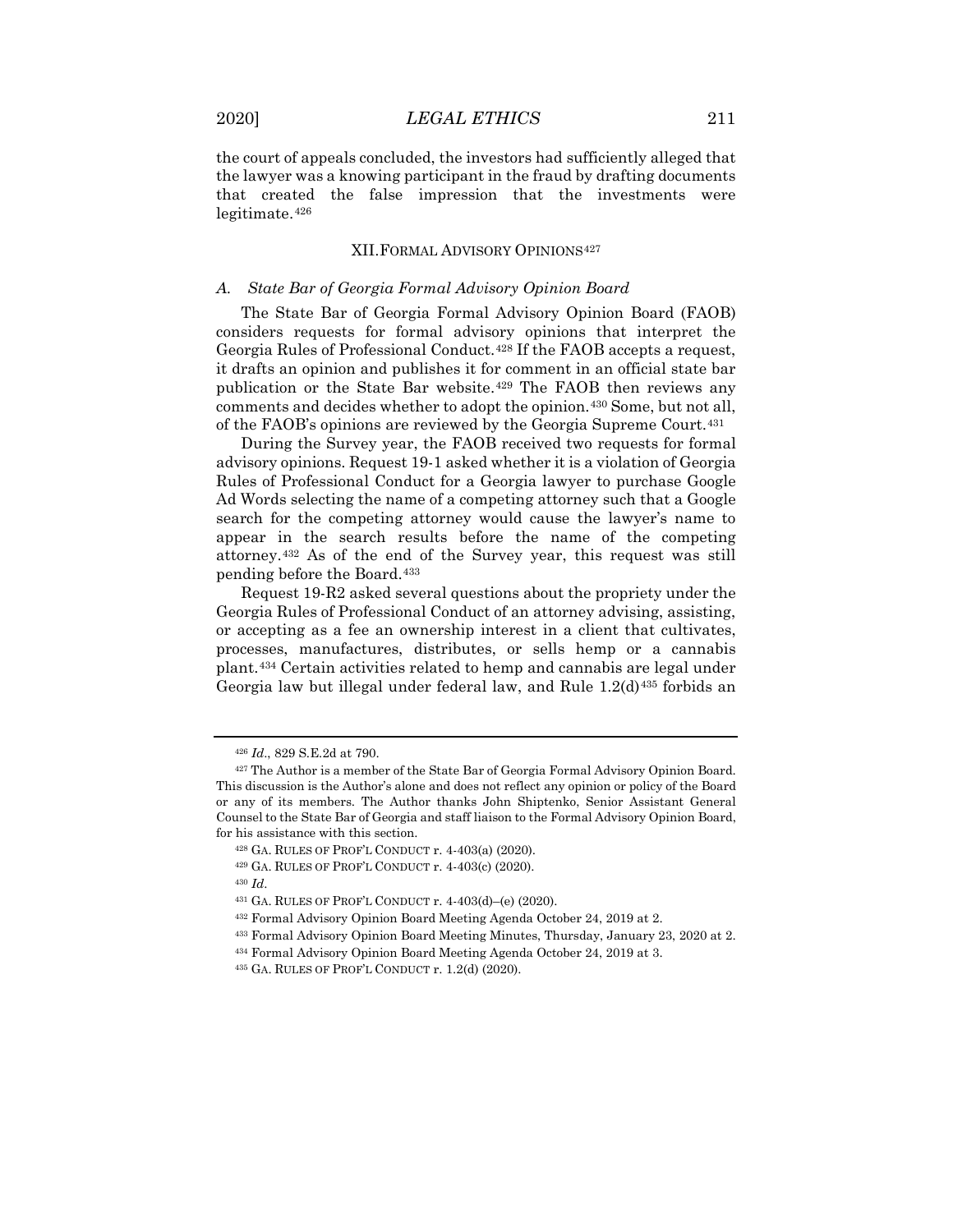attorney from advising or assisting clients in the commission of crimes.[436](#page-47-10) The Board tabled this request because the State Bar disciplinary Rules and procedures committee had proposed an amendment to Rule 1.2(d) to deal with these issues.[437](#page-48-0) As of the end of the Survey period, that proposed amendment had not been acted upon by the supreme court.

During the same time period, the FAOB acted upon two matters that related to earlier requests or opinions. Request 18-R1 concerned conflicts of interest in the context of an insurance company that elects to defend a personal injury case in the name of a tortfeasor when the plaintiff has his uninsured/under-insured motorist coverage with the insurance company.[438](#page-48-1) The FAOB declined this request.[439](#page-48-2) The FAOB voted to redraft Formal Advisory Opinion 94-3 relating to contacts with former employees of a represented party.<sup>[440](#page-48-3)</sup> At the close of the Survey period, the new opinion had not been approved by the board, and this matter remained pending.

## *B. American Bar Association Standing Committee on Ethics and Professional Responsibility*

The formal opinions of the Standing Committee on Ethics and Professional Responsibility of the American Bar Association do not directly bind Georgia lawyers or courts. However, Georgia courts frequently look to ABA formal opinions for guidance.[441](#page-48-4) It is worth noting,

<span id="page-48-3"></span><span id="page-48-2"></span><span id="page-48-1"></span><span id="page-48-0"></span>2.

<sup>440</sup> Formal Advisory Opinion Board Meeting Minutes, Thursday, October 24, 2019 at 2.

<span id="page-48-4"></span><sup>441</sup> *See, e.g., In re* Woodham, 296 Ga. 618, 621–22, 769 S.E.2d 353, 356–57 (2015) (discussing and following ABA Formal Op. 06-443 (2006) regarding the propriety of contacts between a lawyer and the in-house counsel for an opposing party who is represented by outside counsel); Outdoor Advert. Ass'n of Georgia, Inc. v. Garden Club of Georgia, Inc., 272 Ga. 146, 148–49, 527 S.E.2d 856, 860 (2000) (using ABA Formal Op. 342 for guidance about conflicts of interest for former government lawyers); Henderson v. HSI Fin. Servs., Inc., 266 Ga. 844, 845–46, 471 S.E.2d 885, 887 (1996) (citing and following ABA Formal Op. 303 regarding lawyers practicing in corporate form); Jones v. Jones, 258 Ga. 353, 355, 369 S.E.2d 478, 479 (1988) (citing and following ABA Formal Op. 340 regarding disqualification when lawyers who are married to each other appear on opposite sides of a case); Frazier v. State, 257 Ga. 690, 694, 362 S.E.2d 351, 357 (1987) (discussing and following ABA Formal Op. 342 regarding imputation of conflicts of interest); Sanifill of Georgia, Inc. v. Roberts, 232 Ga. App. 510, 511, 502 S.E.2d 343, 344 (1998) (discussing and following ABA Formal Op. 91-359 with respect to the no-contact rule and contacts with a former employee of a represented corporation). *But see* Thompson v. State, 254 Ga. 393, 397, n.6, 330 S.E.2d 348, 351–52, n.6 (1985) (citing but not following ethics opinions, including ABA opinions, regarding disqualification of part-time prosecutors, for "pragmatic" reasons); Summerville v. Innovative Images, LLC, 349 Ga. App. 592, 596, 826 S.E.2d 391, 396 (2019) (declining to

<sup>436</sup> Formal Advisory Opinion Board Meeting Agenda October 24, 2019 at 2–3.

<sup>437</sup> *Id.*

<sup>438</sup> *Id.* at 1.

<sup>439</sup> Formal Advisory Opinion Board Meeting Minutes, Thursday, January 23, 2020 at 1–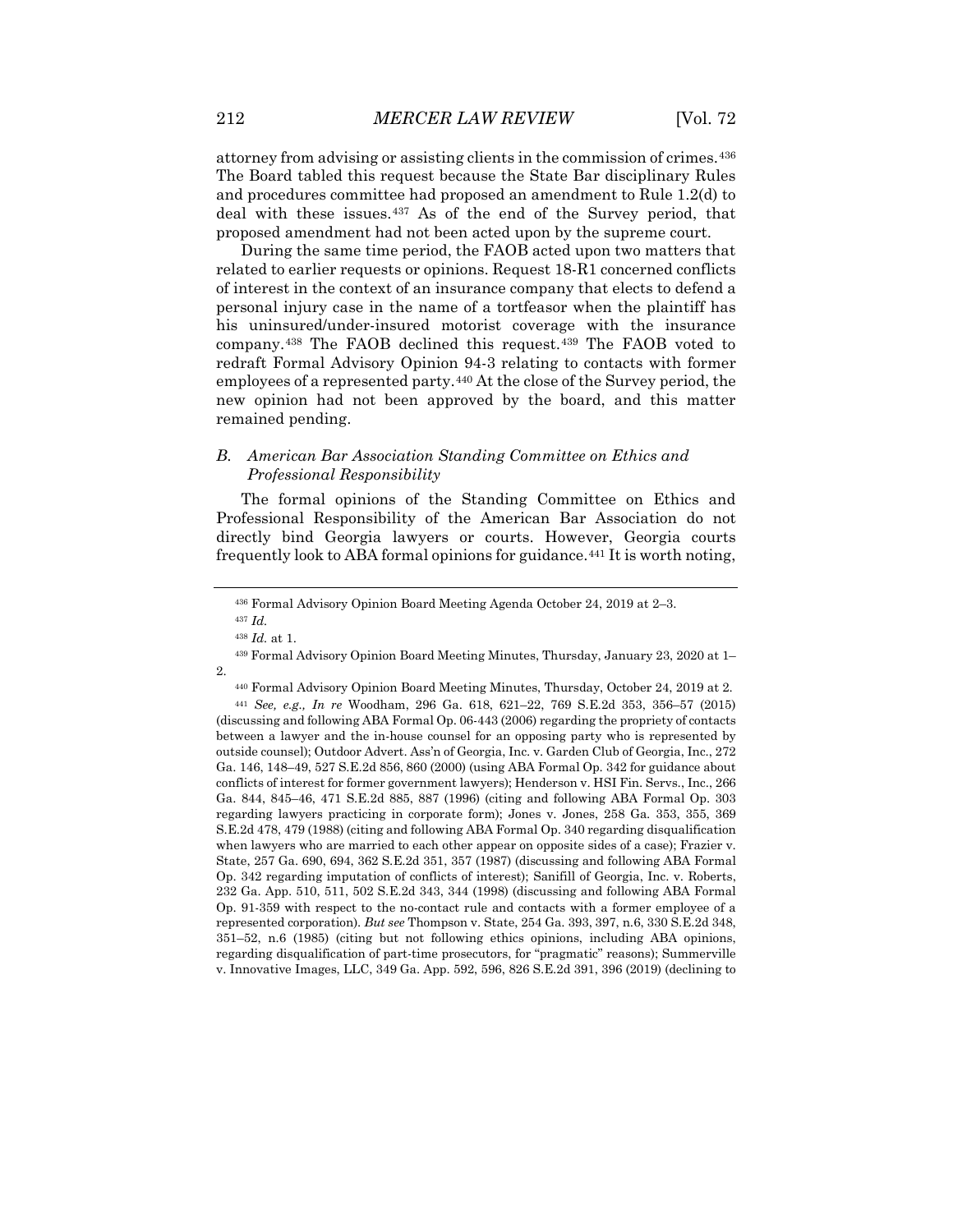therefore, the ABA formal opinions that were issued during the Survey year.

## **1. Formal Opinion 487: Fee Division with Client's Prior Counsel[442](#page-49-0)**

Suppose a client enters into a contingent fee contract with a lawyer but then fires that lawyer without cause and hires successor counsel, also under a contingent fee arrangement. The first lawyer may have a claim against the client under quantum meruit for the value of the services rendered before termination.[443](#page-49-1) Formal opinion 487 provides guidance for successor counsel in such situations. The primary points are these.

First, the successor counsel must advise the client in writing of the first lawyer's possible claim for a portion of the successor counsel's contingent fee in the event of a recovery.<sup>[444](#page-49-2)</sup> This obligation flows from both model Rule 1.5(b)<sup>[445](#page-49-3)</sup> (lawyer's duty to communicate the basis or rate of fees) and  $1.5(c)$ <sup>[446](#page-49-4)</sup> (duty to obtain client written consent to a contingent fee and to state the method by which the fee is to be determined).<sup>[447](#page-49-5)</sup> Second, the opinion rejects authorities that apply the terms of Rule  $1.5(e)^{448}$  $1.5(e)^{448}$  $1.5(e)^{448}$  on fee sharing to the successor counsel scenario, because that Rule is about arrangements among lawyers who simultaneously represent a client and does not apply to sequential representation.<sup>[449](#page-49-7)</sup> Third, when the matter is concluded, successor counsel may not share the fee with the original counsel without client consent.[450](#page-49-8) Finally, as long as there is a disagreement about the first lawyer's share of the fee, the successor counsel must hold the amount claimed by the first lawyer in trust.[451](#page-49-9)

- <span id="page-49-5"></span><sup>447</sup> ABA Standing Comm. on Ethics & Pro. Resp., Formal Op. 487 at 2.
- <span id="page-49-7"></span><span id="page-49-6"></span><sup>448</sup> GA. RULES OF PROF'L CONDUCT r. 1.5(e) (2020).
- <sup>449</sup> ABA Standing Comm. on Ethics & Pro. Resp., Formal Op. 487 at 4–5.

<span id="page-49-1"></span><span id="page-49-0"></span>use ABA Formal Op. 02-425 to support a conclusion that a law firm's arbitration clause was unconscionable, noting that the Georgia Supreme Court had not addressed whether that opinion will be adopted as the proper interpretation of Georgia Rule of Professional Conduct 1.4(b)).

<sup>442</sup> ABA Standing Comm. on Ethics & Pro. Resp., Formal Op. 487 (2019).

<sup>443</sup> *Id.* at 1.

<span id="page-49-2"></span><sup>444</sup> *Id.* at 2–3.

<span id="page-49-4"></span><span id="page-49-3"></span><sup>445</sup> GA. RULES OF PROF'L CONDUCT r. 1.5(b) (2020).

<sup>446</sup> GA. RULES OF PROF'L CONDUCT r. 1.5(c) (2020).

<span id="page-49-8"></span><sup>450</sup> *Id.* at 5.

<span id="page-49-9"></span><sup>451</sup> *Id.*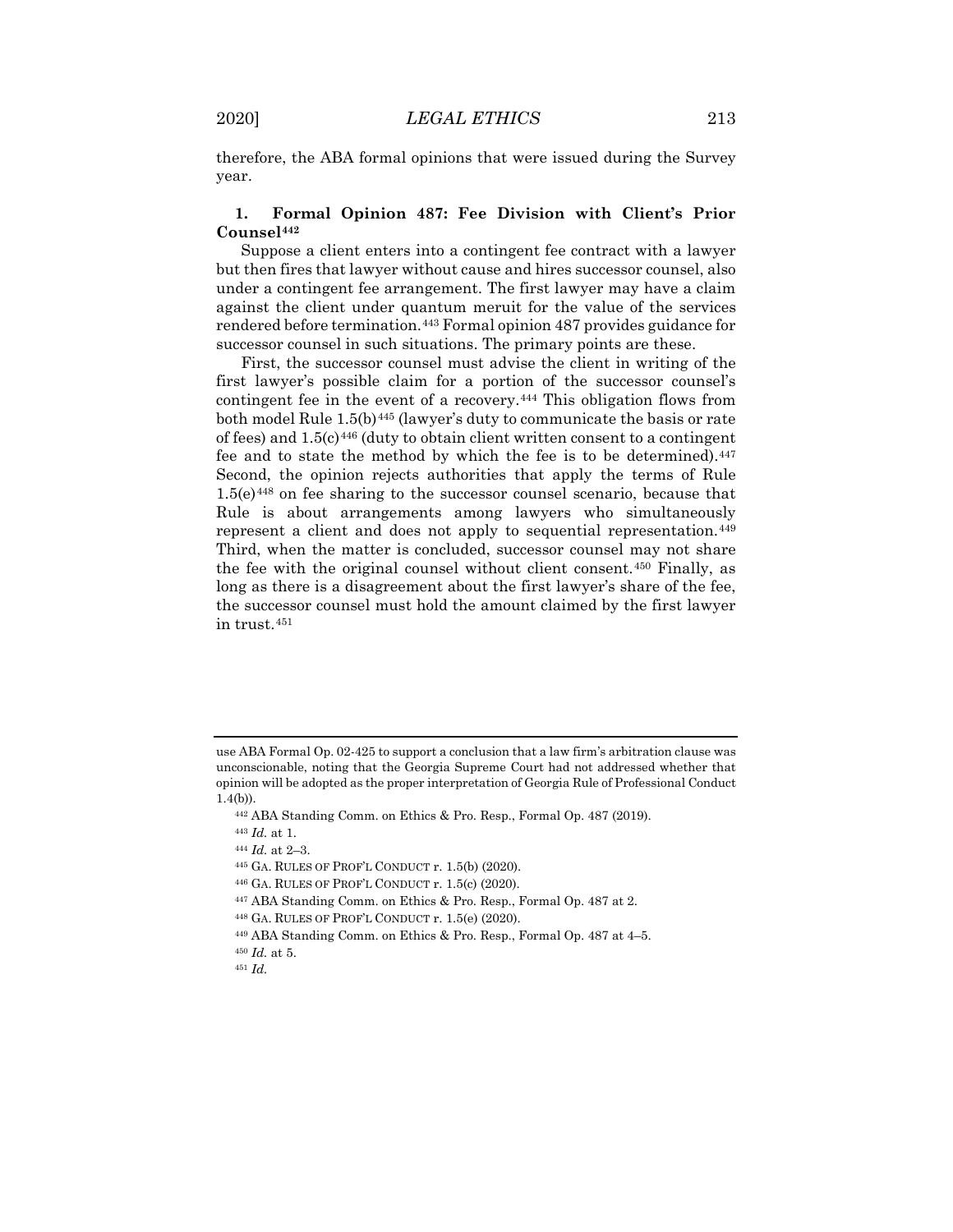## **2. Formal Opinion 488: Judges' Social or Close Personal Relationships with Lawyers or Parties as Grounds for Disqualification or Disclosure[452](#page-50-0)**

Under Rule 2.11 of the Model Code of Judicial Conduct,[453](#page-50-1) judges must disqualify themselves in certain specific circumstances and otherwise when their impartiality might reasonably be questioned.[454](#page-50-2) Formal opinion 488 offers guidance for judges with respect to social relationships with lawyers and parties that do not automatically require disqualification.[455](#page-50-3)

The committee divided social relationships into three categories: acquaintances, friendships, and close personal friendships.[456](#page-50-4) An acquaintance is someone with whom the judge has social interactions that are coincidental and relatively superficial, such as membership in the same place of worship, country club, gym, or professional association.[457](#page-50-5) A judge and an acquaintance do not seek each other's company but are cordial when they do interact.[458](#page-50-6) Opinion 488 states that a judge's relationship as an acquaintance with a lawyer or party is not a basis for disqualification because the judge's impartiality could not be reasonably questioned on the basis of such a relationship.[459](#page-50-7) The judge may but need not disclose to all counsel and parties that the judge has such a relationship with an attorney or a party in a case.<sup>[460](#page-50-8)</sup>

A friendship with a party or lawyer exists if there is "a degree of affinity greater than being acquainted with a person; indeed, the term connotes some degree of mutual affection."[461](#page-50-9) Because some friendships are closer than others, some will require a judge's disqualification and others will not.[462](#page-50-10) It is a matter of degree, to be assessed on a case-bycase basis.[463](#page-50-11) Even if the judge does not believe that the judge's impartiality might reasonably be questioned, the judge should disclose to the parties and counsel any facts about the friendship that the parties and counsel might consider relevant to a possible motion for disqualification.[464](#page-50-12) If a party objects to the judge's participation in the

<span id="page-50-0"></span><sup>452</sup> ABA Standing Comm. on Ethics & Pro. Resp., Formal Op. 488 (2019).

<span id="page-50-2"></span><span id="page-50-1"></span><sup>453</sup> MODEL CODE OF JUD. CONDUCT r. 2.11 (2020).

<sup>454</sup> ABA Standing Comm. on Ethics & Prof. Resp., Formal Op. 488 at 1.

<span id="page-50-3"></span><sup>455</sup> *Id*. at 3.

<span id="page-50-4"></span><sup>456</sup> *Id.* at 2.

<span id="page-50-5"></span><sup>457</sup> *Id.* at 4.

<span id="page-50-6"></span><sup>458</sup> *Id.*

<span id="page-50-7"></span><sup>459</sup> *Id.*

<span id="page-50-8"></span><sup>460</sup> *Id.*

<sup>461</sup> *Id.*

<sup>462</sup> *Id.* at 5–6.

<span id="page-50-12"></span><span id="page-50-11"></span><span id="page-50-10"></span><span id="page-50-9"></span><sup>463</sup> *Id.* at 6.

<sup>464</sup> *Id.*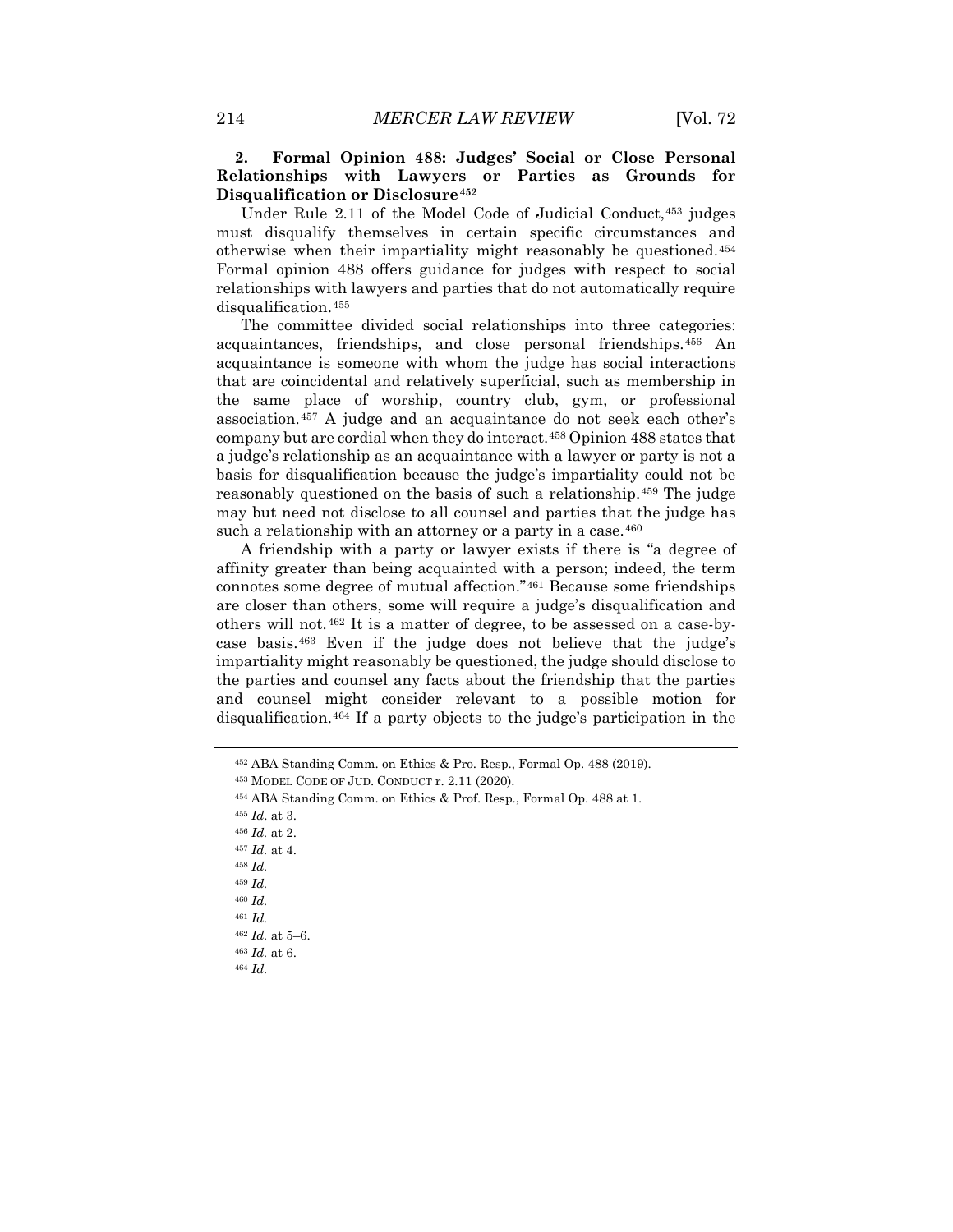matter, the judge has discretion to decide whether to recuse and should explain the decision on the record.[465](#page-51-0)

A judge has a close personal relationship with a party or lawyer if the relationship "goes beyond or is different from common concepts of friendship."[466](#page-51-1) For example, a judge may be romantically involved with a party or a lawyer, or the judge may desire or be actively pursuing such a relationship.[467](#page-51-2) In those circumstances, the judge's impartiality might reasonably be questioned, and the judge is disqualified.[468](#page-51-3) With respect to other close personal relationships, such as the judge being the godparent to a child of an attorney or a party, the judge must exercise discretion.[469](#page-51-4) Even if the judge does not believe the close personal relationship is a reasonable basis to question the judge's impartiality, the judge must disclose enough facts about the relationship to allow the parties and counsel to decide whether to seek the judge's disqualification.[470](#page-51-5)

Formal opinion 488 closes by noting that any disqualification that would result from a friendship or close personal relationship between the judge and a lawyer or party may be waived if all lawyers and parties agree to do so.[471](#page-51-6)

## **3. Formal Opinion 489: Obligations Related to Notice When Lawyers Change Firms[472](#page-51-7)**

Formal opinion 489 provides detailed guidance to lawyers and law firms about their ethical responsibilities when a lawyer leaves a firm.<sup>[473](#page-51-8)</sup> It will be easiest to summarize the most important guidance in the context of a hypothetical Departing Lawyer who is leaving a Law Firm and wants to continue to represent a Client at the Departing Lawyer's new firm.

The Client has the right to decide who will represent it.<sup>[474](#page-51-9)</sup> The Departing Lawyer must inform the Client of the imminent departure and may do so without first telling the Law Firm, as long as the Departing Lawyer informs the Law Firm contemporaneously.[475](#page-51-10) The Departing

<sup>467</sup> *Id.*

<span id="page-51-4"></span><sup>469</sup> *Id.*

<sup>470</sup> *Id.*

<sup>471</sup> *Id.* at 7.

<sup>465</sup> *Id.*

<span id="page-51-3"></span><span id="page-51-2"></span><span id="page-51-1"></span><span id="page-51-0"></span><sup>466</sup> *Id.*

<sup>468</sup> *Id.*

<span id="page-51-8"></span><span id="page-51-7"></span><span id="page-51-6"></span><span id="page-51-5"></span><sup>472</sup> ABA Standing Comm. on Ethics & Pro. Resp., Formal Op. 489 (2019).

<span id="page-51-10"></span><span id="page-51-9"></span><sup>473</sup> *Id.* at 1.

<sup>474</sup> *Id.* at 3.

<sup>475</sup> *Id.*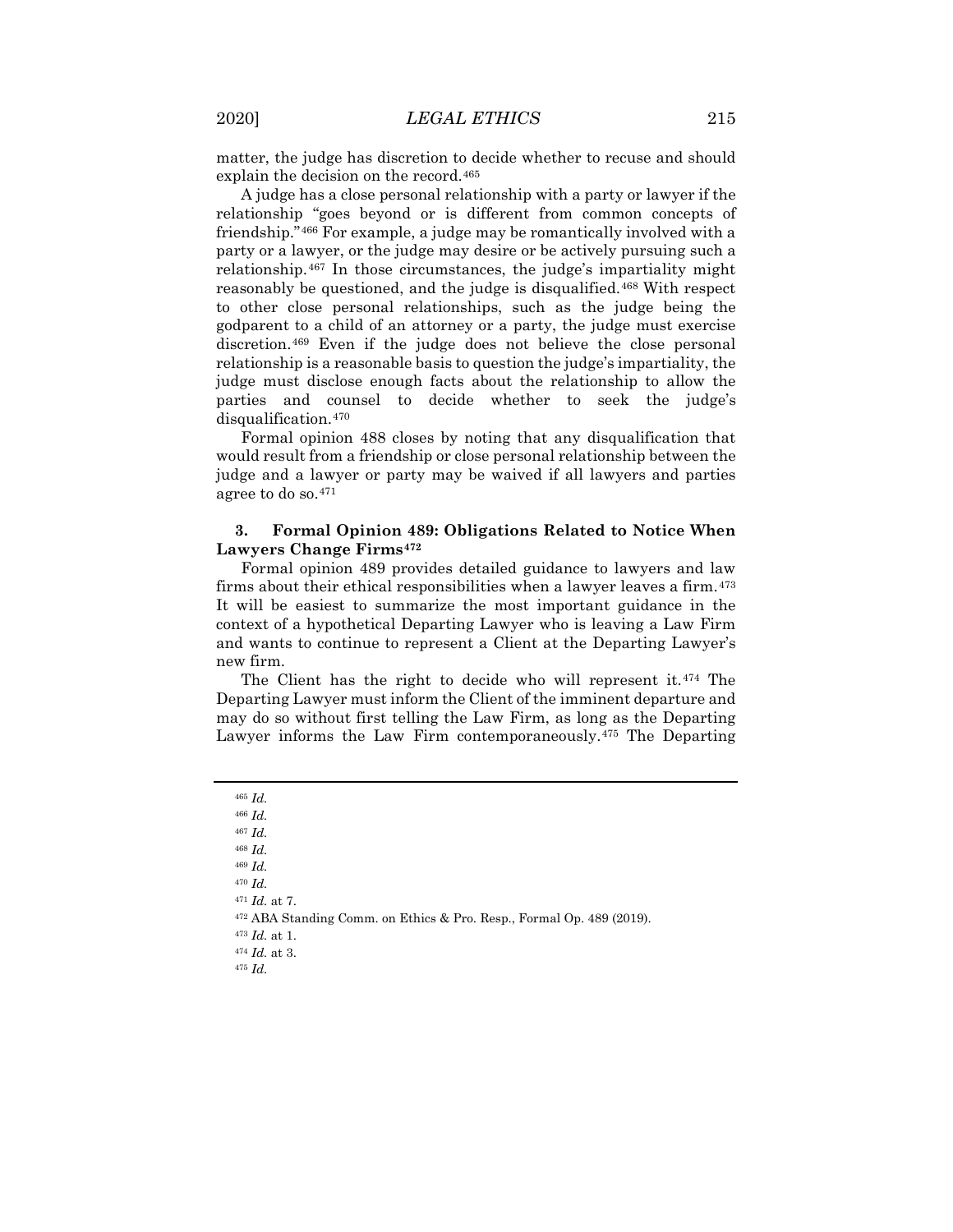Lawyer and the Law Firm may not make false or misleading statements to the Client, such as false disparaging statements about each other in an attempt to persuade the Client.[476](#page-52-0) If the Client decides to stay with the Law Firm (and the Law Firm can provide competent representation to the Client without the Departing Lawyer), then the Departing Lawyer must take all reasonable steps to protect the Client's interests, including updating files and briefing the lawyers at the Law Firm who are going to take over the representation.[477](#page-52-1) If the Client chooses to have the Departing Lawyer continue to represent it, the Law Firm may not deny the Departing Lawyer access to the resources necessary to continue to represent the Client during any period of transition before the Departing Lawyer leaves the Law Firm.[478](#page-52-2)

The Law Firm may require a reasonable period of advance notice for the Departing Lawyer's departure from the law firm in order to provide sufficient time for a smooth transition, regardless of whom the Client chooses.[479](#page-52-3) However, notice periods and financial consequences of departure may not be set up or enforced in such a way that they interfere with the Client's choice of counsel or are used to coerce or punish the Departing Lawyer.[480](#page-52-4) There is a difference between a reasonable policy to protect the Client during a transition and a policy that imposes a financial penalty or disincentive on a Departing Lawyer who wishes to compete with the Law Firm.[481](#page-52-5) The latter type of provision is unenforceable as an indirect restriction on the lawyer's right to practice.[482](#page-52-6)

## **4. Formal Opinion 490: Ethical Obligations of Judges in Collecting Legal Financial Obligations and Other Debts[483](#page-52-7)**

The Model Code of Judicial Conduct requires judges to comply with the law (Rule 1.1[484](#page-52-8)); to promote public confidence in the independence, integrity and impartiality of the judiciary (Rule 1.2[485\)](#page-52-9); to uphold the law and perform judicial duties fairly and impartially (Rule 2.2[486](#page-52-10)); and to

<sup>476</sup> *Id.* 

<span id="page-52-2"></span><span id="page-52-1"></span><span id="page-52-0"></span><sup>477</sup> *Id.* at 4.

<sup>478</sup> *Id.* at 6.

<span id="page-52-3"></span><sup>479</sup> *Id.* at 5.

<span id="page-52-4"></span><sup>480</sup> *Id.* 

<span id="page-52-5"></span><sup>481</sup> *Id.* at 5.

<span id="page-52-6"></span><sup>482</sup> *Id.* at 6.

<span id="page-52-8"></span><span id="page-52-7"></span><sup>483</sup> ABA Standing Comm. on Ethics & Pro. Resp., Formal Op. 490 (2020).

<sup>484</sup> MODEL CODE OF JUD. CONDUCT r. 1.1 (2020).

<span id="page-52-9"></span><sup>485</sup> MODEL CODE OF JUD. CONDUCT r. 1.2 (2020).

<span id="page-52-10"></span><sup>486</sup> MODEL CODE OF JUD. CONDUCT r. 2.2 (2020).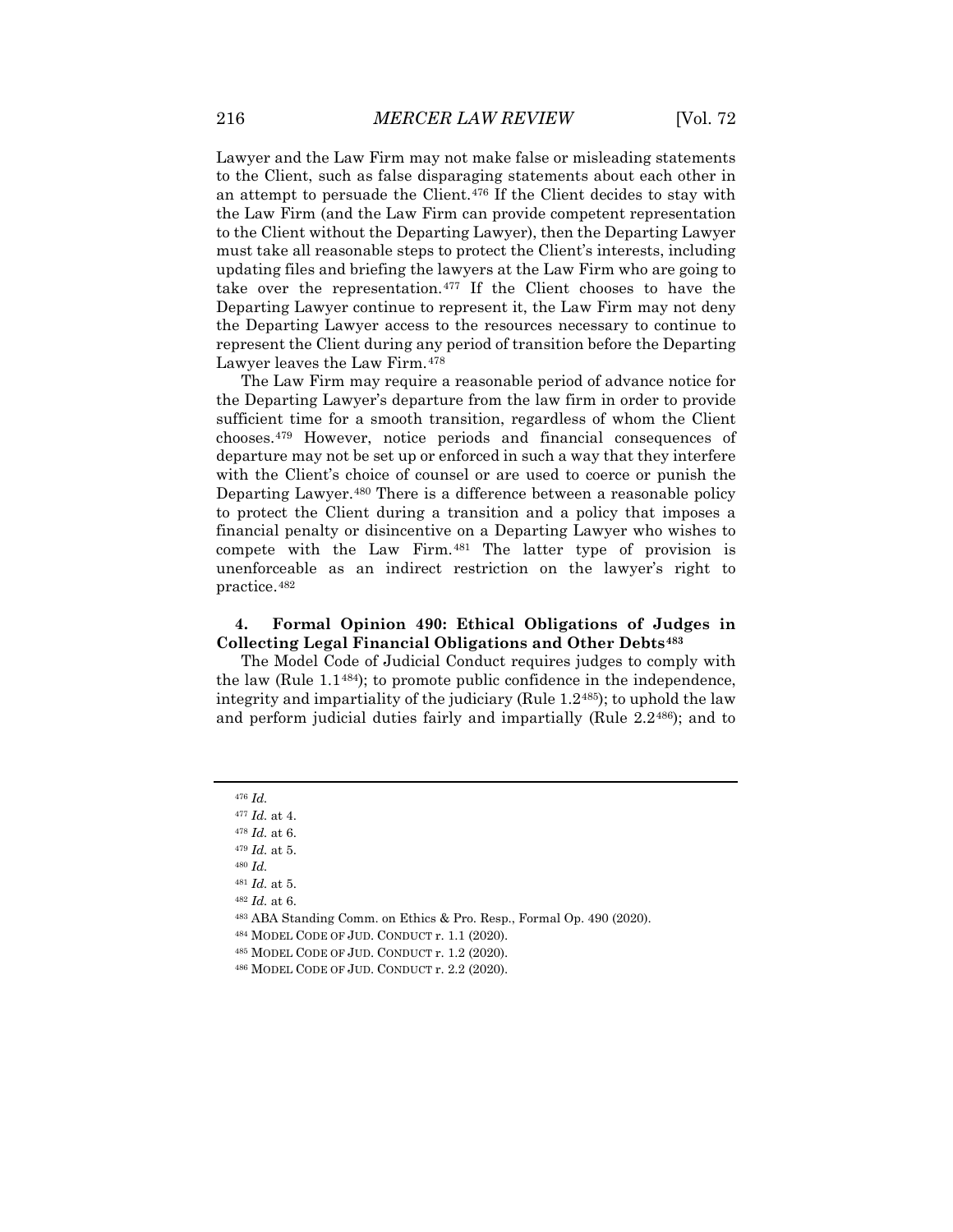accord every person the right to be heard according to law (Rule 2.6[487](#page-53-0)). [488](#page-53-1) Formal opinion 490 explores these duties in the context of judges using incarceration as punishment for failure to fulfill a financial obligation such as a court fine or civil debt or using the threat of incarceration as an inducement to make such payments.[489](#page-53-2) The opinion concludes that judges must make meaningful inquiries into the litigants' ability to pay such amounts before resorting to incarceration.<sup>[490](#page-53-3)</sup> A "[f]ailure to adopt and consistently follow 'carefully prescribed procedures' in proceedings that could result in incarceration for failure to pay strikes at the very roots of the fair and impartial administration of justice and poses a direct threat to public faith in the legitimacy of the judicial process."[491](#page-53-4) The opinion includes some guidance on best practices for making sure that an appropriate inquiry into ability to pay is made.[492](#page-53-5)

## **5. Formal Opinion 491: Obligations Under Rule 1.2(d) to Avoid Counseling or Assisting in a Crime or Fraud in Non-Litigation Settings[493](#page-53-6)**

Model Rule of Professional Conduct  $1.2(d)^{494}$  $1.2(d)^{494}$  $1.2(d)^{494}$  provides that a lawyer must not counsel a client to engage in, or assist a client with, conduct that the lawyer knows is criminal or fraudulent.[495](#page-53-8) Because of concerns about lawyer assistance with money-laundering and financing terrorism, the ABA standing committee issued formal opinion 491 to provide guidance to lawyers about when they must seek more information before helping clients.[496](#page-53-9)

"Knowledge" in the Model Rules is defined to mean actual knowledge, but such knowledge can be inferred from circumstances.<sup>[497](#page-53-10)</sup> The opinion deals with transactions in which the client does not reveal any criminal or fraudulent intent.[498](#page-53-11) It addresses the question of when the lawyer must make inquiries in order to be sure not to be rendering improper counseling or assistance.<sup>[499](#page-53-12)</sup> If the circumstances are such that there is a "high probability" that the client is seeking to use the lawyer's services

<span id="page-53-0"></span><sup>487</sup> MODEL CODE OF JUD. CONDUCT r. 2.6 (2020).

<span id="page-53-1"></span><sup>488</sup> ABA Standing Comm. on Ethics & Pro. Resp., Formal Op. 490 at 5.

<sup>489</sup> *Id.* at 1.

<span id="page-53-4"></span><span id="page-53-3"></span><span id="page-53-2"></span><sup>490</sup> *Id.* at 10.

<sup>491</sup> *Id.* at 7, (quoting *In re* Benoit, 487 A.2d 1158, 1165 (Me. 1985)).

<span id="page-53-6"></span><span id="page-53-5"></span><sup>492</sup> *Id.* at 10.

<sup>493</sup> ABA Standing Comm. on Ethics & Pro. Resp., Formal Op. 491 (2020).

<span id="page-53-7"></span><sup>494</sup> MODEL RULES OF PRO. CONDUCT r. 1.2 (AM BAR ASS'N 2020).

<span id="page-53-8"></span><sup>495</sup> ABA Standing Comm. on Ethics & Pro. Resp., Formal Op. 491 at 1.

<span id="page-53-9"></span><sup>496</sup> *Id.* at 1–2.

<span id="page-53-10"></span><sup>497</sup> *Id.* at 1.

<span id="page-53-11"></span><sup>498</sup> *Id.* at 2.

<span id="page-53-12"></span><sup>499</sup> *Id.*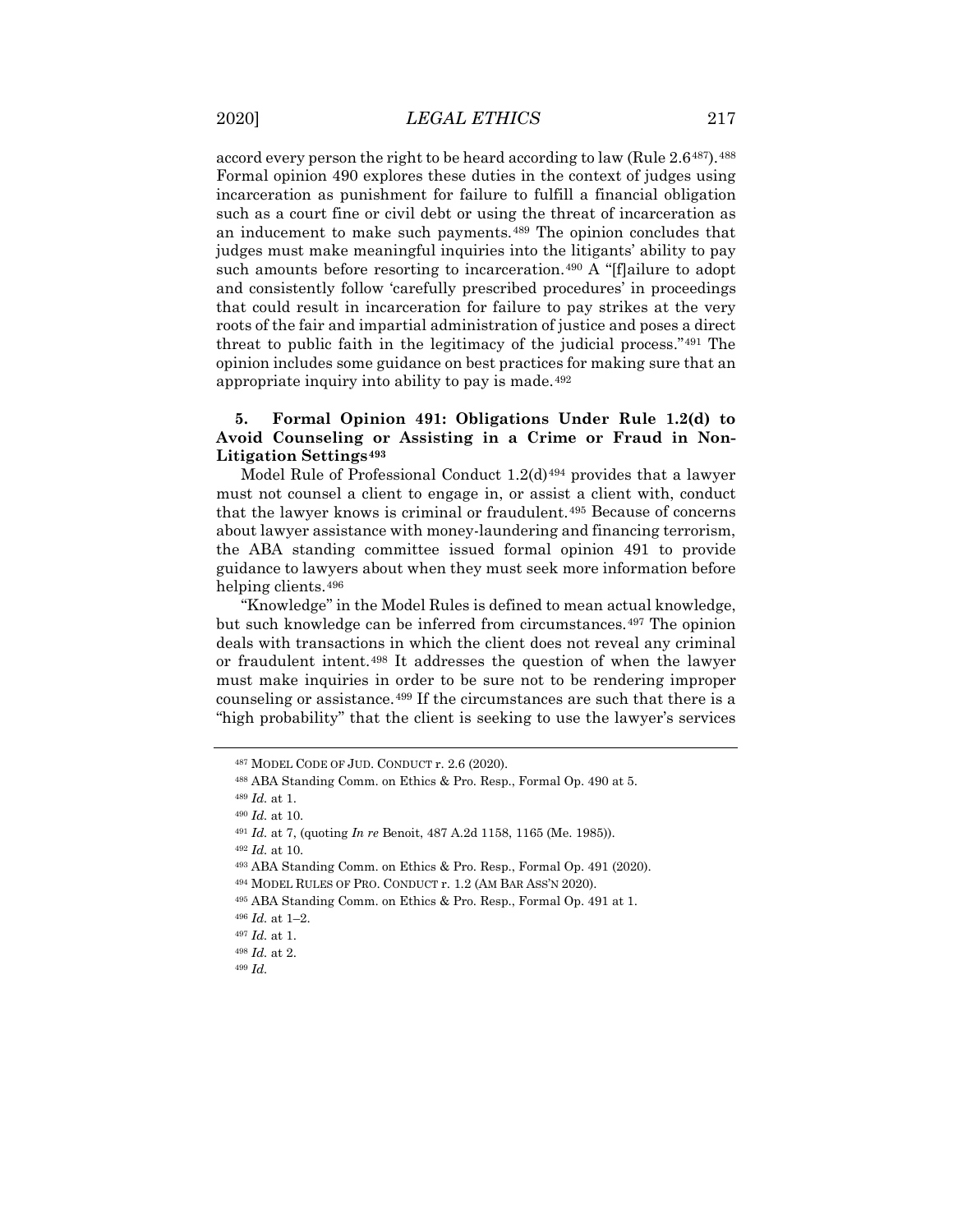for criminal or fraudulent activity, the lawyer must inquire further.[500](#page-54-0) In the absence of such an inquiry, the lawyer will be deemed to be acting with willful blindness or conscious disregard of known facts, in which case the lawyer's knowledge will be inferred from the circumstances and the lawyer will be in violation of Rule  $1.2(d)$ .<sup>[501](#page-54-1)</sup>

Formal opinion 491 also notes that a duty to make further inquiries into the legality of a transaction can arise as part of the lawyer's duties of competence, diligence, communication, and honesty.[502](#page-54-2) If the client refuses to provide sufficient information for the lawyer to assess the legality of the transaction, the lawyer ordinarily must withdraw from or decline the representation.[503](#page-54-3)

#### XIII. AMENDMENTS TO THE GEORGIA RULES OF PROFESSIONAL CONDUCT

During the Survey period, the Georgia Supreme Court amended the Georgia Rules of Professional Conduct in several significant respects.[504](#page-54-4)

A common issue for lawyers is to try to sort out their obligations to prospective clients. Although the ABA model Rules of Professional Conduct contain detailed guidance in Rule 1.18,[505](#page-54-5) as of the close of the Survey period Georgia had not adopted such a Rule (although a motion from the state bar of Georgia giving the court the opportunity to do so was pending).<sup>[506](#page-54-6)</sup> Comment 4A to Rule 1.6<sup>[507](#page-54-7)</sup> on confidentiality states:

Information gained in the professional relationship includes information gained from a person (prospective client) who discusses the possibility of forming a client-lawyer relationship with respect to a matter. Even when no client-lawyer relationship ensues, the restrictions and exceptions of these Rules as to use or revelation of the information apply, e.g. Rules 1.9 and 1.10.[508](#page-54-8)

To provide additional guidance, at least until Georgia adopts a version of Rule 1.18, the supreme court approved adding "prospective client" to

<sup>500</sup> *Id.*

<sup>501</sup> *Id.*

<sup>502</sup> *Id.* at 7.

 $^{503}$   $\emph{Id.}$  at 9–10.

<span id="page-54-4"></span><span id="page-54-3"></span><span id="page-54-2"></span><span id="page-54-1"></span><span id="page-54-0"></span><sup>504</sup> The Author thanks Bill NeSmith, Deputy General Counsel to the State Bar of Georgia, for his assistance with this section.

<sup>505</sup> MODEL RULES OF PRO. CONDUCT r. 1.18 (AM BAR ASS'N 2020).

<span id="page-54-8"></span><span id="page-54-7"></span><span id="page-54-6"></span><span id="page-54-5"></span><sup>506</sup> *In re* State Bar of Georgia Rules and Regulations for its Organization and Government, Motion to Amend 2020-1 at 46-48 (on file with the author).

<sup>507</sup> GA. RULES OF PROF'L CONDUCT r. 1.6 cmt. 4A (2020).

<sup>508</sup> *Id.*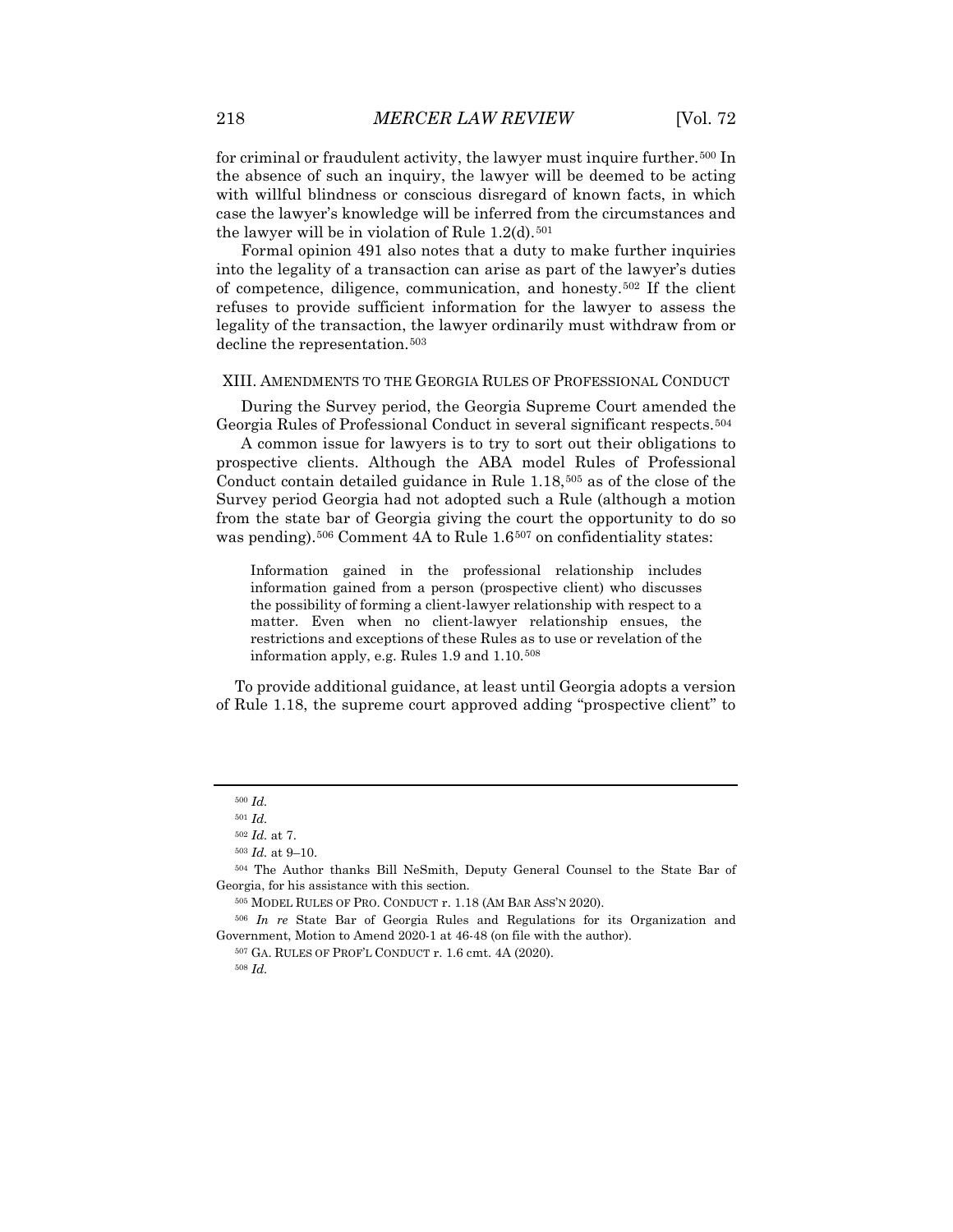Rule  $1.0^{509}$  $1.0^{509}$  $1.0^{509}$  as a defined term.<sup>[510](#page-55-1)</sup> A "prospective client" is "a person who consults with a lawyer about the possibility of forming a client–lawyer relationship with respect to a matter."[511](#page-55-2)

The court made two changes in light of developments in the ways that clients and lawyers communicate with each other. The definition of "writing" or "written" in Rule 1.0 was changed to delete a specific reference to email and replace it with the more general term "electronic communication."[512](#page-55-3) Comment four to Rule 1.4 on communication no longer instructs that lawyers should promptly return or acknowledge client telephone calls but rather provides that lawyers "should promptly respond to or acknowledge client communications."[513](#page-55-4)

The court added two comments to Rule 5.3, which sets forth a lawyer's responsibilities with respect to nonlawyer assistants. Both of the new comments are addressed to the use of nonlawyer assistants outside the lawyer's firm. New comment four provides that a lawyer may use such assistance but "must take reasonable efforts to ensure that the assistance is provided in a manner that is compatible with the lawyer's professional obligations."[514](#page-55-5) The comment then lists circumstances that are relevant to the extent of this obligation.[515](#page-55-6) New comment five recognizes that sometimes clients direct the lawyer to use a particular nonlawyer outside the lawyer's firm and that the lawyer ordinarily should agree with the client about the division of responsibility between the lawyer and the client for monitoring the provider of the assistance.<sup>[516](#page-55-7)</sup>

The State Bar asked the court to approve a new exception to the general Rule that lawyer's may not share legal fees. The Bar's proposed amendment provided that "a lawyer may share court-awarded legal fees with a nonprofit organization that employed, retained, or recommended employment of the lawyer in the matter."[517](#page-55-8) The supreme court approved the request with one change. Rule  $5.4(a)(4)^{518}$  $5.4(a)(4)^{518}$  $5.4(a)(4)^{518}$  now reads, "a lawyer shall share court-awarded legal fees with a nonprofit organization that employed, retained, or recommended employment of the lawyer in the matter."[519](#page-55-10)

<sup>516</sup> *Id.* at 8–9.

<span id="page-55-10"></span><span id="page-55-9"></span><span id="page-55-8"></span><span id="page-55-7"></span><span id="page-55-6"></span><span id="page-55-5"></span><span id="page-55-4"></span><span id="page-55-3"></span><sup>517</sup> *In re* State Bar of Georgia Rules and Regulations for its Organization and Government, Motion to Amend 2019-4 at 23.

<sup>518</sup> GA. RULES OF PROF'L CONDUCT r. 5.4(a)(4) (2020).

<span id="page-55-0"></span><sup>509</sup> GA. RULES OF PROF'L CONDUCT r. 1.0 (2020).

<span id="page-55-2"></span><span id="page-55-1"></span><sup>510</sup> Order of the Supreme Court of Georgia at 5 (November 18, 2019).

<sup>511</sup> *Id.*

<sup>512</sup> *Id.* at 6.

<sup>513</sup> *Id.* at 7.

<sup>514</sup> *Id.* at 8.

<sup>515</sup> *Id.*